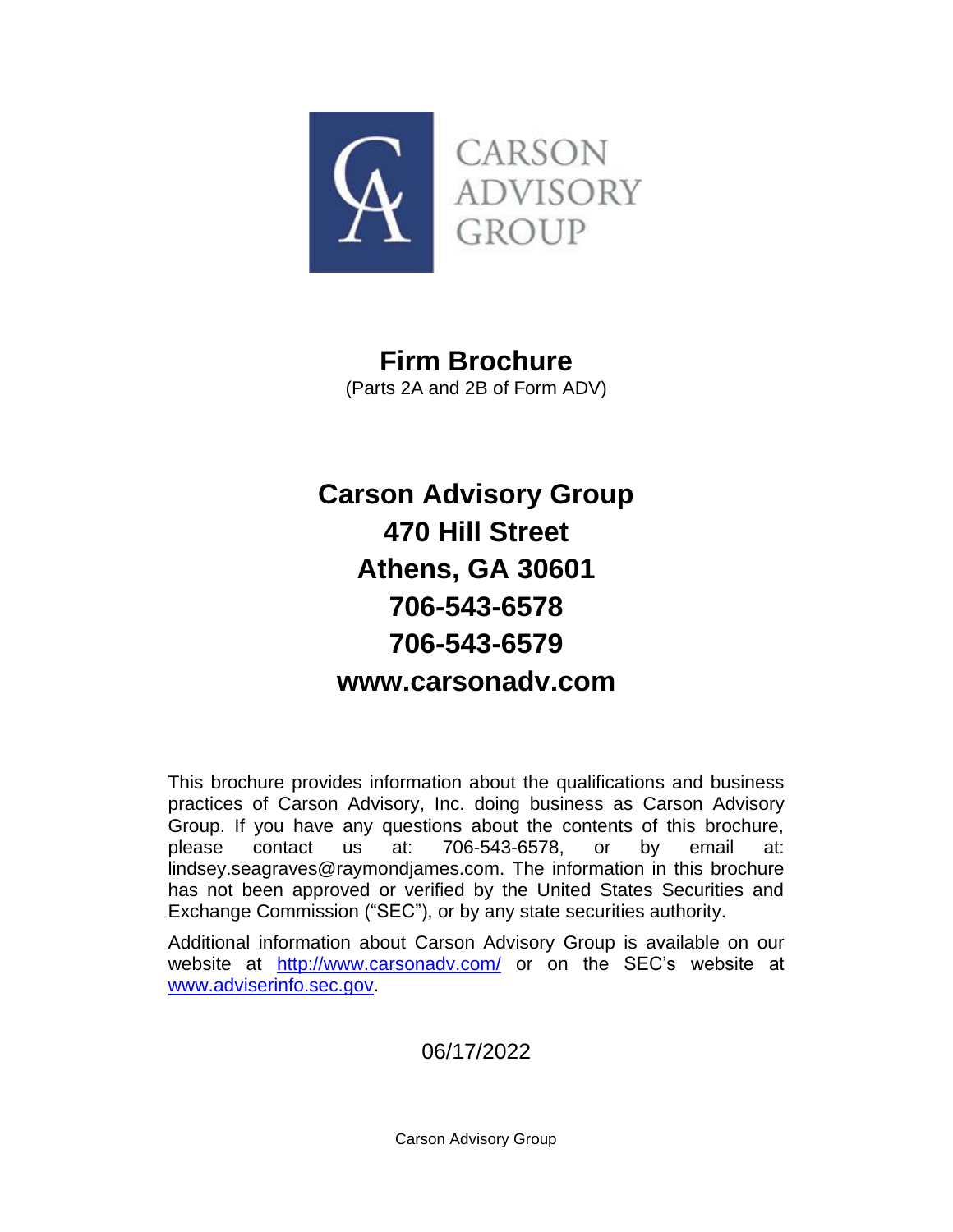# **ITEM 2- MATERIAL CHANGES Annual Update**

<span id="page-1-1"></span><span id="page-1-0"></span>The Material Changes section of this brochure will be updated annually when material changes occur since the previous release of the Firm Brochure.

# **Material Changes since the Last Annual Update of 03/26/2021**

- <span id="page-1-2"></span>1. Carson Advisory Group's ownership structure has changed. While Robert Carson remains the majority owner at 75.10%, Richard J. Chester, Jr. (18.55%) and Kevin Wilson (6.35%) have become minority owners.
- 2. Carson Advisory Group has contracted with SmartAdviser's (a/k/a SmartAsset), parent company, Financial Insight Technology, Inc, a third-party vendor to provide client referrals for a fixed fee (see Item 14 for additional information).
- 3. Effective July 1, 2021, we have changed the fee schedule on the Ambassador Program to the following:

| <b>AMBASSADOR</b>              | <b>Annualized Fee</b> |
|--------------------------------|-----------------------|
| Up to \$1 million              | 1.50%                 |
| \$1 million up to \$2 million  | 1.25%                 |
| \$2 million up to \$5 million  | 1.00%                 |
| \$5 million up to \$10 million | 0.75%                 |
| \$10 million and up            | 0.50%                 |

\*The previous fee schedule will remain in effect for Ambassador contracts signed prior to July 1, 2021.

4. Raymond James has introduced a lower maximum advisory fee schedule for certain Raymond James Consulting Services ("RJCS") equity and balanced disciplines, effective October 1, 2021. The new fee schedule is reflected as "RJCS Equity & Balanced Disciplines – Schedule B" in the Standard Fee Schedules for AMS Managed and FA Advisory Programs and Dual Contract Platform. The fee schedule for all other RJCS disciplines will remain the same. Your effective fee rate will not increase as a result of this change. Clients should be aware that if paying the standard fee rate, clients that have selected an Equity and Balanced Manager discipline from the new Schedule B Managers will pay less than if they have selected an Equity and Balanced Manager discipline from Schedule A Managers. However, if discounts have been applied to your total fee and the total fee charged to you for either a Schedule A or B discipline is equal, then your financial advisor will earn a higher payout from an Equity and Balanced Manager in Schedule B. You can contact us to confirm your current fee rate; the fee category of your account; or to access a full listing of Manager and discipline options. A listing of the RJCS Fees can be found in ITEM 5 under "Accounts Managed by Other Asset Managers".

Although not material, we have added our Business Continuity Plan Disclosure to our brochure.

### **Full Brochure Available**

A complete copy of our Firm Brochure is available at our office or on our website: <http://www.carsonadv.com/>

i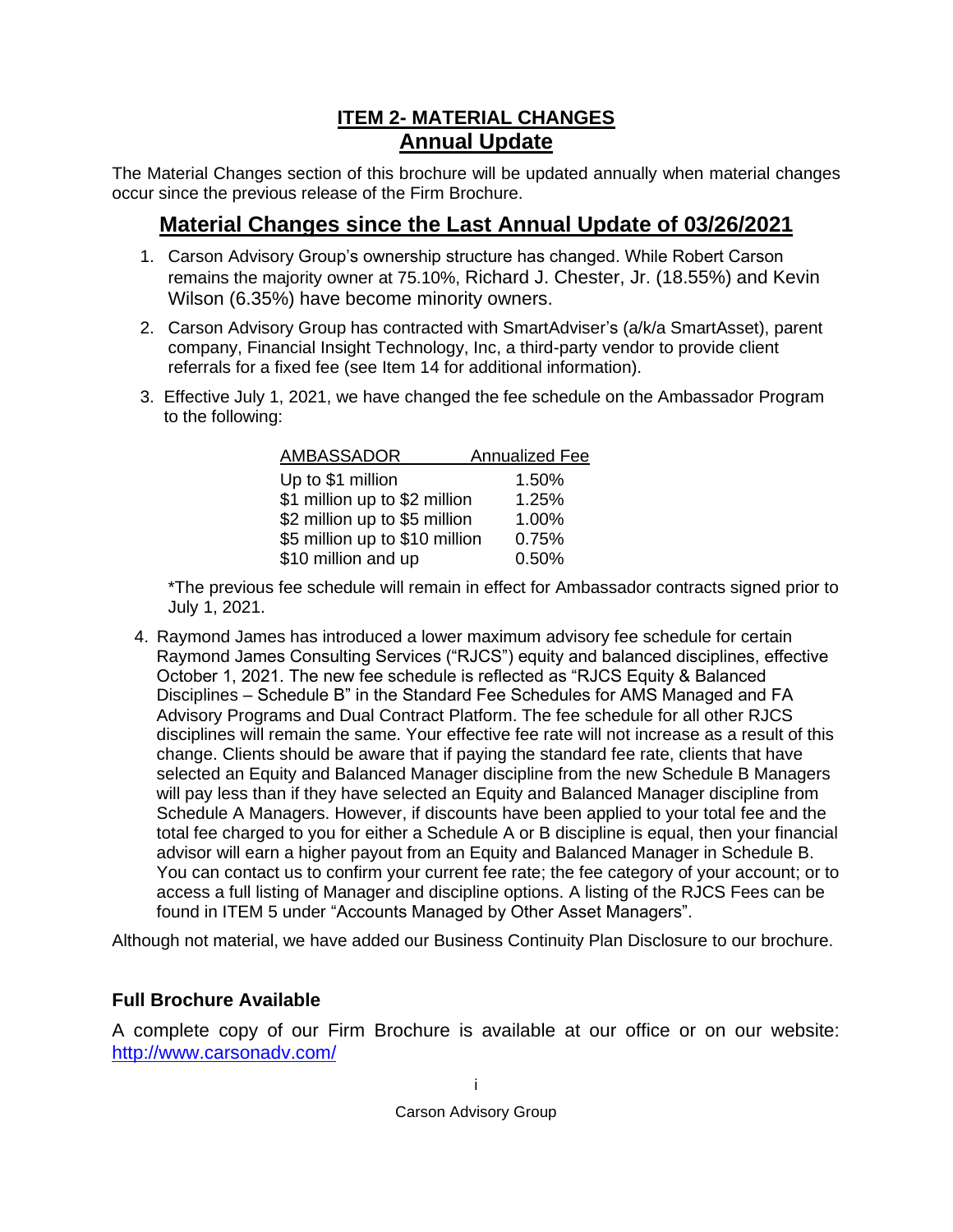# **ITEM 3-TABLE OF CONTENTS**

| ITEM 6- PERFORMANCE-BASED FEES AND SIDE-BY-SIDE MANAGEMENT 12      |  |
|--------------------------------------------------------------------|--|
|                                                                    |  |
| ITEM 7- TYPES OF CLIENTS ……………………………………………………………………………… 12         |  |
|                                                                    |  |
|                                                                    |  |
| ITEM 8- METHODS OF ANALYSIS, INVESTMENT STRATEGIES, & RISK OF LOSS |  |
| 13                                                                 |  |
|                                                                    |  |
|                                                                    |  |
|                                                                    |  |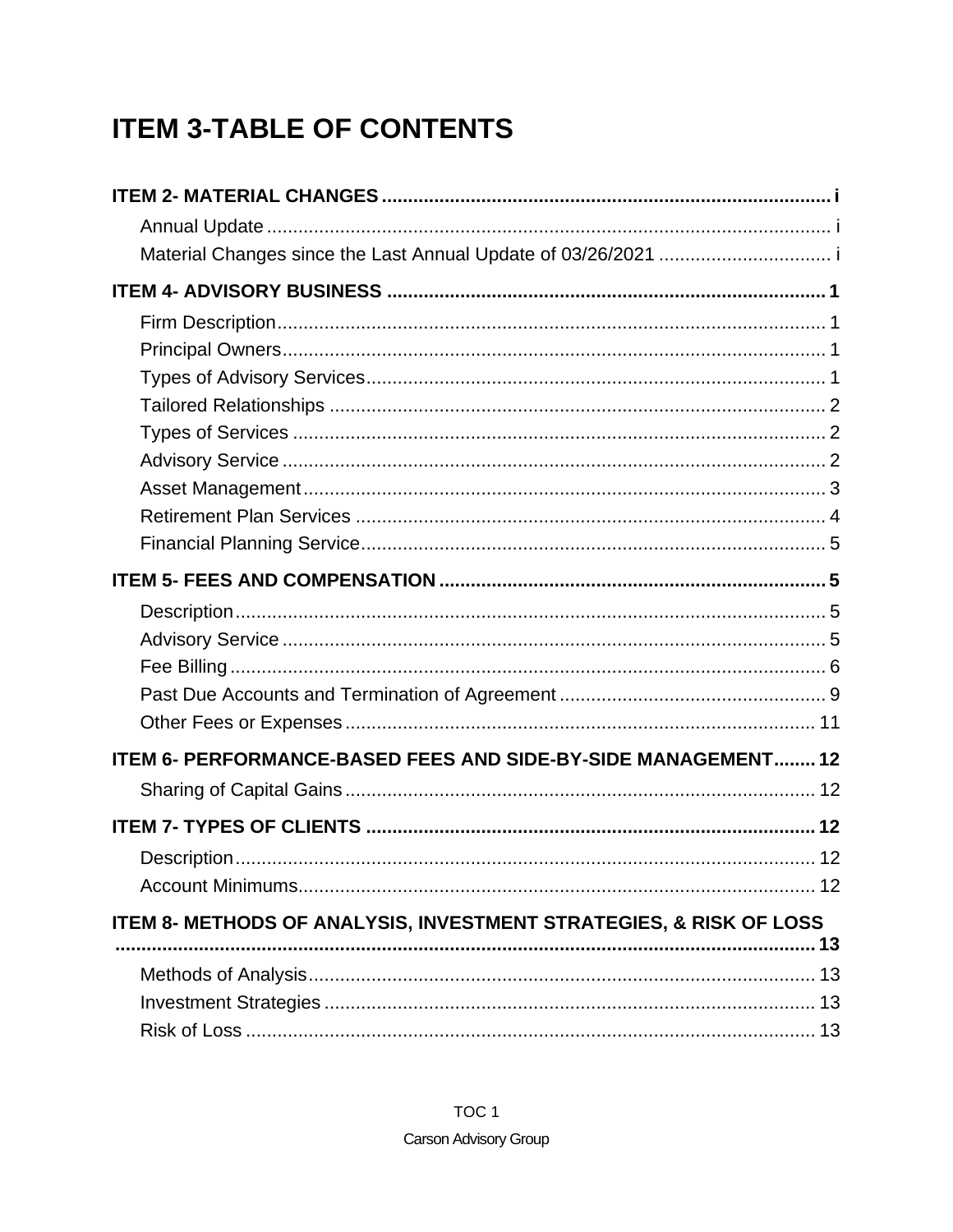| ITEM 10- OTHER FINANCIAL INDUSTRY ACTIVITIES & AFFILIATIONS 16 |  |
|----------------------------------------------------------------|--|
|                                                                |  |
|                                                                |  |
| ITEM 11- CODE OF ETHICS, PARTICIPATION OR INTEREST IN CLIENT   |  |
|                                                                |  |
|                                                                |  |
|                                                                |  |
|                                                                |  |
|                                                                |  |
|                                                                |  |
|                                                                |  |
|                                                                |  |
|                                                                |  |
|                                                                |  |
|                                                                |  |
| ITEM 14- CLIENT REFERRALS AND OTHER COMPENSATION  21           |  |
|                                                                |  |
|                                                                |  |
|                                                                |  |
|                                                                |  |
|                                                                |  |
|                                                                |  |
|                                                                |  |
|                                                                |  |
|                                                                |  |
|                                                                |  |
|                                                                |  |
|                                                                |  |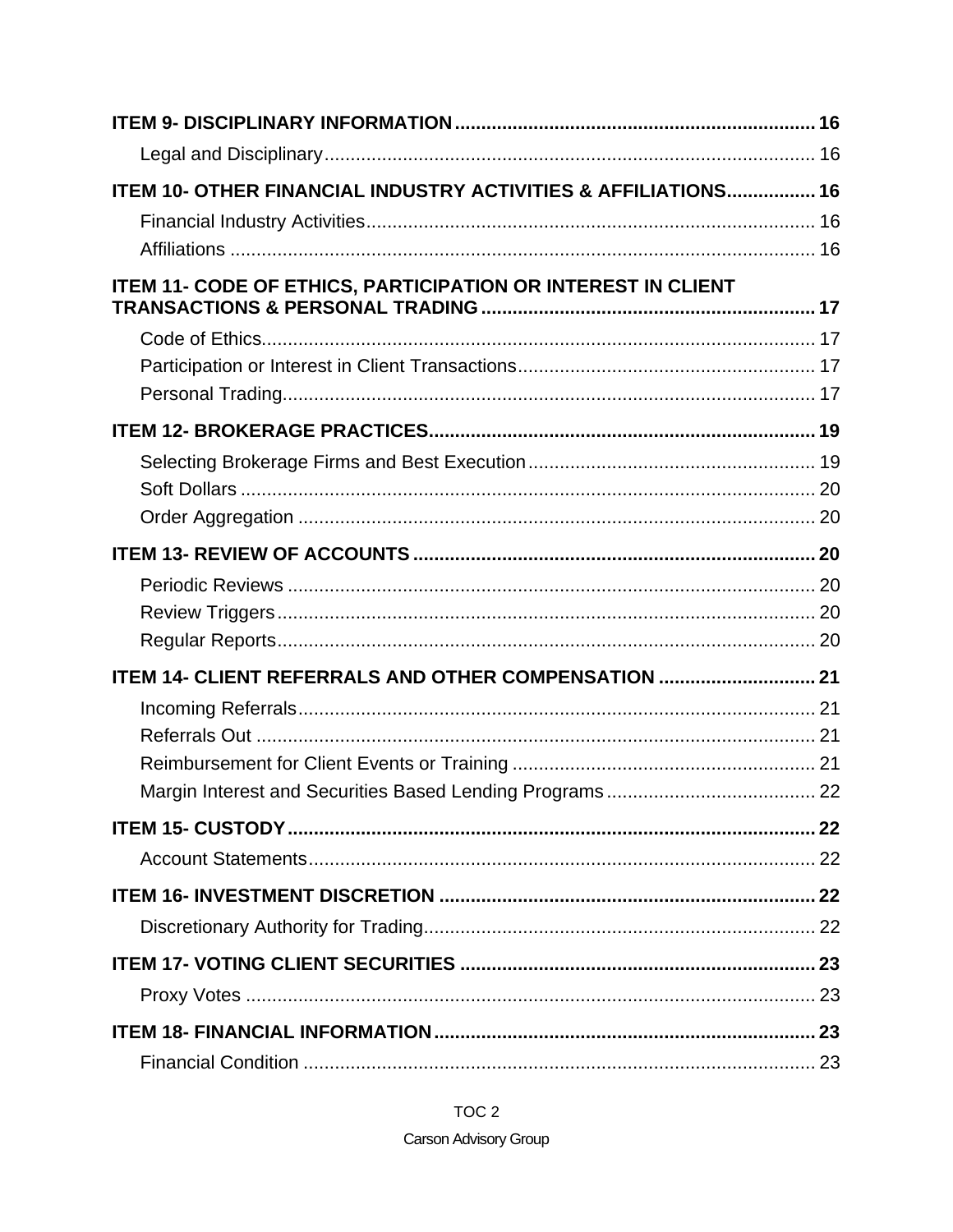| <b>CARSON ADVISORY GROUP'S BUSINESS CONTINUITY PLAN DISCLOSURE  24</b> |  |
|------------------------------------------------------------------------|--|
|                                                                        |  |
|                                                                        |  |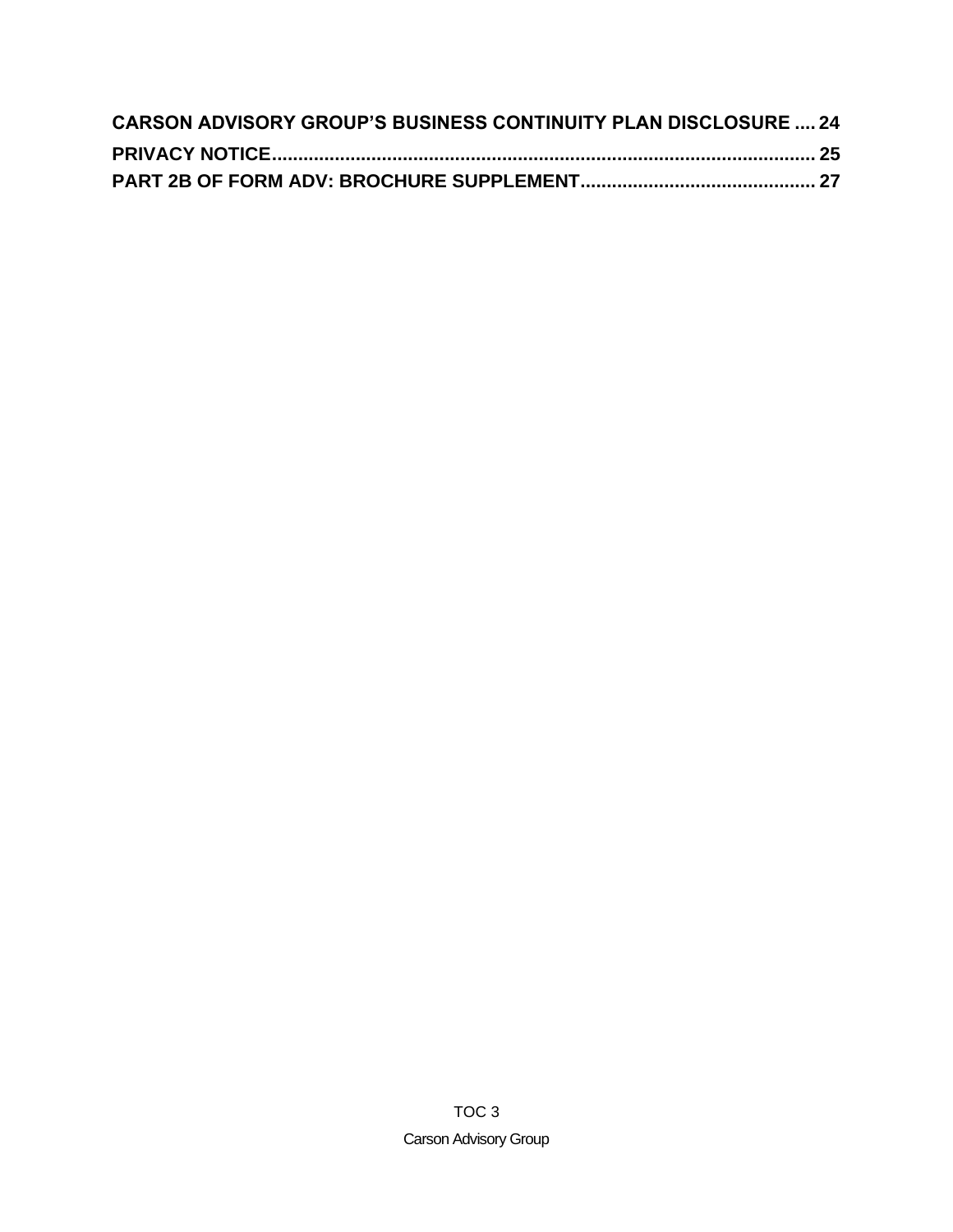# **ITEM 4- ADVISORY BUSINESS Firm Description**

<span id="page-5-1"></span><span id="page-5-0"></span>Carson Advisory Group is the successor firm to directly related financial services firms dating to 1959. The original registration with the Securities and Exchange Commission was approximately two decades later as Carson & Associates.

Carson Advisory Group provides personalized, confidential financial planning and investment management to individuals, pension and profit-sharing plans, trusts, estates, charitable organizations, foundations, municipalities, and corporations or small business entities. Advice is provided through consultation with the client and can include determination of financial objectives, identification of financial concerns, cash flow management, tax planning, insurance review, investment management, education funding, retirement planning, and estate planning. Investment advice, including asset allocation, is an integral part of financial planning.

The initial meeting, which may be by telephone, is free of charge and is considered an exploratory interview to determine the extent to which financial planning and investment management may be beneficial to the client. If the client wishes to proceed and engage in our services, the Investment Advisor Representative ("IAR") will have the client sign our contract and obtain the client's necessary financial and personal information. All of this information, including the client's goals, risk tolerance, and current situation form the direction for asset allocation. Suggested portfolio changes are communicated as needed and based upon client needs.

For the majority of assets under management, Raymond James & Associates, Inc., member New York Stock Exchange/SIPC, ("Raymond James") acts as custodian.

Other professionals (e.g., lawyers, accountants, insurance agents, etc.) are engaged directly by the client on an as-needed basis.

# **Principal Owners**

<span id="page-5-2"></span>Robert H. Carson, Jr. 75.10% stockholder; Richard J. Chester, Jr. 18.55% stockholder, and Kevin Wilson 6.35% stockholder.

# **Types of Advisory Services**

<span id="page-5-3"></span>Carson Advisory Group provides investment and asset management services, and on occasion, issues special reports about securities useful on issues specific to each client.

Carson Advisory Group furnishes advice to clients on matters related to their assets, such as financial and retirement planning, topical taxation issues (including required minimum distributions from qualified plans)<sup>1</sup>, potential trust needs, transitioning wealth, charitable gifting (including donor advised accounts), college savings opportunities, and general family financial events.

<sup>1</sup> We do not offer professional tax advice. To determine your individual tax situation, please consult a professional tax advisor.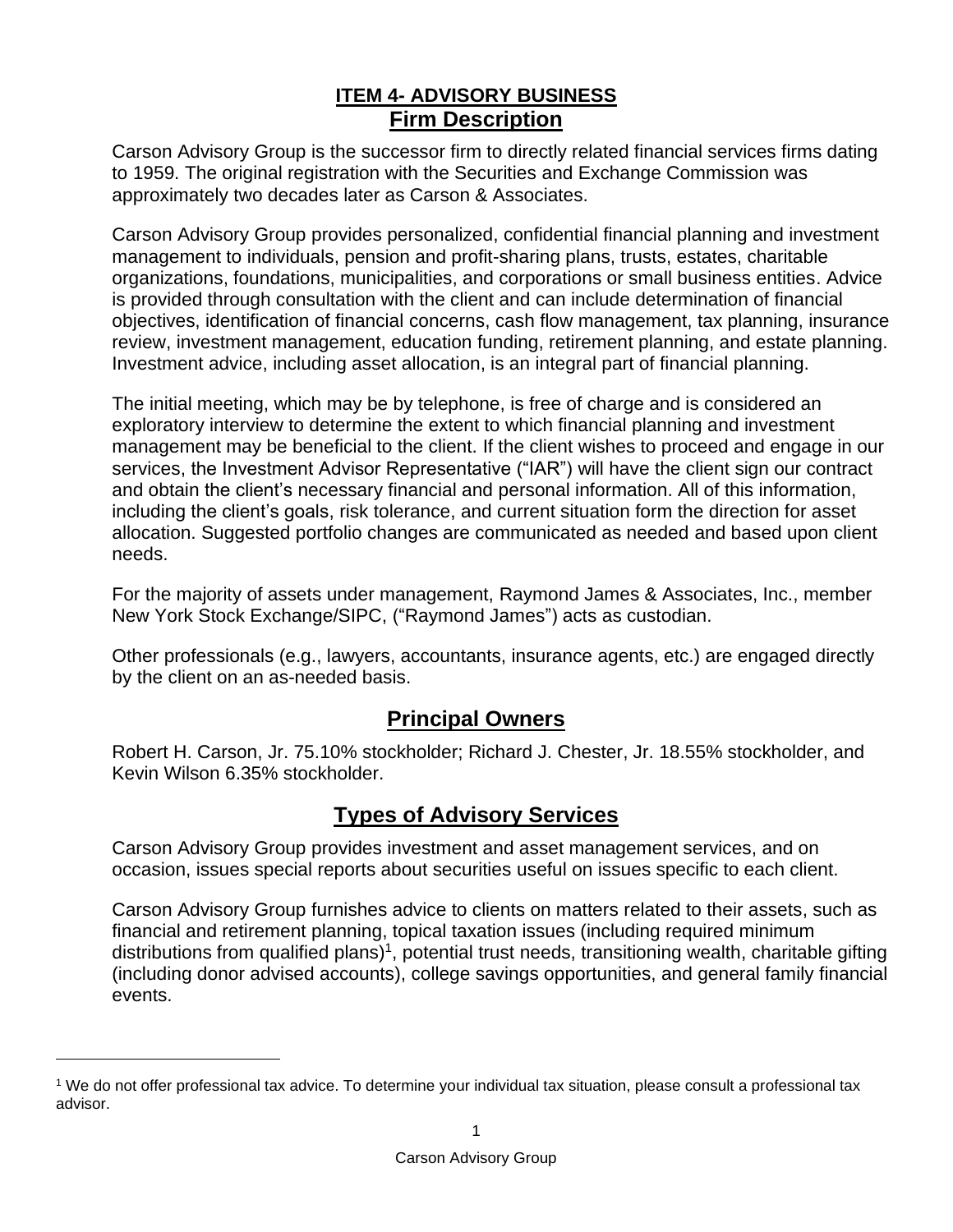As of December 31, 2021, Carson Advisory Group had the following in assets under management:

Total Assets Managed is \$736,561,203

Carson Advisory Group owners, employees, and related personnel have a brokerage relationship with Raymond James Financial Services. Assets serviced in that capacity, when acting as registered representatives of RJFS, totaled approximately \$196,623,580 on 12-31-21. The total assets serviced for both our fee based and brokerage relationships was approximately \$933,184,783 on 12-31-21.

# **Tailored Relationships**

<span id="page-6-0"></span>Advice is tailored to the individual client based on their needs. Goals and objectives for each client are discussed, documented, and reviewed periodically. Clients may impose reasonable restrictions on the investments made in their accounts. Reasonable restrictions include the designation of particular securities or types of securities that should not be purchased in their account (i.e., Company XYZ or companies involved in a particular industry, etc.), or should be sold if held in the account. However, in some cases where investment discretion has been delegated to Carson Advisory Group, or a third-party manager, it may be determined that the implementation of such a restriction is impractical. In the event such a determination is made, you will be notified promptly. Please note that investment guidelines and restrictions must be provided to Carson Advisory Group in writing.

# **Types of Services**

<span id="page-6-1"></span>The following arrangements define the typical client relationships:

# **Advisory Service**

<span id="page-6-2"></span>Most clients choose to have Carson Advisory Group manage their assets in order to obtain ongoing, in-depth advice and life planning. To the degree that clients share their circumstances, and we are aware of changes in a client's financial affairs, suggestions are made and implemented.

The scope of work and fee for our advisory services is provided to the client in writing prior to the start of the relationship. An Advisory Service Agreement includes investment and cash management responsibilities and all associated expenses.

<sup>2</sup> <sup>2</sup> The total assets under advisement listed represent assets in which we have neither discretionary authority nor responsibility for arranging or effecting the purchase or sale of recommendations provided to and accepted by the ultimate client. Inclusion of these assets will make our total assets number different from assets under management disclosed in Item 5.F of our Form ADV Part 1A due to specific calculation instructions for Regulatory Assets Under Management.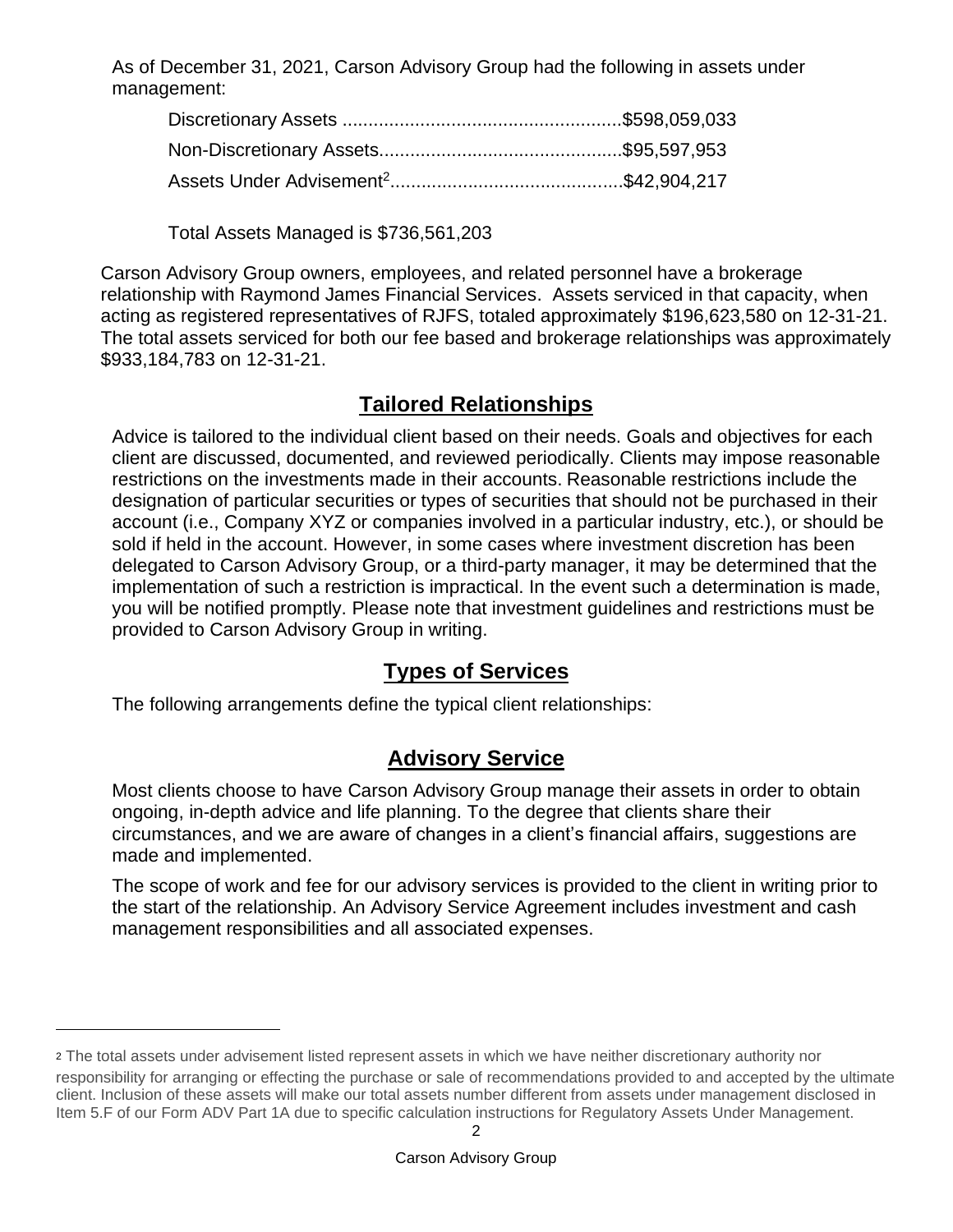# **Asset Management**

<span id="page-7-0"></span>Assets are invested primarily in institutional, no-load mutual funds, closed-end funds, exchange-traded funds ("ETFs"), individual equities, and bonds (although we can offer advice on any type of security including alternative investments such as REITs, limited partnerships and Variable Annuities, among others).

Carson Advisory Group does not receive any compensation, in any form, from fund companies.

Initial public offerings ("IPOs") are available through Carson Advisory Group via our relationship with Raymond James Financial Services, Inc., member FINRA/SIPC, ("RJFS"), though they are very rarely recommended or used in client accounts. For discretionary Ambassador Accounts, participation in IPOs are only permitted if the client expressly authorizes their purchase on an unsolicited basis. All shares would be purchased net of any internal offering, such that there is no compensation or client expense. There can also be offerings with commission, but those are then excluded from advisory billing and treated as an administrative-only asset (see page 9).

# **Accounts Managed by Carson Advisory Group**

### **Ambassador**

\_\_\_\_\_\_\_\_\_\_\_\_\_\_\_\_\_\_\_\_\_\_\_\_\_\_\_\_\_\_\_\_\_\_\_\_\_\_\_\_\_

The Ambassador program is an all-inclusive wrap fee investment advisory account offered by Carson Advisory Group and administered by Raymond James, in which the client is provided with ongoing investment advice and monitoring of securities holdings. Carson Advisory Group only offers wrap fee programs. The IAR will manage the account on a discretionary or nondiscretionary basis according to the client's objectives. Carson Advisory Group receives a portion of the advisory fee. This account offers the client the ability to pay an asset-based advisory wrap fee in lieu of a transaction fee for each investment transaction within the account. There are no separate transaction fees in **Ambassador** accounts for any type of security.

You may incur charges for other account services provided by Raymond James not directly related to the advisory, execution, and clearing services provided including, but not limited to, safekeeping fees, charges/interest for maintenance of margin and/or short positions, and fees for legal or courtesy transfers of securities.

### **Accounts Managed by Other Asset Managers<sup>3</sup>**

Carson Advisory Group offers to our clients a number of RJA's managed wrap programs, including Raymond James Consulting Services (RJCS), Freedom, Freedom Foundation, Freedom UMA, and American Funds Model Portfolios, under a subadvisory agreement with RJA. Our advisors work with our clients to choose an appropriate program and help the client to select the managers, strategies, or disciplines within the programs that best fit their financial objective and risk profile, as applicable. Once the program, described in more detail below, is selected by the client, RJA is appointed as a discretionary investment adviser under the appropriate advisory agreement. In this way, RJA acts as a subadviser in directly (or indirectly through other subadvisers) managing client's assets through the selected program. Both RJA (and its affiliates and agents, and other subadvisers, as applicable) and Carson Advisory

<sup>3</sup>Accounts managed by other asset managers are included in our assets under advisement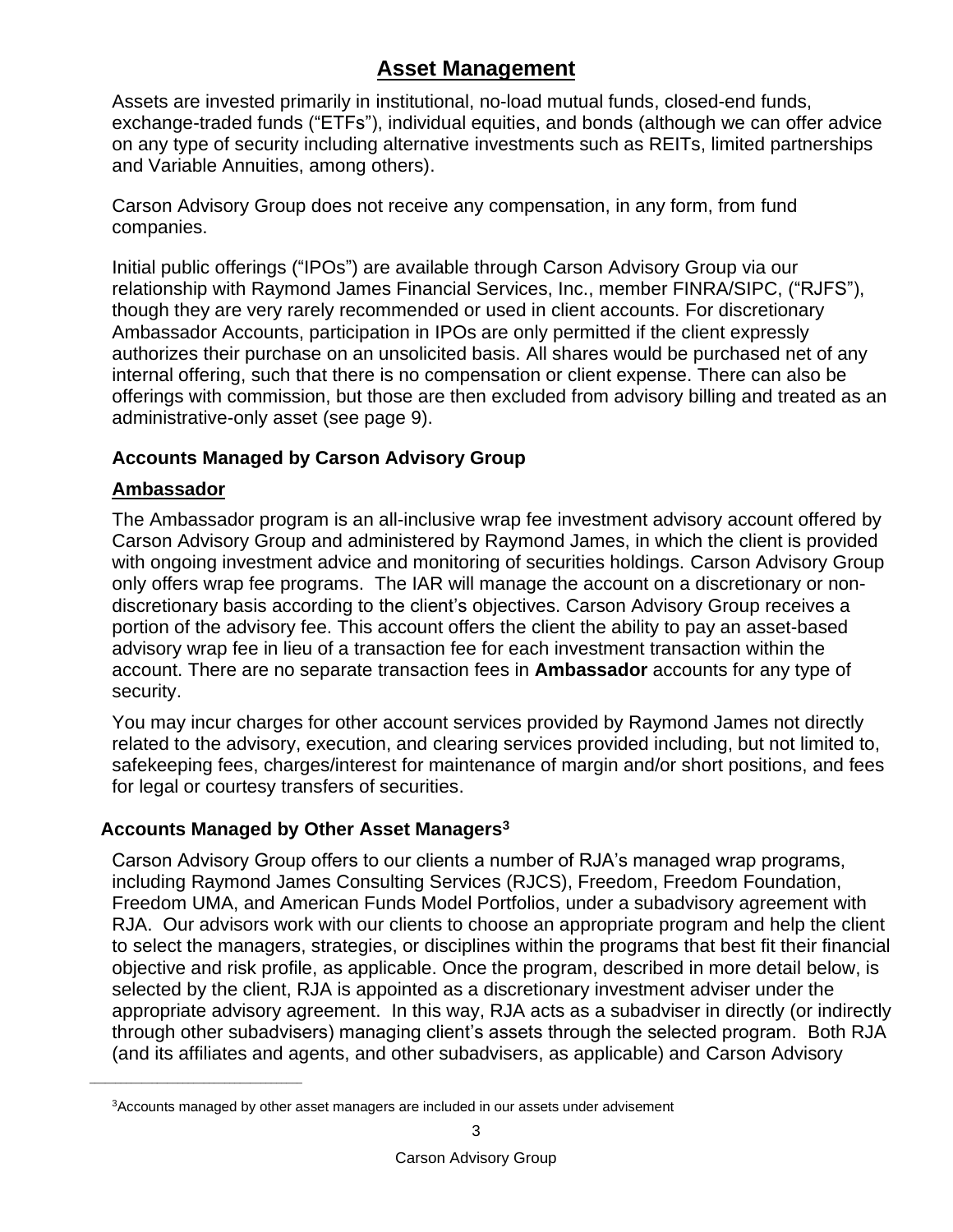Group advisors receive a portion of the advisory fee paid by the client.

# Raymond James Consulting Services (RJCS)

Raymond James Consulting Services (RJCS) serves as a conduit through which clients may access a number of nationally known money management firms for account sizes far below normal firm minimums. All managers hired have passed an in-depth quantitative and qualitative screening process and are subject to on-going monitoring by the Asset Management Services (AMS) Manager Selection & Due Diligence team at Raymond James. Based upon the client's investment objectives and financial needs, the IAR will assist in selecting an appropriate manager.

# Freedom Account (including Freedom Core Mutual Fund, Freedom Hybrid, and Freedom ETF)

Freedom is an AMS-managed account program offering various strategies comprised of Mutual Funds or Exchange Traded Funds. The program is selected based upon the client's investment objectives and financial needs.

### Freedom Foundation

Freedom Foundation strategies use mutual funds to achieve asset allocation aligned with some of the most commonly utilized Freedom portfolios. This program allows for a smaller initial account requirement and is commonly used for next generation investors.

### Freedom Unified Managed Account (UMA)

Freedom UMA is an AMS-managed account that provides higher-net-worth clients with more than 50 model strategies spread across Freedom's five investment objectives utilizing both separately managed account (SMA) managers and mutual funds.

### AMS Environmental, Social & Governance (ESG) Investment Solutions

AMS makes available to us a variety of AMS-managed and Separately Managed account options that may help clients align their investing goals with their personal values.

### American Funds Model Portfolios

The American Funds Model Portfolios are available through AMS and provide clients access to American Funds mutual funds through model portfolios delivered by American Funds' Portfolio Oversight Committee.

# **Retirement Plan Services**

<span id="page-8-0"></span>The Employee Retirement Income Security Act of 1974 ("ERISA") sets forth rules under which Plan Fiduciaries may retain investment advisers for various types of services with respect to Plan assets. For certain services, Carson Advisory Group will be considered a fiduciary under ERISA. For example, Carson Advisory Group will act as an ERISA § 3(21) fiduciary when providing nondiscretionary investment advice to the Plan Fiduciaries by recommending a suite of investments as choices among which Plan Participants may select. Alternatively, Carson Advisory Group can act as an ERISA § 3(38) fiduciary when providing discretionary investment advice to the Plan Sponsor.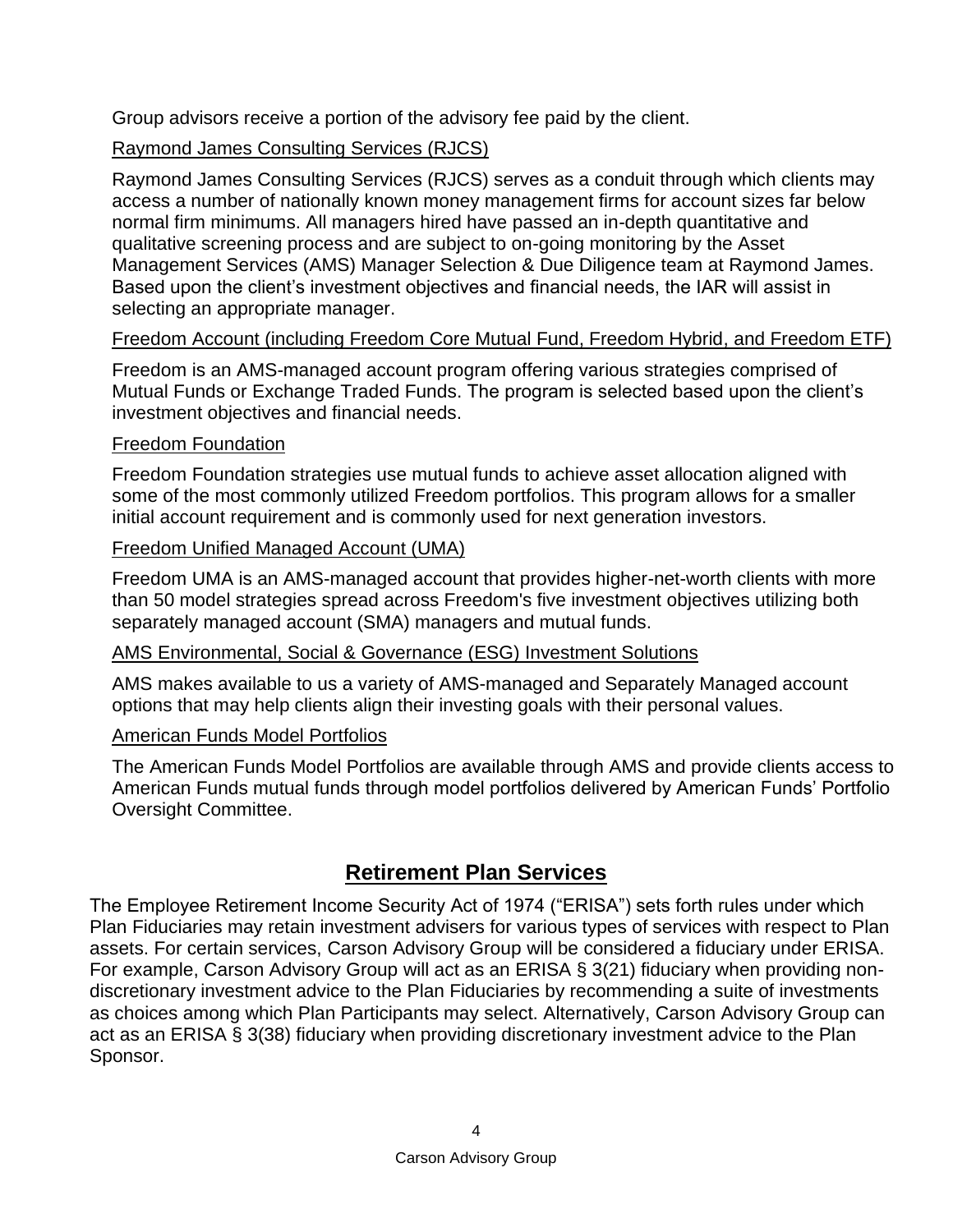Carson Advisory Group offers pension planning and plan implementation services to small and medium-sized businesses covering Plan Consulting, Plan Investment, and Plan Participation Services. Service will address the need of a company to install a comprehensive retirement plan, provide an overview of the various plan design characteristics, and assist with the selection of a

# **Financial Planning Service**

<span id="page-9-0"></span>A financial plan can be designed, as part of any of our advisory services described above, to help the clients with aspects of financial planning.

The average client does not utilize a detailed financial plan, but our mutual understanding typically includes at least some elements of the following: a net worth statement; a cash flow statement; a review of investment accounts, including reviewing asset allocation and providing repositioning recommendations; strategic tax planning; a review of retirement accounts and plans including recommendations; a review of insurance policies and recommendations for changes, if necessary; one or more retirement scenarios including retirement cash flow analysis; estate planning review and recommendations; and education planning with funding recommendations.

Please note that our IARs, in consultation with you, may decide to utilize a single strategy described above, multiple strategies noted above, individual securities in combination with one of the strategies noted above, or none of the strategies noted above. In any scenario, IARs will tailor their recommendations and investments based on your investment objectives and risk tolerance, and you will have the opportunity to place reasonable restrictions or constraints on the way your account is managed.

# **ITEM 5- FEES AND COMPENSATION Description**

<span id="page-9-2"></span><span id="page-9-1"></span>Carson Advisory Group bases its advisory fees on a percentage of assets under management. Advisory fees are negotiable, and the decision to accept a negotiated fee is at the discretion of your IAR. Therefore, clients similarly situated may pay significantly higher or lower fees than other clients. Factors involved in this negotiation include, but are not limited to, the nature and size of the overall relationship with your IAR and the level and type of advisory or other financial services that are expected to be provided. Unless a lower rate has been negotiated, Carson Advisory Group will charge fees based upon the applicable standard fee schedule detailed below. In some instances, Carson Advisory Group charges hourly rates and fixed fees for consulting services.

# **Advisory Service**

<span id="page-9-3"></span>The annual Advisory Service Agreement **maximum** fee is based on a percentage of the investable assets according to the following schedule:

| <b>AMBASSADOR</b>              | <b>Annualized Fee</b> |
|--------------------------------|-----------------------|
| Up to \$1 million              | 1.50%                 |
| \$1 million up to \$2 million  | 1.25%                 |
| \$2 million up to \$5 million  | 1.00%                 |
| \$5 million up to \$10 million | 0.75%                 |
| \$10 million and up            | 0.50%                 |

\*The previous fee schedule will remain in effect for Ambassador contracts signed prior to July 1, 2021.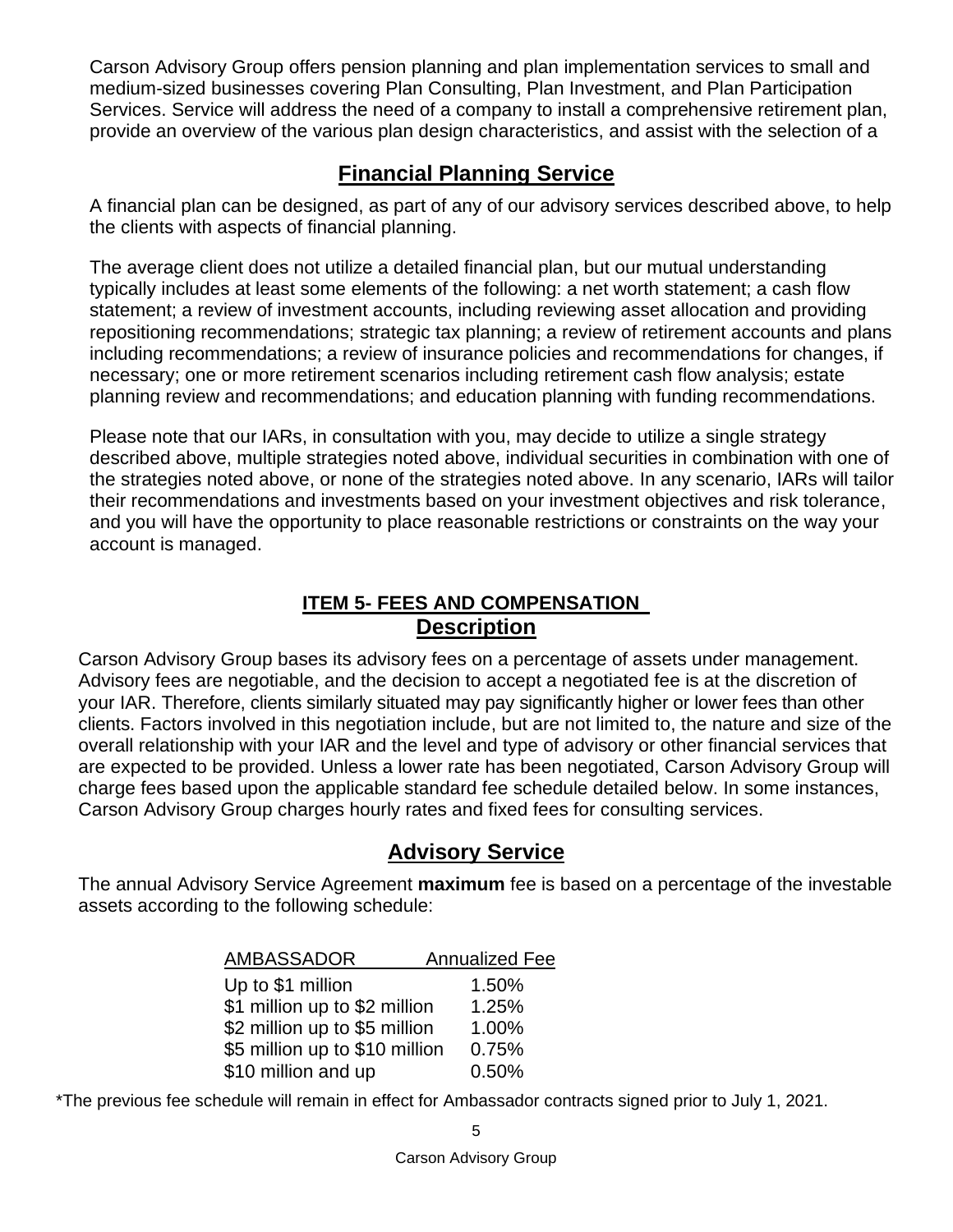\*We generally require a minimum account size of \$25,000 for the Ambassador wrap-fee program. However, each IAR has the discretion to require a minimum account size less than \$25,000.

**\*Each IAR has the ability to reduce fees based on total family or corporate relationship. Commonly, fees are discounted for nonprofit and 401(k)/Profit Sharing Plans.** 

# **Fee Billing**

<span id="page-10-0"></span>For advisory accounts custodied at Raymond James:

The annual Advisory Fee will be payable quarterly in advance. When the Account is opened, the Advisory Fee is billed for the remainder of the current billing period and is based on the initial contribution. The initial payment will become due in full on the date of inception. Subsequent quarterly Advisory Fees will be calculated based on the Account Value as of the last business day of the previous calendar quarter and will become due the following business day. If cash or securities, or a combination thereof, amounting to at least \$100,000 are deposited to or withdrawn from a client's account on an individual business day in the first two months of the quarter, Raymond James will: (i) assess asset-based fees based on the value of the assets on the date of deposit for the pro rata number of days remaining in the quarter, or (ii) refund prepaid asset-based fee based on the value of the assets on the date of withdrawal for the pro rata number of days remaining in the quarter. No additional Advisory Fees or adjustments to previously assessed Advisory Fees will be made in connection with deposits or withdrawals that occur during the last month of the quarter unless requested by Client. Notwithstanding the above, Raymond James reserves the right, in its sole discretion, to process or not process fee adjustments, as applicable, when the source and destination of deposits and withdrawals involve a client's other fee-based advisory accounts. In addition, Raymond James may, in its sole discretion, take any action it considers fair and reasonable with respect to the application of fee adjustments based upon its review of the timing and amounts of deposits to and withdrawals from Client's Account.

The client authorizes and directs Raymond James, when acting as custodian to deduct Advisory Fees from their account. Clients will be provided statements, at least quarterly, showing all amounts disbursed from their account, including the amount of the Advisory Fee, the Account Value on which the fee was based, and the manner in which the fee was calculated.

The Advisory Fee includes all execution charges except: (1) certain dealer-markups and odd lot differentials, taxes, exchange fees and any other charges imposed by law with regard to any transactions in the Account; and (2) offering concessions, and any other fees and expenses for purchases of public offerings of securities and certificates of deposit as more fully disclosed in the prospectus and offering documents. Client may also incur charges for other services provided by RJFS, through RJA, not directly related to the execution and clearing of transactions including, but not limited to, IRA custodial fees, safekeeping fees, interest charges on margin loans, and fees for legal or courtesy transfers of securities.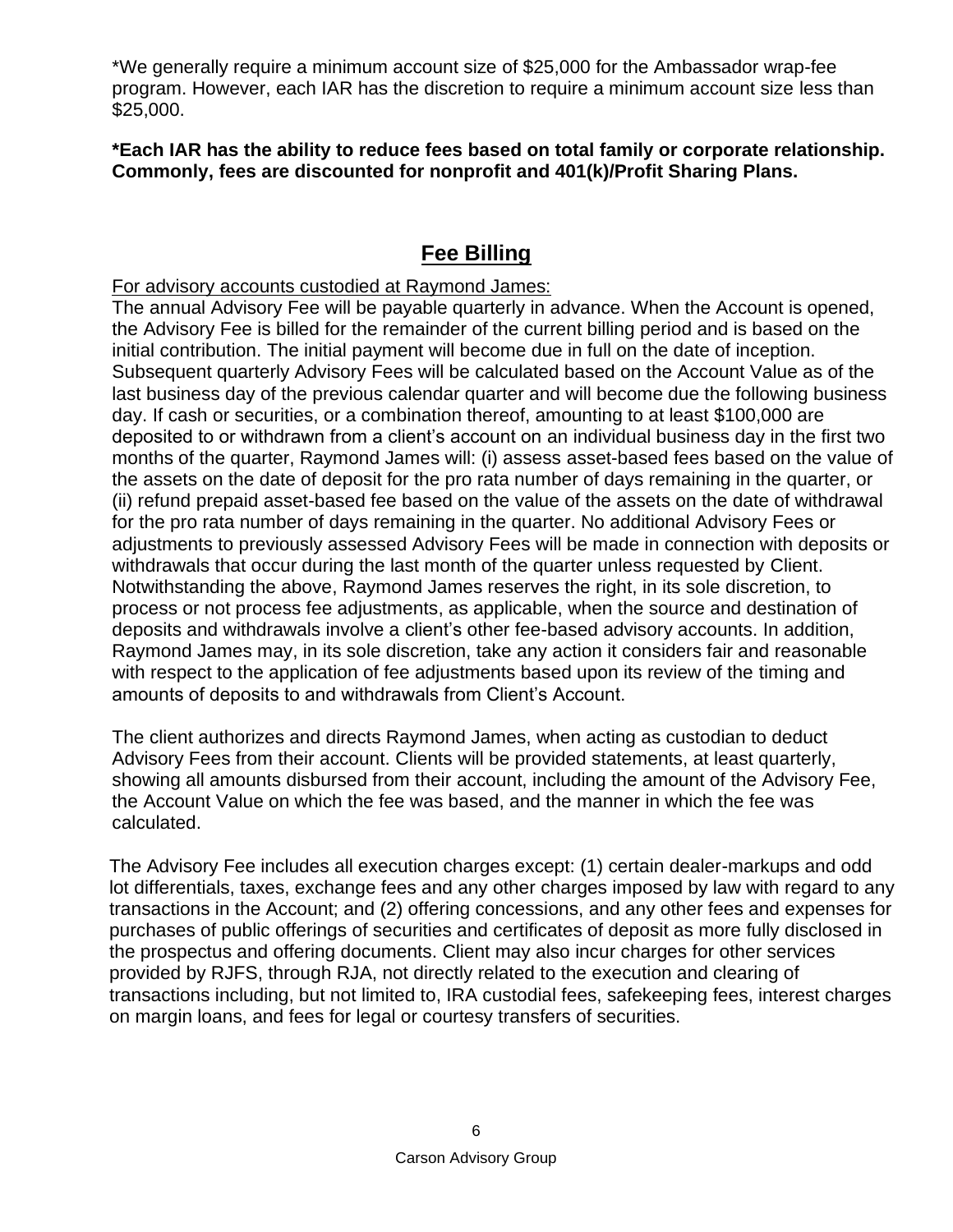# **Other Compensation Considerations:**

# **Administrative-Only Assets**

Certain securities may be held in your advisory account and designated "Administrative-Only Investment". There are two primary categories of Administrative-Only Investments: Clientdesignated and Raymond James-designated. Client-designated Administrative-Only Investments may be designated by IARs that do not wish to collect an advisory fee on certain assets, while Raymond James-designated Administrative-Only assets are designated as such by Raymond James in conformance with internal policy. For example, an IAR may make an arrangement with a client that holds a security that the IAR did not recommend or the client wishes to hold for an extended period of time and does not wish for their IAR to sell for the foreseeable future. In such cases, the IAR may elect to waive the advisory fee on this security but allow it to be held in the client's advisory account – such designations fall into the Clientdesignated category. Alternatively, Raymond James may determine that certain securities may be held in an advisory account but are temporarily not eligible for the advisory fee (mutual funds, market-linked notes, market-linked certificates of deposit, and unit investment trusts ("UITs") purchased with a front-end sales charge through us within the last two years, and certain primary market offerings with embedded commissions). Certain mutual funds converted to advisory fee eligible share classes may become eligible if held at least one year, subject to certain conditions. Certain primary market offerings with embedded commissions become eligible for fee billing, if held for at least one year from the trade date where commissions were incurred. Assets designated by Raymond James as temporarily exempt from the advisory fee fall into the Raymond James-designated category.

The following chart illustrates which Advisory Accounts permit the use of Client-Designated and Raymond James-Designated Administrative-Only Investments:

| <b>Account Type</b> | <b>Client-Designated</b> | <b>Raymond James-Designated</b> |
|---------------------|--------------------------|---------------------------------|
| Non-retirement      | Permitted                | Permitted                       |
| Retirement          | Not Permitted            | Permitted                       |

Administrative-Only Investments will not be included in the Account Value when calculating applicable asset-based advisory fee rates. For clients with multiple fee-based accounts, "the Relationship Value" (that is, the total aggregate Account Values of all related accounts) will be used to determine the applicable fee rate that will be assessed. However, clients should understand that any assets held as Administrative-Only Investments will not be included in the Relationship Value.

### **Asset –Based Fee Aggregation- Fee Based Accounts**

Fee-based accounts are aggregated for billing purposes based primarily on information provided by IARs and clients; however, it is the client's obligation to notify us if there are accounts that the client believes should be included as "related" and we (through Raymond James) reserve the right to determine whether accounts are "related" in our sole discretion. Clients may request that we aggregate their fee-based accounts for billing purposes so that each account will pay a fee under the applicable program fee schedule that is calculated on the basis of the Relationship Value. In general, related accounts are typically combined based on how the client instructs their IAR to link their accounts for the delivery of brokerage statements, trade confirmations and other forms of client communications. For example, the combination of accounts contained in a brokerage statement delivery packet delivered to a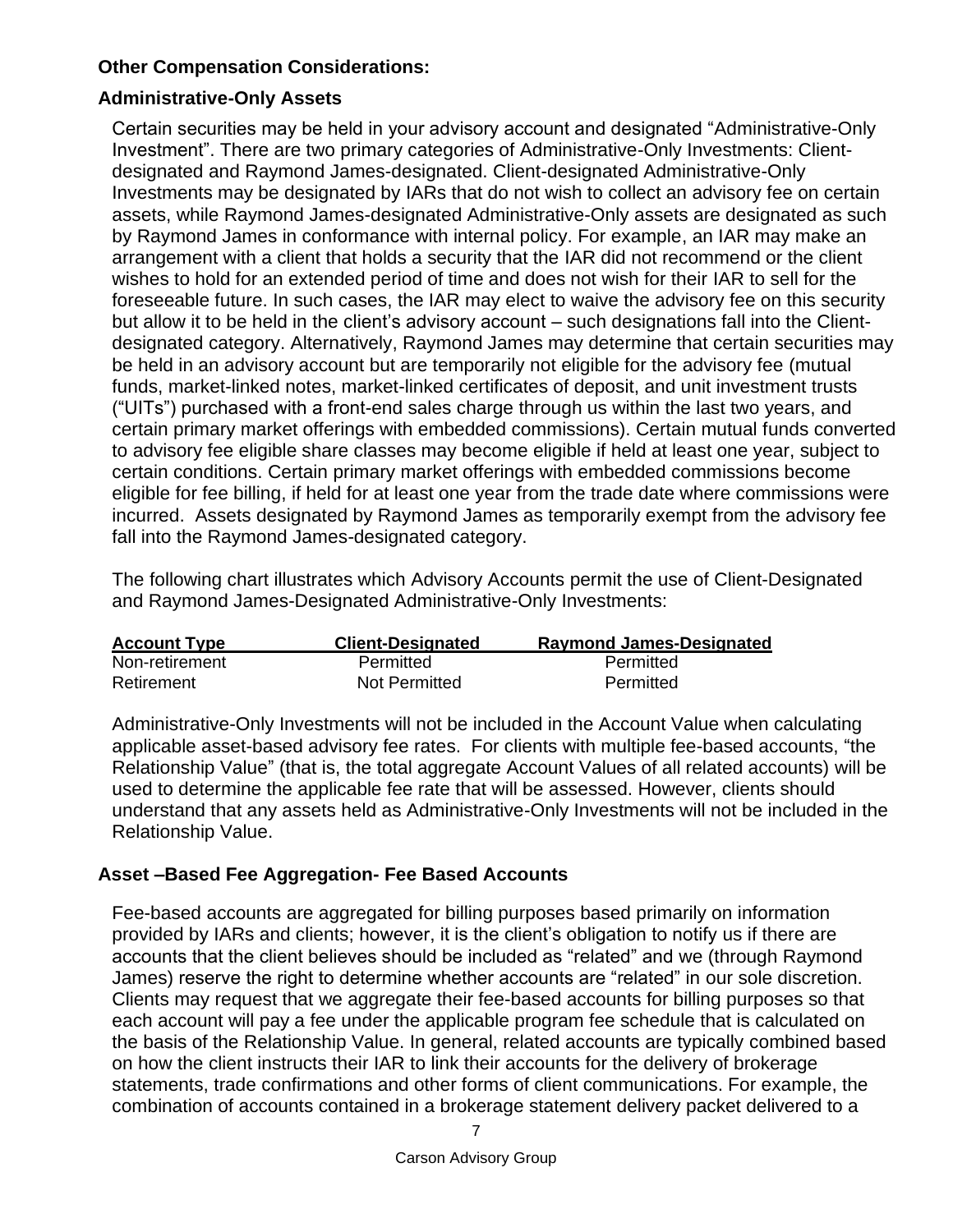unique address will typically form the basis of fee-based account combinations. However, additional accounts may be considered by the IAR even when brokerage statements are being delivered to different addresses. While we will attempt to identify an individual client's related fee-based accounts based on their unique social security number or tax identification number, clients should understand that combining related accounts effectively acts as a discount to the standard program fee schedule by allowing the client to achieve a lower breakpoint rate as their Relationship Value increases. As a result, it is important for clients to consult with their IAR, as factors other than the social security number or tax identification number may be considered by the IAR when combining accounts for fee billing purposes. For example, a spouse or domestic partner, their children or other relatives' accounts may be combined based on their collective relationship with their IAR. Please note that we may be limited in our ability to combine a client's retirement accounts where a prohibited transaction under the Employee Retirement Income Security Act of 1974 or the Internal Revenue Code of 1986, as amended, may result.

# **Billing on Cash-Balances**

We will assess advisory fees on cash sweep and foreign currency balances ("cash") held in Ambassador accounts. If the cash sweep and foreign currency balances ("cash") (not nonsweep money market funds) exceeds 20% of the Account Value as of the last business day of the quarter ("the valuation date") for three (3) consecutive quarterly valuation dates, the amount in excess of 20% is excluded from billing (the "Cash Rule"). For example, an Ambassador account that held 30% of the Account Value for three (3) consecutive billing valuation dates (March 31st, June 30th, and September 30th) would have the amount in excess of 20% excluded from the Account Value upon which Fees are applied. For simplicity of illustration, assuming an account was valued at \$100,000 for all three (3) quarterly billing periods, with \$30,000 held in cash, the September 30th valuation date would exclude \$10,000 of the cash from the Account Value when assessing the Fee.

The exclusion of excess cash from the Fee is intended to benefit clients holding substantial cash balances (as a percentage of the total individual Account Value) for an extended period of time. The portion of the account held in cash experiences negative performance when the applicable Fee charged is higher than the return received on the cash sweep balance.

Within the Ambassador account, the Cash Rule applies on an individual account basis. The Cash Rule may pose a financial disincentive to an IAR as the portion of cash sweep balances in excess of 20% is excluded from the Fee charged to the account. This may cause an IAR to recommend a reallocation of your account from cash to advisory fee eligible investments, including money market funds, or to recommend against raising cash, to avoid the application of the Cash Rule and therefore receive a Fee on the full account value. Clients may direct their IAR to raise cash by selling investments or hold a predetermined percentage of their account in cash at any time. The Cash Rule is applicable only to cash sweep and foreign currency balances and, therefore, non-sweep money market funds would not result in excess "cash" balances being excluded from the asset based advisory fee calculation.

Cash balances in the AMS Managed Program accounts are generally expected to be a small percentage of the overall account value, as determined by the Managers and are therefore not subject to the Cash Rule.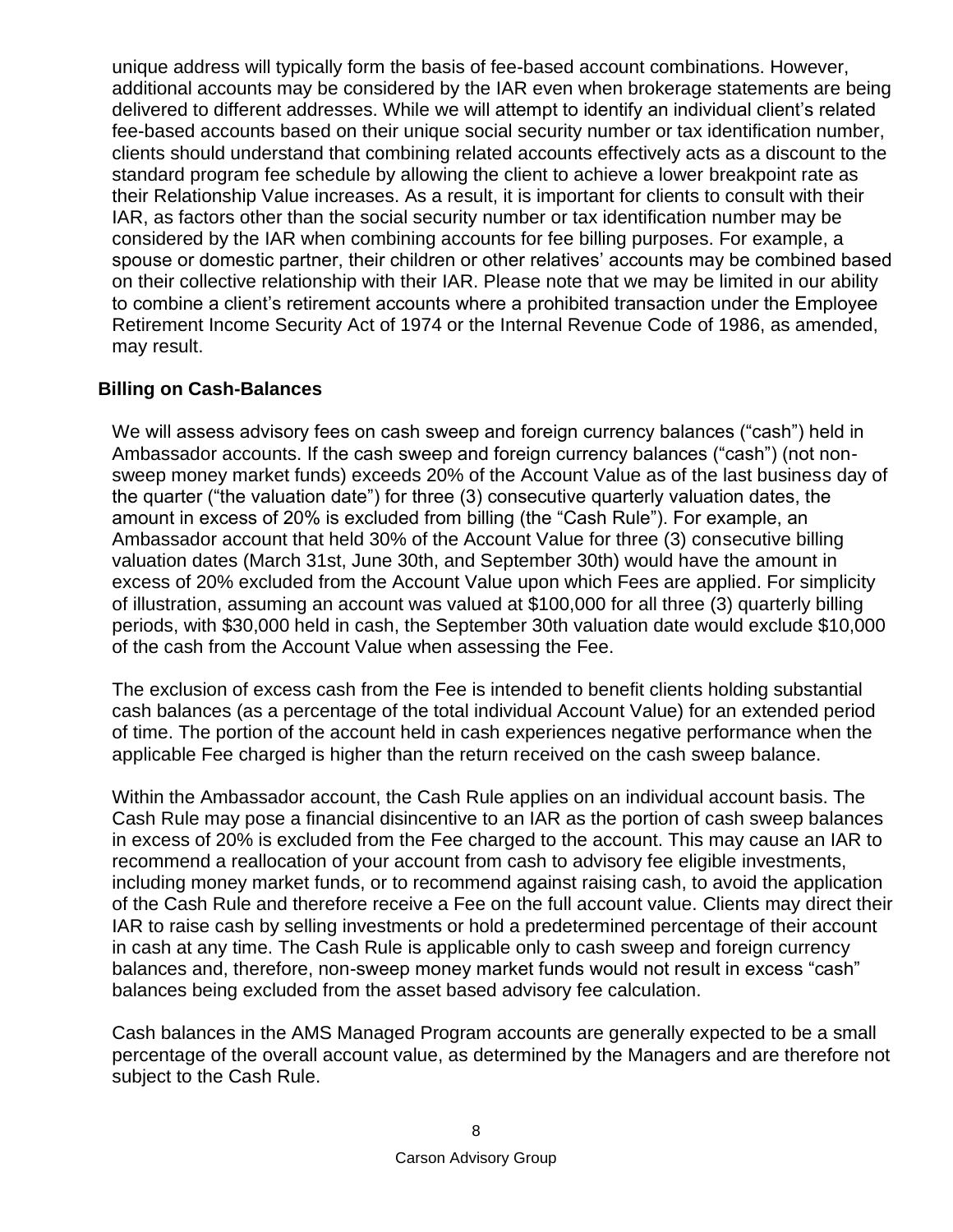#### **Investment of Cash Reserves**

Raymond James offers a cash sweep program that allows clients to earn interest on cash awaiting investment or to allows excess cash balances to immediately begin earning interest ("Cash Sweep Program"). The Cash Sweep Program is offered at no additional charge or cost to the Client.

The account in which these cash reserves are held is considered the client's sweep account. Raymond James sweep programs include the following:

- [Raymond James Bank Deposit Program](https://www.raymondjames.com/wealth-management/advice-products-and-services/banking-and-lending-services/cash-management/cash-sweeps/raymond-james-bank-deposit-program) (RJBDP)
	- o RJBDP [Affiliated Bank Clients](https://www.raymondjames.com/wealth-management/advice-products-and-services/banking-and-lending-services/cash-management/cash-sweeps/raymond-james-bank-deposit-program-affiliated-banks)
- [Raymond James Trust Sweep Program](https://www.raymondjames.com/wealth-management/advice-products-and-services/banking-and-lending-services/cash-management/cash-sweeps/raymond-james-trust-sweep-program)
- **[Client Interest Program](https://www.raymondjames.com/wealth-management/advice-products-and-services/banking-and-lending-services/cash-management/cash-sweeps/client-interest-program) (CIP)**
- [Raymond James Bank with Check Writing](https://www.raymondjames.com/wealth-management/advice-products-and-services/banking-and-lending-services/cash-management/cash-sweeps/raymond-james-bank-with-check-writing)

However, not all sweep programs are available in all accounts; rather, what sweep programs are available depends on the specific account type.

For important information on what sweep programs are available for each account type and how each sweep program operates, please refer to the "Important Client Information" Brochure, a current copy of which is available from your IAR, or you may visit the Raymond James public website for additional information: [https://www.raymondjames.com/wealth](https://www.raymondjames.com/wealth-management/advice-products-and-services/banking-and-lending-services/cash-management/cash-sweeps)[management/advice-products-and-services/banking-and-lending-services/cash](https://www.raymondjames.com/wealth-management/advice-products-and-services/banking-and-lending-services/cash-management/cash-sweeps)[management/cash-sweeps.](https://www.raymondjames.com/wealth-management/advice-products-and-services/banking-and-lending-services/cash-management/cash-sweeps) For current interest rates for CIP and RJBDP, refer to [Deposit](https://www.raymondjames.com/client-resources/market-numbers/deposit-rates)  Rates - [Client Resources | Raymond James](https://www.raymondjames.com/client-resources/market-numbers/deposit-rates). For information on the rate being paid on your particular account(s), please contact your IAR or review your periodic account statements.

# **Past Due Accounts and Termination of Agreement**

<span id="page-13-0"></span>The client or the investment manager may terminate any of the aforementioned services at any time by written notice to the other party. At termination, the prorated portion of the fee for the quarter of termination will be refunded. The portfolio value at the completion of the prior full billing quarter is used as the basis for the fee computation, adjusted for the number of days during the billing quarter prior to termination.

Carson Advisory Group reserves the right to stop work on any account that is more than 30 days overdue, or if normally required or updated paperwork is not returned in a timely fashion.

#### **Conflicts and Fees Associated with Managers Offered on the RJFS Platform**

As described throughout this Brochure, Carson Advisory Group has a relationship with RJFS. This relationship includes access to mutual fund wrap fee programs offered through the RJFS Platform by third party money managers and the Asset Management Division of Raymond James. IARs that are also registered representatives of RJFS are limited to selecting programs that are approved by RJFS and may contain mutual funds that are not the lowest possible share class offered by the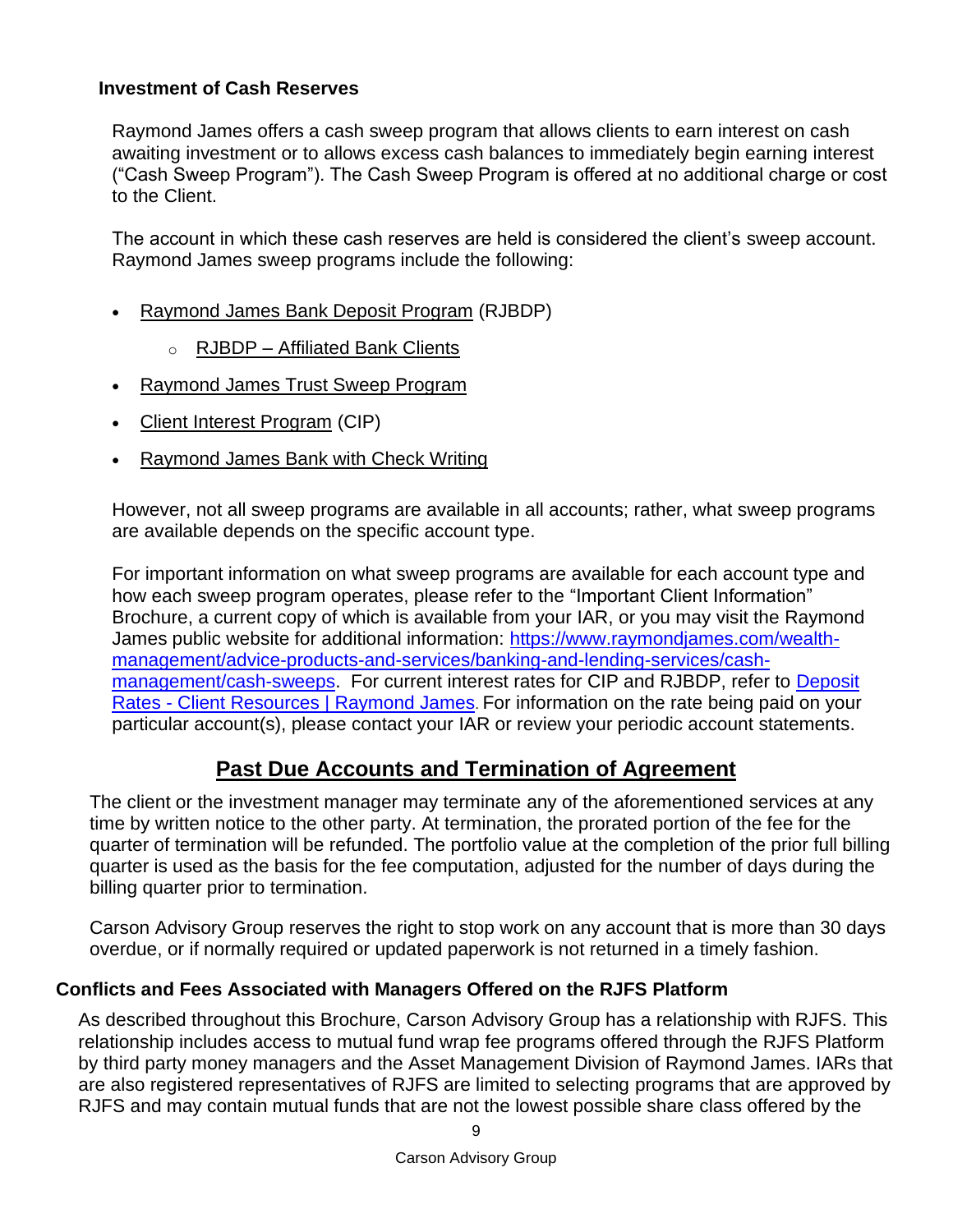particular fund family, thus resulting in a higher cost to owning the fund compared to lower share class funds. However, those are rarer instances and with few exceptions, those lowest expensed funds are mostly available with very high minimums.

In addition, when selecting what managers will be highlighted on RJFS's platform, RJFS has a financial incentive to favor investments (or managers that trade in certain investments) that pay them education and marketing support fees ("E&M support fees"), networking and/or omnibus and other administrative and/or service-related fees over investments that do not. They also have an incentive to select those investments that pay higher amounts of compensation for E&M support fees, networking and/or omnibus and other administrative and service-related fees over those investments that pay lower amounts of compensation. They also receive non-E&M support fees. These arrangements impact the number and expense of investment options our IARs can utilize to manage your account, and it is important to understand that less expensive alternatives are available elsewhere.

Raymond James addresses the conflicts of interests associated with the payment of compensation in the following ways. They disclose compensation they receive from product sponsors and other service providers which are further detailed on their public website found here: [Mutual Fund](https://www.raymondjames.com/legal-disclosures/packaged-product-disclosures/mutual-fund-investing-at-raymond-james)  Investing at Raymond James - [Packaged Product Disclosures | Raymond James.](https://www.raymondjames.com/legal-disclosures/packaged-product-disclosures/mutual-fund-investing-at-raymond-james) They have adopted various policies and procedures reasonably designed to prevent the receipt of compensation from third-parties from affecting the nature of the advice they provide. In regard to the Freedom and Freedom UMA Programs managed by Raymond James, the AMS Investment Committee makes investment decisions based on objective, investment related due diligence and are agnostic to the compensation arrangements with the various investment companies. Additionally, they and their affiliates select investments that are available on the investment advisory platform and offered through their advisory Program based on qualitative and quantitative evaluation of such factors as performance, risk management policies and procedures and consistency of the execution of their strategy.

However, similar to seeking best execution, the determining factor we used in choosing to partner with RJFS is not always the lowest possible cost, but whether the relationship represents the best platform through which to provide the majority of our advisory services. To make this determination, we take into consideration the full range of a RJFS' services, including among others, the ability of our IARs to offer brokerage services as registered representatives, their fees (both to us and to our clients), their financial wherewithal, their custodial services, and their responsiveness. Accordingly, although Carson Advisory Group seeks to offer the most cost effectives solutions for our clients, RJFS may not necessarily offer the lowest cost mutual fund share classes in all instances. RJFS selects certain mutual fund product offerings because the share class pays RJFS compensation for the administrative and recordkeeping services RJFS provides to the mutual fund, and which we believe is passed along to us in the execution of their services to us. You should understand that another custodian may offer the same, or similar, mutual fund products at a lower overall cost.

Carson Advisory Group's IARs and supervisors review client accounts to ensure they are consistent with the clients' stated needs, objectives, and financial situation. While we believe that RJFS allows us to provide quality services to you, which is important and helpful to our management of client assets and to clients' overall performance, you need to understand the potential added cost to your portfolio. You should review both the fees charged by the funds and our fees to fully understand the total amount of fees you are paying and, thereby, to evaluate the advisory services being provided. We are happy to explain these products and any associated conflicts in detail.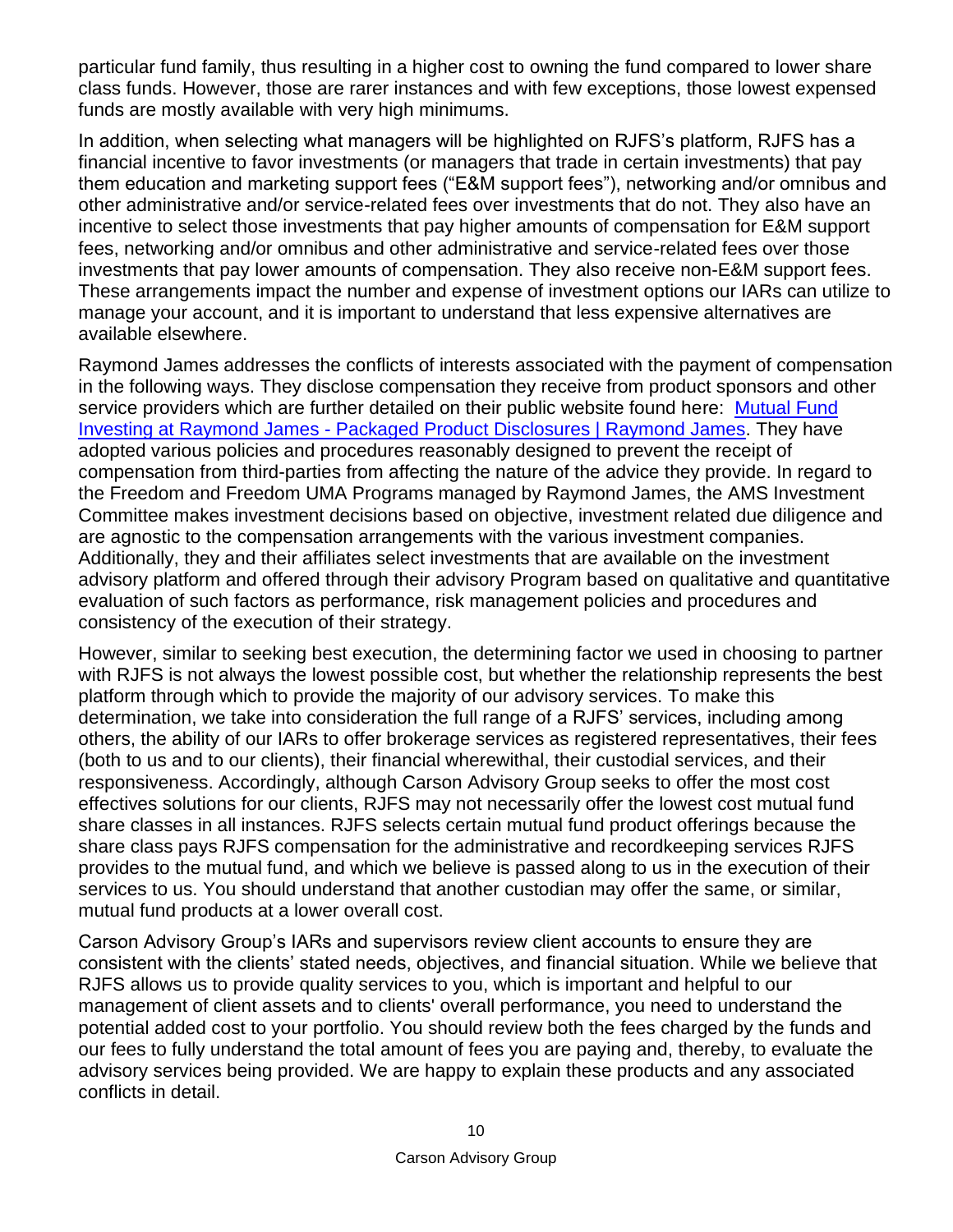# **Other Fees or Expenses**

<span id="page-15-0"></span>Fees and expenses such as electronic fund and wire transfer fees, custodial fees, taxes, and borrowing costs are not included in the advisory fees described above and are the responsibility of the client. See *Brokerage Practices* section for a discussion of our practices.

Open-end funds, closed-end funds, ETFs and fee-based annuities generally charge a management fee and operating expense for their services as investment managers. Distribution fees charged by mutual fund companies (also known as trails or 12b-1 fees) pursuant to Rule 12b-1 under the Investment Company Act of 1940 are included in the calculation of the mutual fund company's annual operating expenses. If such fees are received by RJFS from funds acquired in a client's account, the client will receive a credit to the account in the amount equal to such fees received from the funds. In addition, certain mutual funds may impose short-term trading charges for redemptions (which they impose to deter market timing).

For specific information on each mutual fund or ETF's expenses, please refer to its prospectus. For annuities, depending on the product, and as more fully described in the annuity contract, clients may pay an early withdrawal fee if canceled during the surrender charge period. Costs and fees vary between insurance products. Please refer to the annuity contract for a detailed description of charges.

All of the aforementioned fees are in addition to the fees paid by the client to Carson Advisory Group.

IARs of Carson Advisory Group are registered representatives of RJFS and licensed insurance agents who receive other forms of compensation (e.g., commissions) for securities products they offer and sell through RJFS. These products are not offered through Carson Advisory Group and you are not charged investment advisory fees on such products sold through RJFS. However, these activities create real or potential conflicts for the IAR, as they are incentivized to recommend such products. Carson Advisory Group has policies and procedures in place to recognize and appropriately monitor such conflicts that arise between the IAR's multiple capacities. These activities are discussed in Item 10 - Other Financial Industry Activities and Affiliations.

#### **Accounts Managed by Other Asset Managers<sup>3</sup>**

As described in Item 4 above, Carson Advisory Group offers a number of wrap fee programs sponsored by Raymond James. These programs are discussed in detail in the RJA Wrap Fee Program Brochure. Each program has a distinct fee schedule which is detailed below.

#### **Raymond James Consulting Services (RJCS)**

| <b>Fee-Based Relationship</b><br>Value | Equity &<br><b>Balanced</b><br><b>Disciplines</b> | Equity &<br><b>Balanced</b><br><b>Disciplines</b> | <b>Fixed Income</b><br><b>Disciplines</b> | <b>Laddered Bonds &amp;</b><br><b>Short-Term</b><br><b>Conservative Fixed</b><br>Income Disciplines* |  |
|----------------------------------------|---------------------------------------------------|---------------------------------------------------|-------------------------------------------|------------------------------------------------------------------------------------------------------|--|
|                                        | <b>Schedule A</b>                                 | <b>Schedule B</b>                                 | <b>Schedule C</b>                         | <b>Schedule D</b>                                                                                    |  |
| Up to \$1 million                      | 2.75%                                             | 2.60%                                             | 2.55%                                     | 2.45%                                                                                                |  |
| \$1 million up to \$2 million          | 2.50%                                             | 2.35%                                             | 2.30%                                     | 2.20%                                                                                                |  |
| \$2 million up to \$5 million          | 2.25%                                             | 2.10%                                             | 2.05%                                     | 1.95%                                                                                                |  |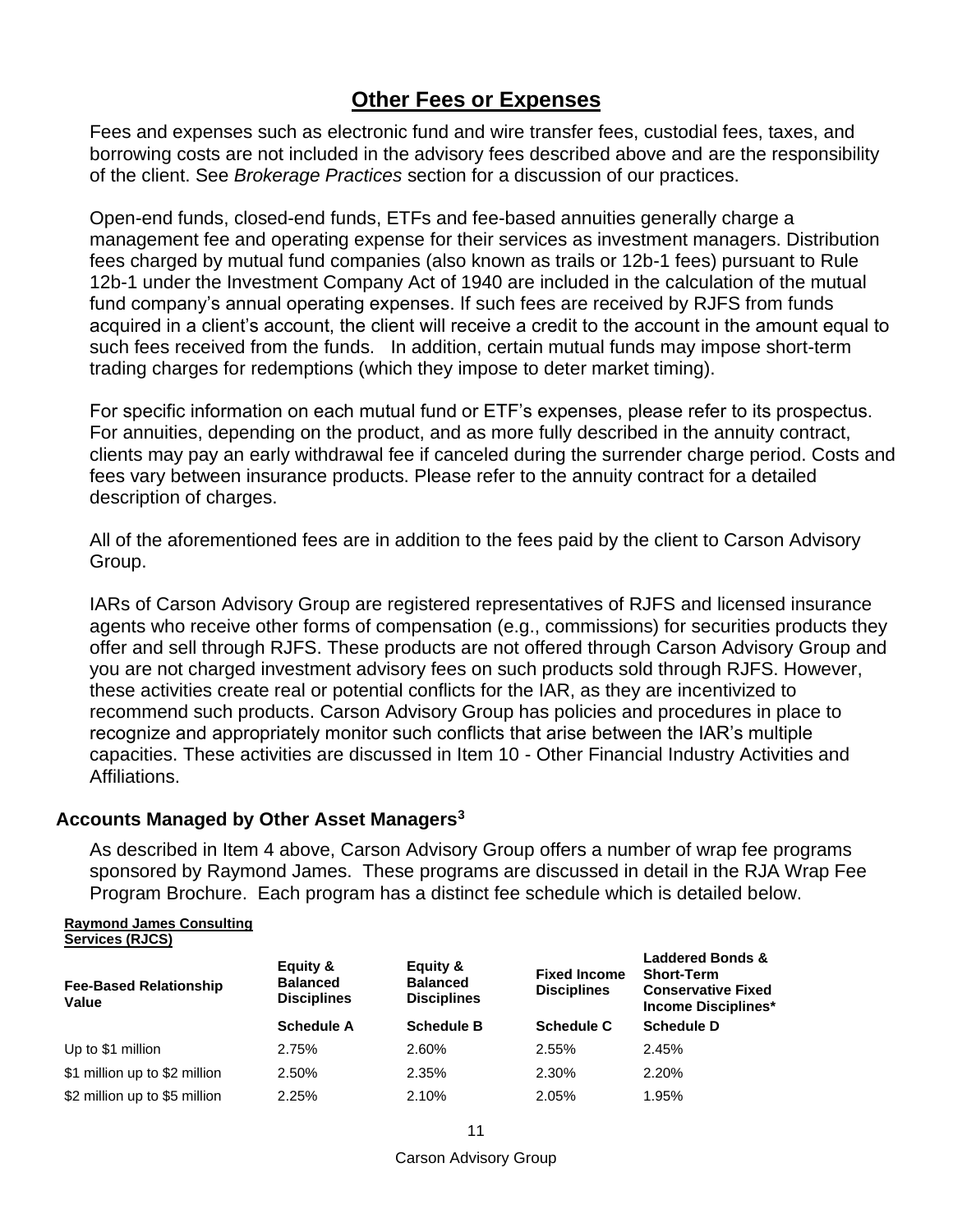| \$5 million up to \$10 million | 2.00% | 1.85% | 1.80% | 1.70% |
|--------------------------------|-------|-------|-------|-------|
| \$10 million and up            | 1.75% | 1.60% | 1.55% | 1.45% |

\*For more information, including investment minimums, please refer to the RJA Wrap Fee Program Brochure and the specific Manager Brochure

#### **Freedom UMA**

| <b>Fee-Based Relationship Value</b> | All Strategies (Except Institutional) | <b>Institutional Strategies</b> |
|-------------------------------------|---------------------------------------|---------------------------------|
| Up to \$1 million                   | 2.60%                                 | 2.50%                           |
| \$1 million up to \$2 million       | 2.35%                                 | 2.25%                           |
| \$2 million up to \$5 million       | 2.10%                                 | 2.00%                           |
| \$5 million up to \$10 million      | 1.85%                                 | 1.75%                           |
| \$10 million and up                 | 1.60%                                 | 1.50%                           |

#### **Freedom Models and American Funds Model Portfolios**

| <b>Fee-Based Relationship Value</b> | <b>Annualized Fee</b> |
|-------------------------------------|-----------------------|
| Up to \$1 million                   | 2.25%                 |
| \$1 million up to \$2 million       | 2.00%                 |
| \$2 million up to \$5 million       | 1.75%                 |
| \$5 million up to \$10 million      | 1.50%                 |
| \$10 million and up                 | 1.25%                 |

<span id="page-16-0"></span>\*For more information, including investment minimums, please refer to the RJA Wrap Fee Program Brochure.

# **ITEM 6- PERFORMANCE-BASED FEES AND SIDE-BY-SIDE MANAGEMENT Sharing of Capital Gains**

<span id="page-16-1"></span>Carson Advisory Group is not compensated through performance-based fees. Performancebased fees are fees that can be charged based upon a share of capital gains on or capital appreciation of the assets of a client. As stated above, our fees are based on your account's market value and are not dependent upon whether or not your account gains value.

# **ITEM 7- TYPES OF CLIENTS Description**

<span id="page-16-3"></span><span id="page-16-2"></span>Carson Advisory Group generally provides investment advice to individuals, pension and profitsharing plans, trusts, estates, charitable organizations, foundations, municipalities, and corporations or small business entities.

Client relationships vary in scope and length of service.

# **Account Minimums**

<span id="page-16-4"></span>We generally require a minimum account size of \$25,000 for the Ambassador wrap-fee program. However, each IAR has the discretion to require a minimum account size less than \$25,000.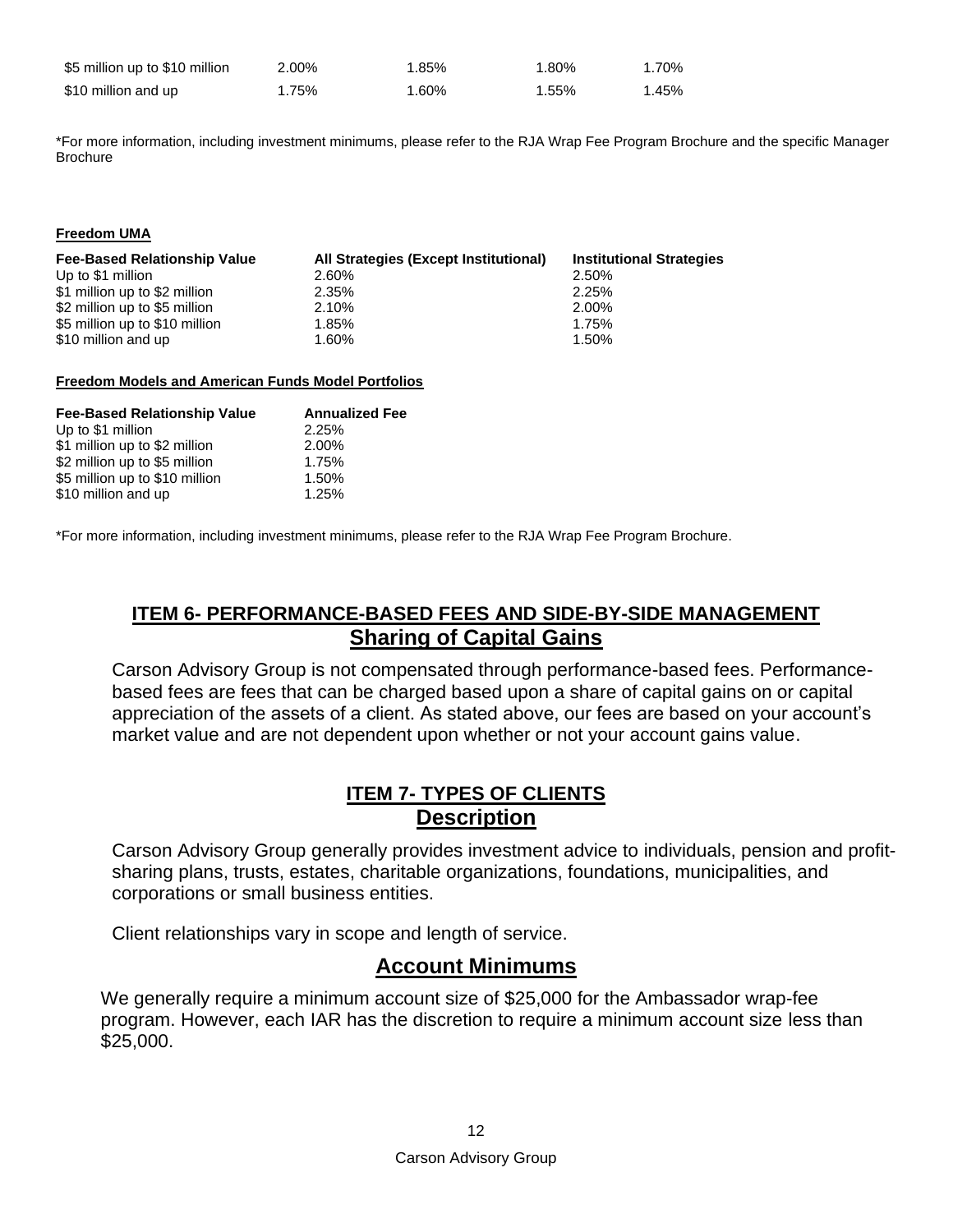# <span id="page-17-1"></span><span id="page-17-0"></span>**ITEM 8- METHODS OF ANALYSIS, INVESTMENT STRATEGIES, & RISK OF LOSS Methods of Analysis**

Security analysis methods may include charting, fundamental analysis, technical analysis, and cyclical analysis.

The main sources of information include financial newspapers and magazines, inspections of corporate activities, research materials prepared by others, corporate rating services, timing services, annual reports, prospectuses, filings with the Securities and Exchange Commission, and company press releases.

Other sources of information that Carson Advisory Group may use include Morningstar Office and the World Wide Web.

# **Investment Strategies**

<span id="page-17-2"></span>The primary investment strategy used on client accounts is strategic asset allocation, using actively managed funds, passively-managed indices and ETFs as the core investments. Portfolios are globally diversified, to a degree, in an effort to spread geo-political risk as well as add growth prospects where appropriate.

A minority of our accounts are composed primarily of individual securities.

The investment strategy for a specific client is based upon the objectives stated by the client during consultations. The client may change these objectives at any time. Each client is encouraged to either specifically execute an Investment Policy Statement that documents their objectives and their desired investment strategy or construct one in consultation with each advisor.

Some accounts can employ margin transactions, and the use of options writing (including writing covered options, uncovered options or spreading strategies), though there are separate arrangements, involving further qualifications and they are client need-driven.

# **Risk of Loss**

<span id="page-17-3"></span>There are inherent risks involved for each investment strategy or method of analysis we use and the particular type of security we recommend. Investing in securities involves risk of loss, which you should be prepared to bear. Specific risks of our significant investment strategies include, but are not limited to:

- Interest-rate Risk: Fluctuations in interest rates may cause investment prices to fluctuate. An example, with longer dated fixed investments, would be that when interest rates rise, yields on existing bonds become less attractive, causing their market values to decline. Interest rate volatility, in general, lends itself to higher equity volatility. (Volatility itself does not equate to risk over longer periods of time).
- Market Risk: The price of a security, bond, or mutual fund may drop in reaction to tangible and intangible events and conditions. This type of risk can be caused by external factors independent of a security's particular fundamental circumstances. For example, political, economic, and social conditions may trigger general market events, or more specific, sector volatility.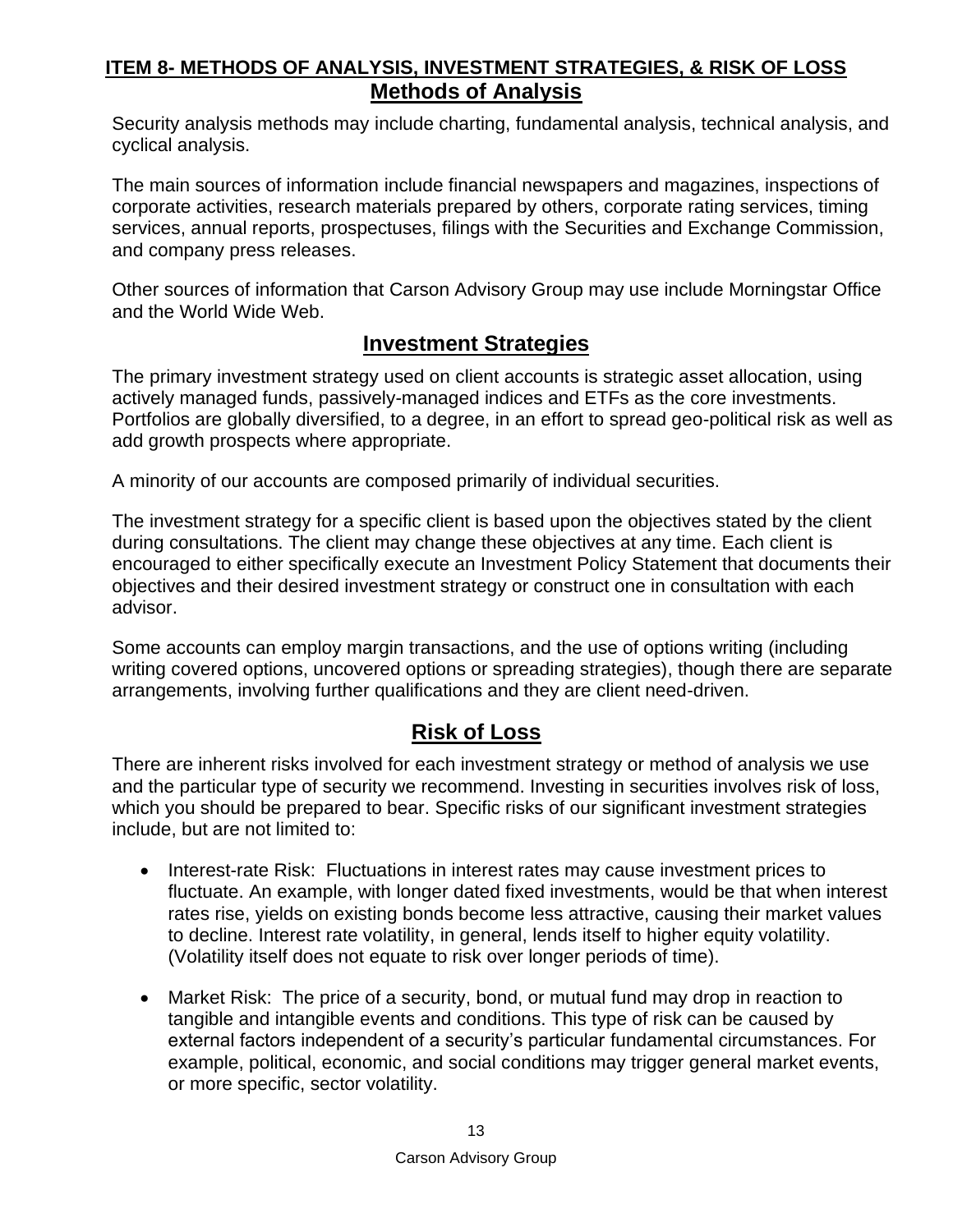- Inflation Risk: This type of risk is the chance that future cash from an investment will not be worth as much due to inflation. Inflation is the increase in the price of goods and services, which causes purchasing power to erode.
- Currency Risk: Overseas investments are subject to fluctuations in the value of the dollar against the currency of the investment's originating country. This is also referred to as exchange rate risk.
- Reinvestment Risk: This is the risk that future proceeds from investments may have to be reinvested at a potentially lower rate of return (i.e., interest rate). This primarily relates to fixed income securities and is commonly a concern with maturing or called debt issues.
- Business or Economic Cycle Risk: These risks are associated with a particular industry, government, or central bank. Political decisions can change, leading to macro-economic concerns or even to more specific individual industry sector concerns.
- Liquidity Risk: Liquidity is the ability to readily convert an investment into cash. Generally, assets are more liquid if many traders are interested in a standardized product, a product or market with low expenses to trade and large market size, with many market participants. For example, Treasury Bills are highly liquid, while real estate properties are not.
- Financial Risk: Excessive borrowing to finance a business' operations increases the risk of profitability, because the company must meet the terms of its obligations in good times and bad. During periods of financial stress, the inability to meet loan obligations may result in bankruptcy and/or could demonstrate concern via a declining market value.
- Default Risk: Both for-profit (corporate) and non-profit (federal, state, and municipal) borrowers are subject to the timely repayment of principal and interest. In times of dramatic financial stress, short-term debt obligations can be quickly re-priced should that repayment ability be questioned or challenged threatening the financial viability of the subject entity, particularly if a refinancing need is untimely.
- Valuation Risk: This is the risk that an asset is improperly valued in relation to what would be received upon its being sold or redeemed at maturity.
- Tax Risk**:** This is the risk that tax laws may change and impact the underlying investment premise or profitability of an investment.
- Cybersecurity Risk: Intentional cybersecurity breaches include unauthorized access to systems, networks, or devices (such as through "hacking" activity); infection from computer viruses or other malicious software code; and attacks that shut down, disable, slow, or otherwise disrupt operations, business processes, or website access or functionality. In addition, unintentional incidents can occur, such as the inadvertent release of confidential information (possibly resulting in the violation of applicable privacy laws). A cybersecurity breach could result in the loss or theft of customer data or funds, the inability to access electronic systems ("denial of services"), loss or theft of proprietary information or corporate data, physical damage to a computer or network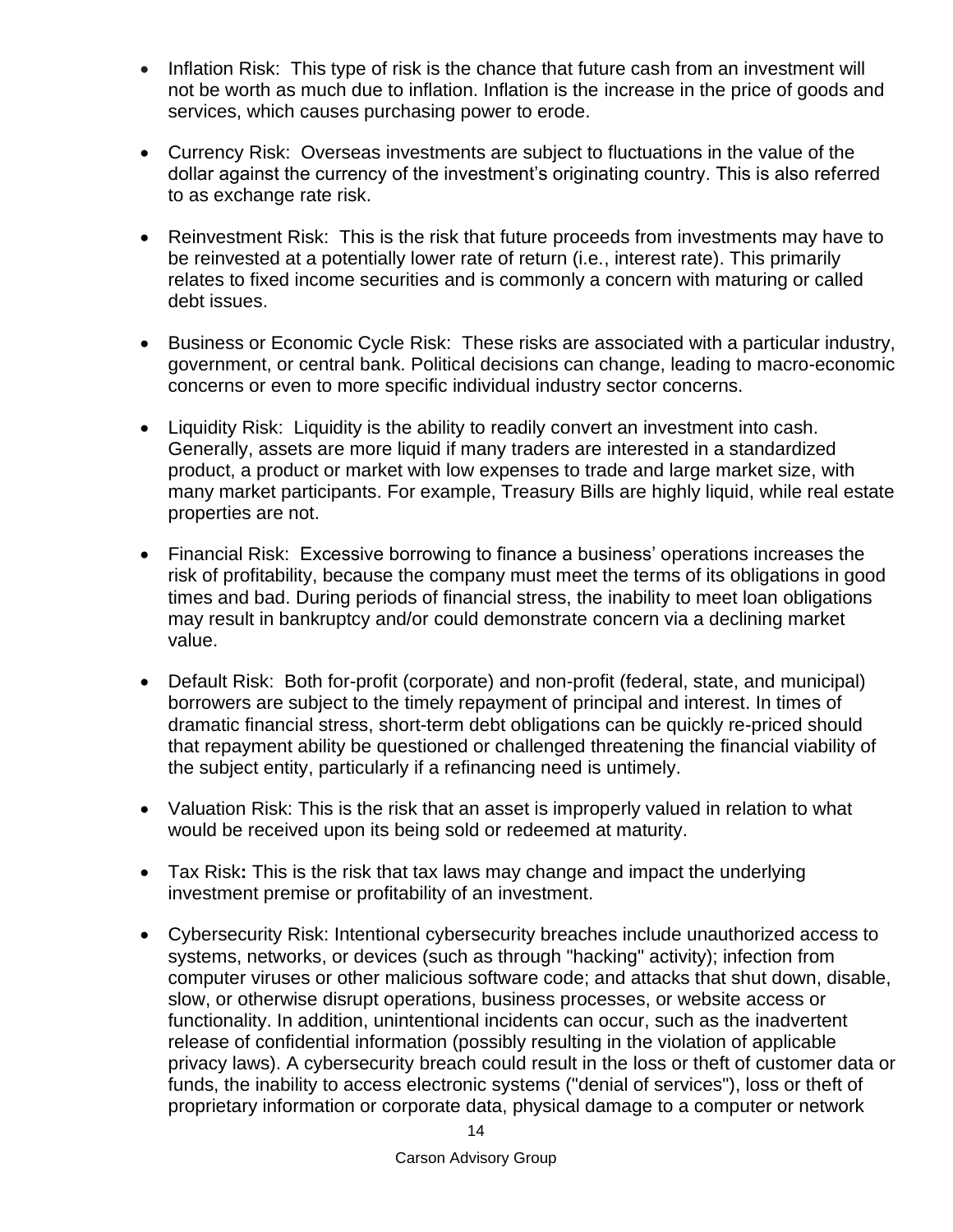system, or costs associated with system repairs. Such incidents could cause an investment fund, the advisor, a manager, or other service providers to incur regulatory penalties, reputational damage, additional compliance costs, or financial loss.

- Technology Risk: Raymond James must rely in part on digital and network technologies to conduct its business and to maintain substantial computerized data relating to client account activities. These technologies include those owned or managed by Raymond James as well as those owned or managed by others, such as financial intermediaries, pricing vendors, transfer agents, and other parties used by Raymond James to provide services and maintain its business operations. These technology systems may fail to operate properly or become disabled as a result of events or circumstances wholly or partly beyond Raymond James' or its service providers' control. Technology failures, whether deliberate or not, including those arising from use of third-party service providers or client usage of systems to access accounts, could have a material adverse effect on our business or our clients and could result in, among other things, financial loss, reputational damage, regulatory penalties or the inability to conduct business.
- ETF and Mutual Funds Risk: ETFs and mutual funds are subject to internal management and other expenses, which will be indirectly paid by clients. As a result, the cost of our investment strategies will be higher than the cost of investing directly in ETFs or mutual funds, as there are two levels of fees. ETFs and mutual funds are subject to specific risks, depending on the nature of the fund.

ETFs are professionally managed pooled vehicles that invest in stocks, bonds, shortterm money market instruments, other mutual funds, other securities, or any combination thereof. ETF managers trade fund investments in accordance with fund investment objectives. ETF risk can be significantly increased for funds concentrated in a particular sector of the market, or that primarily invest in small cap or speculative companies, use leverage (i.e., borrow money) to a significant degree, or concentrate in a particular type of security (i.e., equities), rather than balancing the fund with different types of securities.

ETFs can be bought and sold throughout the day like stocks, and their price can fluctuate throughout the day. During times of extreme market volatility, ETF pricing may lag versus the actual underlying asset values. This lag usually resolves itself in a short period of time (usually less than one day); however, there is no guarantee this relationship will always occur.

• Pandemic Risks: Disease outbreaks that affect local economies or the global economy may materially and adversely impact our investment portfolios and/or our business. For example, uncertainties regarding disease outbreaks have resulted in serious economic disruptions across the globe. These types of outbreaks can be expected to cause severe decrease in core business activities such as manufacturing, purchasing, tourism, business conferences and workplace participation, among others. These disruptions lead to instability in the marketplace, including stock market loses and overall volatility. In the face of such instability, governments may take extreme and unpredictable measures to combat the spread of disease and mitigate the resulting market disruptions and losses. We have in place business continuity plans reasonably designed to ensure that we maintain normal business operations, and that our investment portfolios and client assets are protected, and we periodically test those plans. In the event of a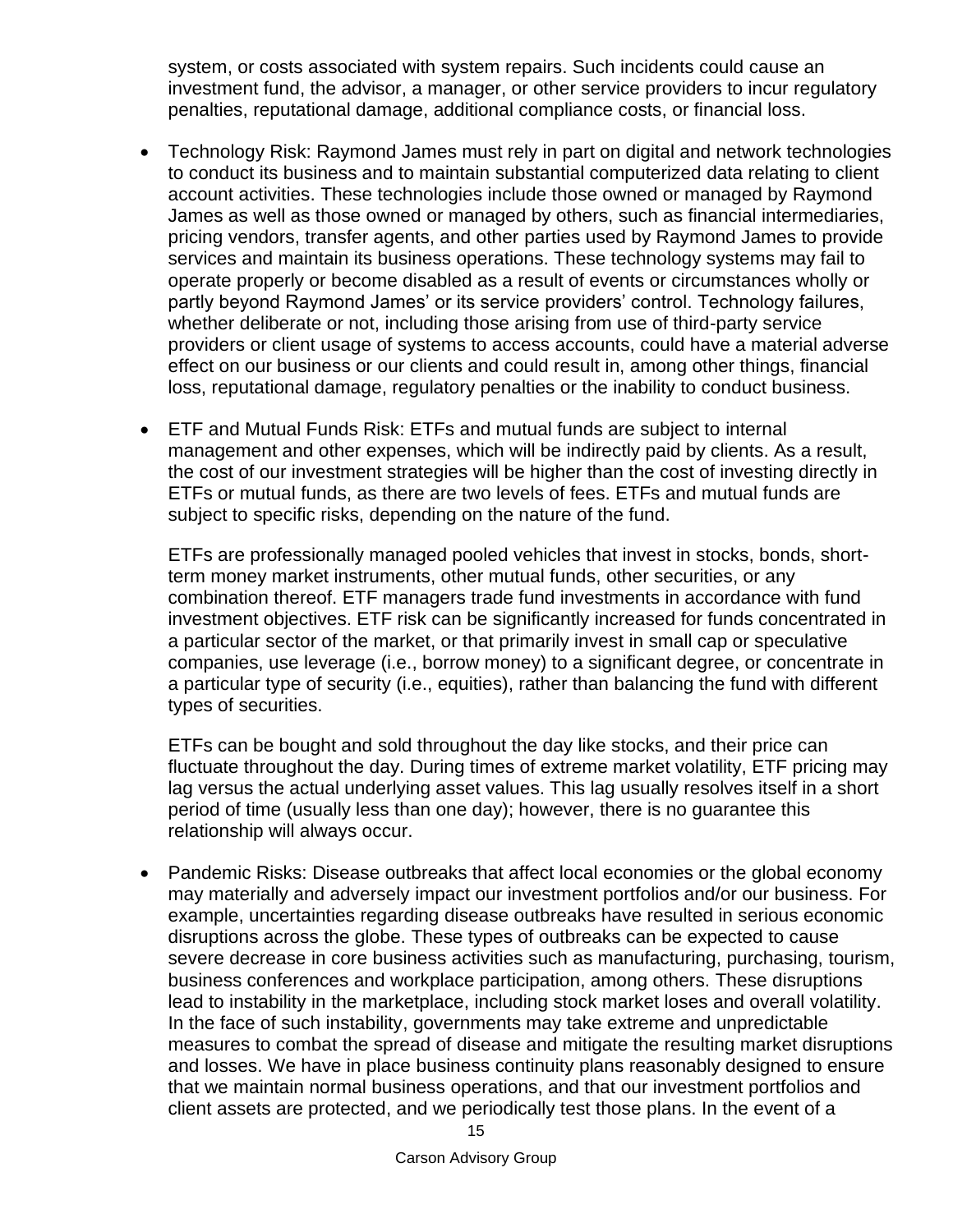pandemic or an outbreak, there can be no assurance that we or our service providers will be able to maintain normal business operations for an extended period of time or will not lose the services of key personnel on a temporary or long-term basis due to illness or other reasons. The full impact of a pandemic or disease outbreaks are unknown, resulting in a high degree of uncertainty for potentially extended periods of time.

The above list of risk factors is not intended to be a complete list or explanation of the risks involved in each of our investment strategies. You are encouraged to consult your financial advisor, legal counsel and tax professional on an initial and continuous basis in connection with selecting and engaging in the services provided by us. In addition, due to the dynamic nature of investments and markets, strategies may be subject to additional and different risk factors not discussed above.

# **ITEM 9- DISCIPLINARY INFORMATION Legal and Disciplinary**

<span id="page-20-2"></span><span id="page-20-1"></span><span id="page-20-0"></span>Carson Advisory Group and its employees have not been involved in legal or disciplinary events related to past or present investment clients.

# **ITEM 10- OTHER FINANCIAL INDUSTRY ACTIVITIES & AFFILIATIONS Financial Industry Activities**

<span id="page-20-3"></span>Carson Advisory Group is not registered as a securities broker-dealer, or a futures commission merchant, commodity pool operator or commodity trading advisor and does not in any capacity serve as a securities dealer.

# **Affiliations**

### <span id="page-20-4"></span>Securities Brokerage

Registered Representatives, through their affiliation with RJFS, receive commissions generated through the buying and selling of securities. In addition, the IAR may recommend a third-party asset manager who has a direct affiliation with RJFS or a contractual relationship with Raymond James. RJFS will pay the broker, who is the IAR, fees or commissions as stated in the contract the client signs with that third-party manager. This additional compensation provides an incentive to Carson Advisory Group or your IAR, in exercising discretion or making recommendations for your account, to choose or recommend investments that result in higher compensation to our Firm or your IAR. In these circumstances, it is our duty to determine that an investment made in your account or recommended to you that results in such additional compensation is in your best interest based up on the information you have provided to us. Carson Advisory Group has implemented a Compliance Program to monitor its compensation arrangements and IARs to help ensure that client assets are invested in, what we believe, are the best available mutual funds for the strategies we are implementing and monitoring. As always, please see a fund's prospectus for more information about fees. Commission charges may vary depending upon any number of factors, including type of security, purchase or sale, secondary market price, volume of trading, market float, and traded or listed exchange. Carson Advisory Group believes that commissions charged by RJFS are competitive with other fullservice broker-dealers and that they are fair and reasonable. Commissions charged by RJFS,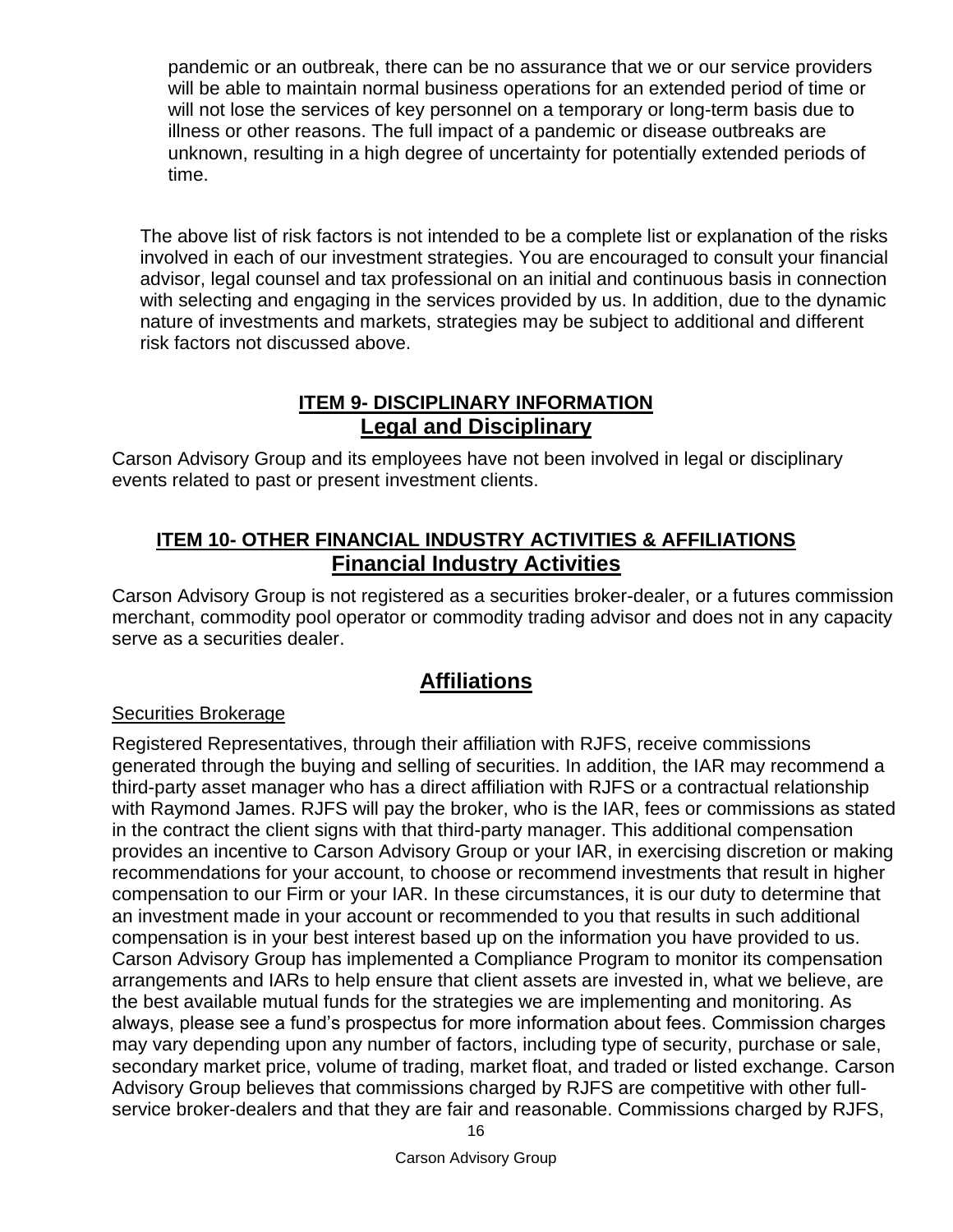while generally competitive, are not necessarily the lowest in the industry. Brokerage transactions are placed only through RJFS. There is an inherent potential conflict of interest in this arrangement in that Carson Advisory Group through its IARs or related persons who are Registered Representatives of RJFS share in a percentage of the brokerage commissions.

All Carson Advisory Group employees have a Raymond James email address. As a result, all email sent by Carson Advisory Group employees to our clients and all email received by Carson Advisory Group from our clients, including your emails, are hosted on and transmitted by the Raymond James email platform. This means that all information (including attachments), included in email messages between Carson Advisory Group and you, is stored on the Raymond James servers. We do not control the Raymond James email platform. This email platform is subject to compliance reviews and audits by Raymond James personnel.

#### Insurance Services

Carson Advisory Group and its IARs or related persons may have insurance company affiliations from which they receive commissions. Clients are under no obligation to execute recommendations relating to insurance and/or annuity products through Carson Advisory Group.

## <span id="page-21-1"></span><span id="page-21-0"></span>**ITEM 11- CODE OF ETHICS, PARTICIPATION OR INTEREST IN CLIENT TRANSACTIONS & PERSONAL TRADING Code of Ethics**

The Investment Advisers Act of 1940 imposes a fiduciary duty on investment advisers. As a fiduciary, Carson Advisory Group has a duty of utmost good faith to act solely in the best interest of each of our clients. Our clients entrust us with their funds, which in turn places a high standard on our conduct and integrity. Our fiduciary duty compels all employees to act with the utmost integrity in all of our dealings. Employees will not take inappropriate advantage of their position with the firm and all employees are expected to comply with federal securities laws.

This fiduciary duty is the core principle underlying this Code of Ethics and Personal Trading Policy and represents the expected basis of all of our dealings with our clients.

# **Participation or Interest in Client Transactions**

<span id="page-21-2"></span>Carson Advisory Group and its employees may buy or sell securities that are also held by clients. Employees comply with the provisions of the Carson Advisory Group *Compliance Manual,* which in almost all points is reflective of the high standards required in our legal, mutual relationship with RJFS.

# **Personal Trading**

<span id="page-21-3"></span>Employees are expected to conduct their personal securities transactions in accordance with the Personal Trading Policy and will avoid all conflicts of interest with the client. The Chief Compliance Officer ("CCO") of Carson Advisory Group is Lindsey Seagraves. She reviews the trades of employees. Employees with questions regarding the appearance of a conflict with a client should consult with the CCO before taking action that may result in an actual conflict.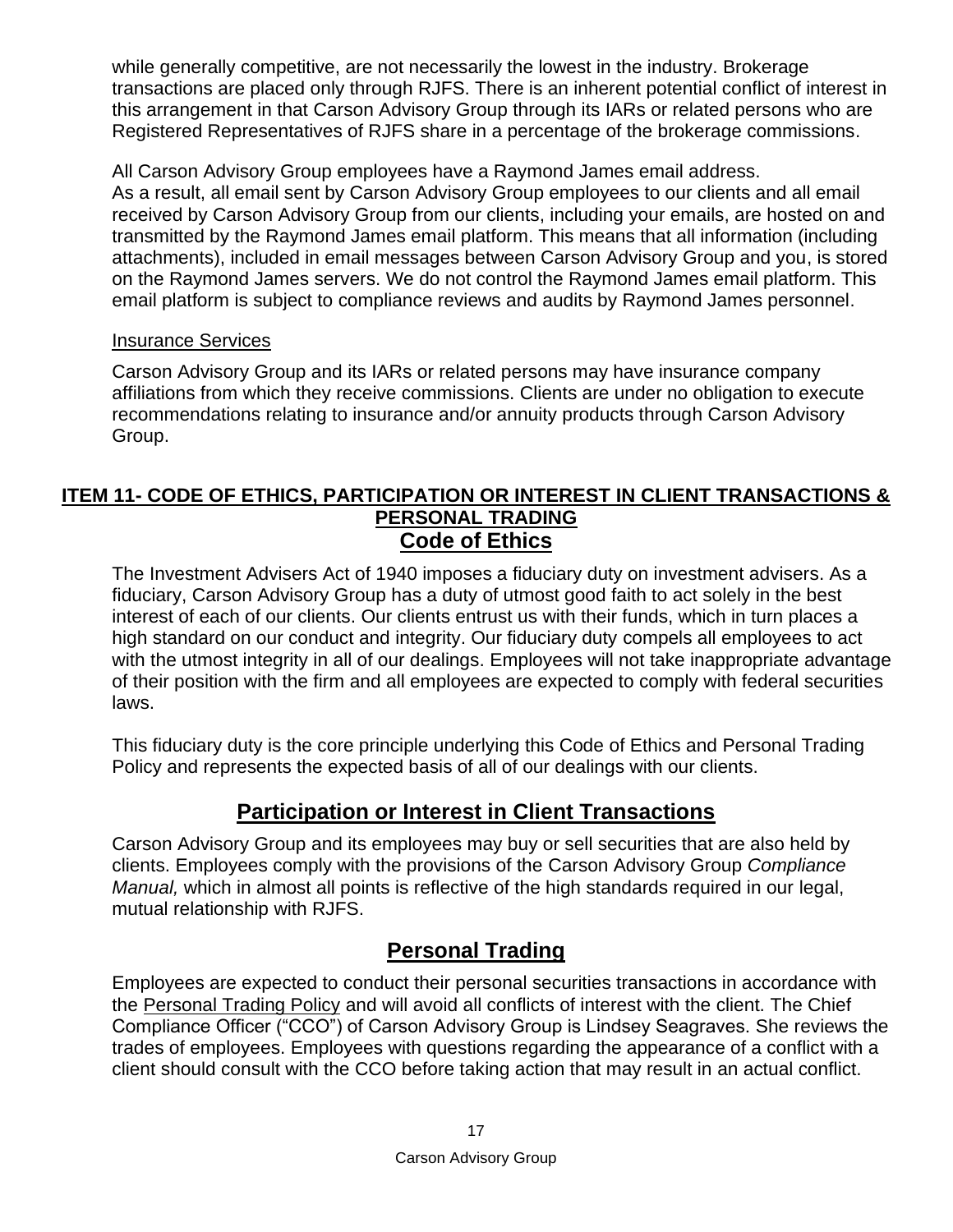The personal trading reviews ensure that the personal trading of employees does not affect the markets, and that clients of the firm receive preferential treatment.

Carson Advisory Group has created a Code of Ethics which establishes standards and procedures for the detection and prevention of certain conflicts of interest including activities by which persons having knowledge of the investments and investment intentions of Carson Advisory Group might take advantage of that knowledge for their own benefit. Carson Advisory Group have in place Ethics Rules (the "Rules"), which are comprised of the Code of Ethics and Insider Trading policies and procedures. The Rules are designed to ensure that our personnel (i) observe applicable legal (including compliance with applicable state and federal securities laws) and ethical standards in the performance of their duties; (ii) at all times place your interests first; (iii) disclose all actual or potential conflicts; (iv) adhere to the highest standards of loyalty, candor and care in all matters relating to our clients; (v) conduct all personal trading consistent with the Rules and in such a manner as to avoid any actual or potential conflict of interest or any abuse of their position of trust and responsibility; and (vi) not use any material non-public information in securities trading. The Rules also establish policies regarding other matters such as outside employment, the giving or receiving of gifts, and safeguarding portfolio holdings information.

Under the general prohibitions of the Rules, our personnel may not: 1) effect securities transactions while in the possession of material, non-public information; 2) disclose such information to others; 3) participate in fraudulent conduct involving securities held or to be acquired by any client; and 4) engage in frequent trading activities that create or may create a conflict of interest, limit their ability to perform their job duties, or violate any provision of the Rules.

Our personnel are required to conduct their personal investment activities in a manner that Carson Advisory Group believes is not detrimental to our advisory clients. Our personnel are not permitted to transact in securities except under circumstances specified in the Code of Ethics. The policy requires all supervised persons to report all personal transactions in securities not otherwise exempt under the policy. All reportable transactions are reviewed for compliance with the Code of Ethics. In the event that you request a copy of our Code of Ethics, Carson Advisory Group will furnish to you a copy within a reasonable period of time at your current address of record.

Reports of personal transactions in securities by our IARs are reviewed quarterly by our CCO or her designee or more frequently if required.

Carson Advisory Group clients or prospective clients may request a copy of the firm's Code of Ethics by contacting Lindsey Seagraves at (706) 543-6578.

As part of its fiduciary duties to clients, Carson Advisory Group endeavors at all times to put the interests of its advisory clients first. Clients should be aware, however, that the receipt of economics benefits by Carson Advisory Group in and of itself creates a potential conflict of interest.

#### **Donations to Charities**

From time to time, Carson Advisory Group donates to charitable organizations or participates in charity fundraisers that may be affiliated with clients. On occasion, such donations are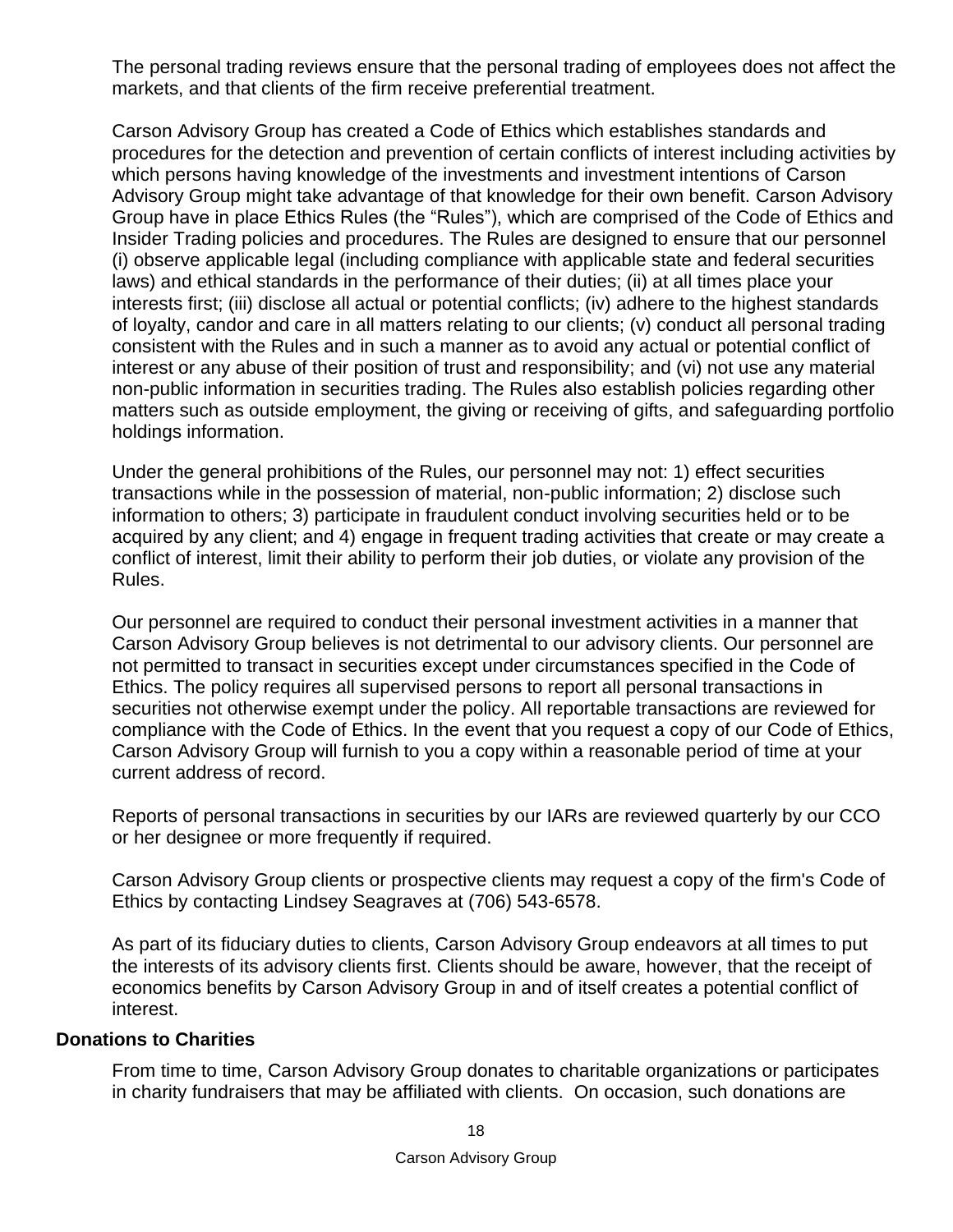made in response to requests from clients, or their personnel. Because our contributions could result in the recommendation of Carson Advisory Group or its products, such contributions can raise a potential conflict of interest. No contribution will be made if the contribution implies that continued or future business with Carson Advisory Group depends on making such contribution.

# **ITEM 12- BROKERAGE PRACTICES Selecting Brokerage Firms and Best Execution**

<span id="page-23-1"></span><span id="page-23-0"></span>Carson Advisory Group currently uses Raymond James as its custodian. Additionally, IARs are registered representatives of RFJS and will recommend RJFS to advisory clients for plan implementation and brokerage services. These individuals are subject to FINRA Conduct Rule 3280 that restricts them from conducting securities transactions away from RJFS. Therefore, clients are advised that such IARs are limited to conducting securities transactions through RJFS. It may be the case that RJFS charges a higher fee than another broker charges for a particular type of service, such as transaction fees. Clients may utilize the broker dealer of their choice and have no obligation to purchase or sell securities through RJFS. However, if the client does not use RJFS, the IAR will reserve the right not to accept the account.

As a registered FINRA broker dealer, RJFS routes order flow through its affiliated broker dealer, Raymond James. Raymond James is obligated to seek best execution pursuant to FINRA Rule 5310 for all trades executed; however, better executions may be available via another broker dealer based on a number of factors including volume, order flow and market making activity.

If clients act upon IAR's advice and choose to use one of the Raymond James' affiliates as a money manager, custodian or purchasing insurance, applicant may receive compensation in the form of commissions from the affiliate. If a client chooses to use an IAR in his individual capacity as an insurance agent, the individual IAR could receive a commission. Additionally, if a client purchases a mutual fund containing a 12b-1 fee, the adviser and representative may receive such fee, but only as that IAR is acting as a registered representative with RJFS and not as an advisor with Carson Advisory Group.

The custodian may have their own fee and cost schedules they are entitled to as a custodian of the account. These fees and costs are completely independent of Carson Advisory Group, and Carson Advisory Group does not receive any portion of these collected costs. Please see Item 5 Fees and Compensation for these costs.

Raymond James, as the custodian, is obligated to seek best execution for all trades; however, better executions may be available via another broker/dealer based on a number of factors including volume, order flow, and market making activity. By executing transactions with the above custodian, it is not guaranteed that a client will receive the most favorable execution of their trades, which in turn may cost clients more money.

Carson Advisory Group continuously reviews the accuracy, timeliness and execution of trades processed through RJFS. Carson Advisory Group selected RJFS for client account custody and trade processing due to accessibility, electronic trading, efficient and professional service, technical support, and timely reporting to clients. In addition, client funds are fully covered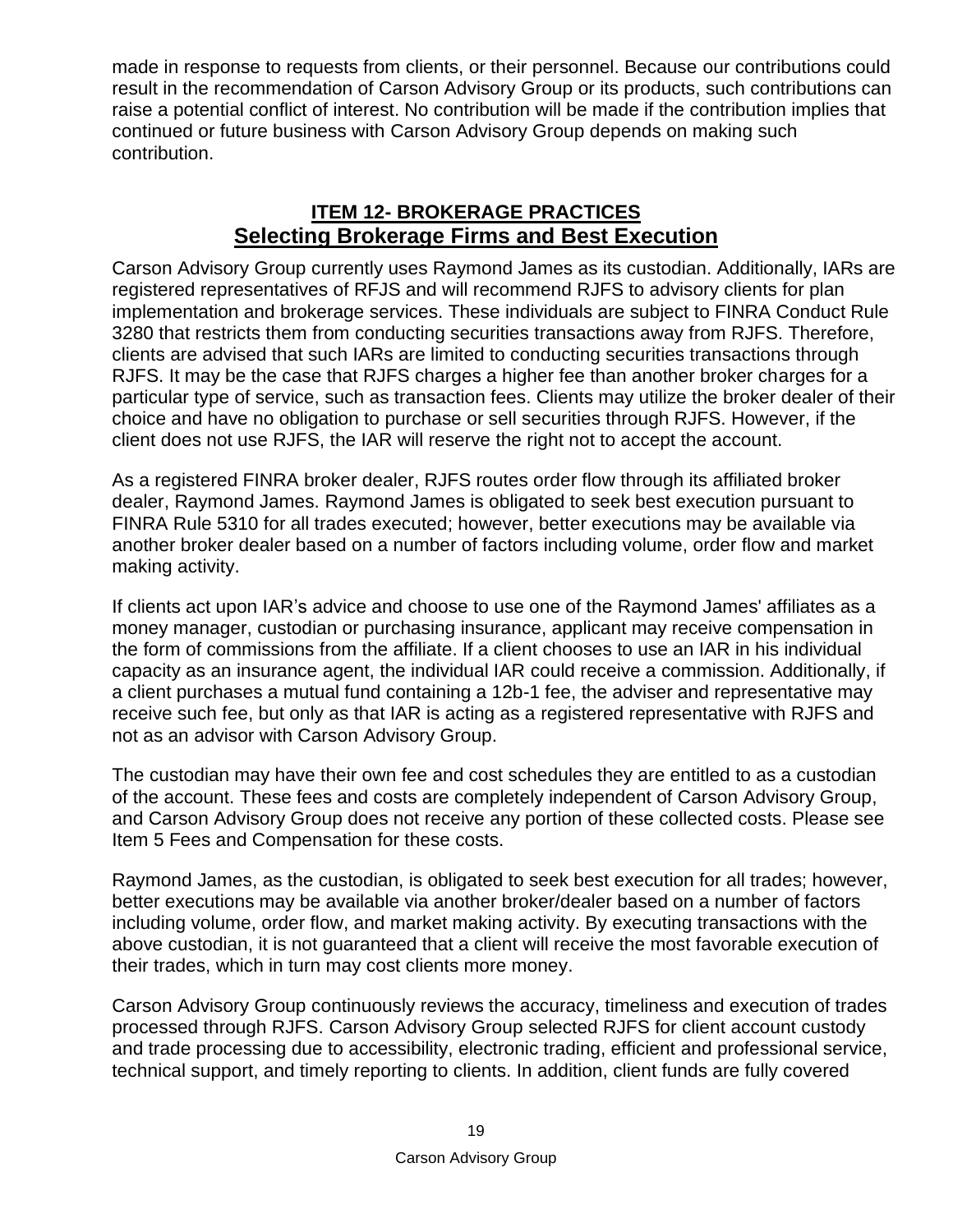through the excess SIPC coverage maintained by RJFS. RJFS prohibits Carson Advisory Group from utilizing any other broker-dealer for client custody or securities trading.

Our IARs and related persons may receive research information through its broker-dealer affiliation on securities, market, and economic conditions. Raymond James does not impose surcharges on clients for research. However, Raymond James does seek to do investment banking and other business with some companies covered by its research. Raymond James complies with all securities laws and regulations to manage these potential conflicts of interest. Additionally, Raymond James does not require that IARs or related persons recommend any securities to clients.

It is Carson Advisory Group's policy that the firm will not affect any principal or agency cross securities transactions for client accounts. Carson Advisory Group will also not cross trades between client accounts. Principal transactions are generally defined as transactions where an adviser, acting as principal for its own account or the account of an affiliated broker-dealer, buys from or sells any security to any advisory client. A principal transaction may also be deemed to have occurred if a security is crossed between an affiliated hedge fund and another client account. An agency cross transaction is defined as a transaction where a person acts as an investment adviser in relation to a transaction in which the investment adviser, or any person controlled by or under common control with the investment adviser, acts as broker for both the advisory client and for another person on the other side of the transaction. Agency cross transactions may arise where an adviser is dually registered as a broker-dealer or has an affiliated broker-dealer.

# **Soft Dollars**

<span id="page-24-0"></span>Carson Advisory Group has no formal soft dollar arrangements.

# **Order Aggregation**

<span id="page-24-2"></span><span id="page-24-1"></span>Most trades are mutual funds or ETFs where trade aggregation does not garner any client benefit and as all security trades are on a fixed, set rate, or either have no transaction fees, orders are only aggregated for execution purposes and not related to expenses.

# **ITEM 13- REVIEW OF ACCOUNTS Periodic Reviews**

<span id="page-24-3"></span>Account reviews are performed, in essence, on a constant basis by advisors, but particularly when market conditions or sector volatility increases. Formal Client reviews are encouraged at least annually but are at the discretion of the client.

# **Review Triggers**

<span id="page-24-4"></span>Other conditions that may trigger a review are changes in the tax laws, new investment information, and changes in a client's own situation.

# **Regular Reports**

<span id="page-24-5"></span>Account reviewers are members of the firm's IARs' team. They are instructed to consider the client's current security positions and the likelihood that the performance of each security will contribute to the investment objectives of the client.

20

Carson Advisory Group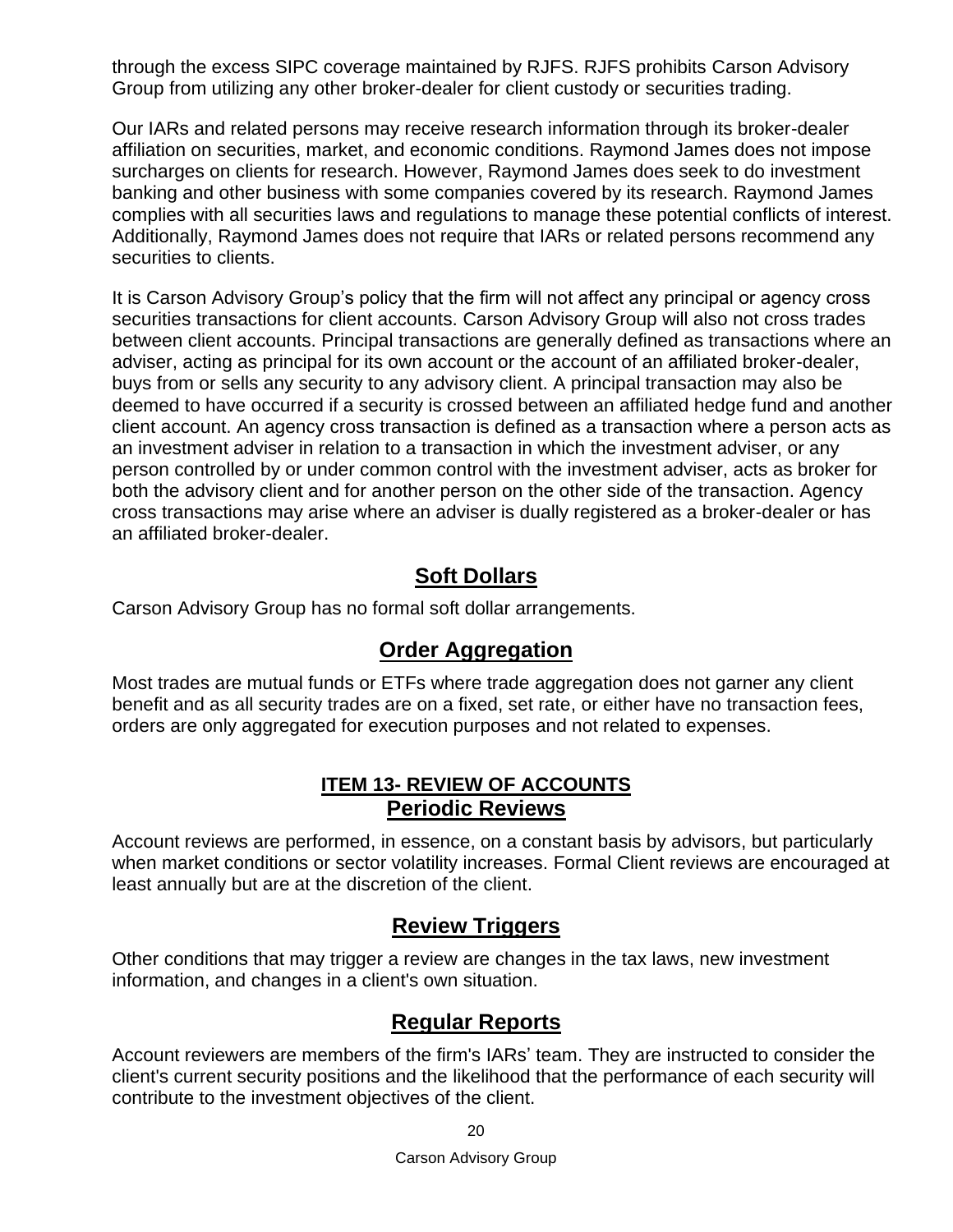Clients receive a confirmation of each transaction and periodic statements from Raymond James.

Clients are also able to view their accounts online, and in some circumstances, clients are permitted to execute trades online.

<span id="page-25-0"></span>Tax related information is included in each account's 1099 sent annually, including interest and dividend income, and realized short-term and long-term gains and losses, and our asset management fees.

# **ITEM 14- CLIENT REFERRALS AND OTHER COMPENSATION Incoming Referrals**

<span id="page-25-1"></span>Carson Advisory Group does receive client referrals. It is one of our primary vehicles for growth. The referrals come from current clients, estate planning attorneys, accountants, employees, personal friends of employees and other similar sources. The firm does not compensate referring parties for these referrals.

Carson Advisory Group has entered into an agreement with SmartAdvisor (a.k.a SmartAsset), a third-party vendor to receive client referrals. SmartAsset's parent company, Financial Insight Technology, Inc. provides free online tools to assist consumers in making financial decisions about home buying, refinance, retirement, life insurance, taxes, investing and personal loans through web-based online tools. As part of the online Tools, SmartAsset provides an online tool that allows consumers interested in financial planning or asset management services to input their full name, email and/or personal phone number in order to be contacted by financial advisors for the purpose of receiving financial planning or asset management services. SmartAsset uses commercially reasonable efforts to connect Carson Advisory Group with potential client leads in accordance with the terms and conditions in the vendor's agreement. Carson Advisory Group pays SmartAsset a pre-determined flat fee for referrals but does not share any advisory fees with SmartAsset. You will not pay additional fees because of this referral arrangement.

# **Referrals Out**

<span id="page-25-2"></span>Carson Advisory Group does not accept referral fees or any form of remuneration from other professionals when a prospect or client is referred to them.

# **Reimbursement for Client Events or Training**

<span id="page-25-3"></span>From time to time, insurance companies, mutual fund companies or the managers of mutual funds sponsor or pay for client luncheons, or other events that Carson Advisory Group hosts. This may include third-party speakers that Carson Advisory Group does not have to compensate (although Carson Advisory Group may also pay consultants to attend these events or other client meetings to offer their expertise). These arrangements may give rise to conflicts of interest, or perceived conflicts of interest in that Carson Advisory Group has an incentive to invest client assets in investment products managed or sold by companies that provide such benefits to Carson Advisory Group. Carson Advisory Group's commitment to its clients and the policies and procedures it has adopted that require the review of such arrangements by the CCO are designed to limit any interference with Carson Advisory Group's independent decision making when choosing the best investment products for our clients.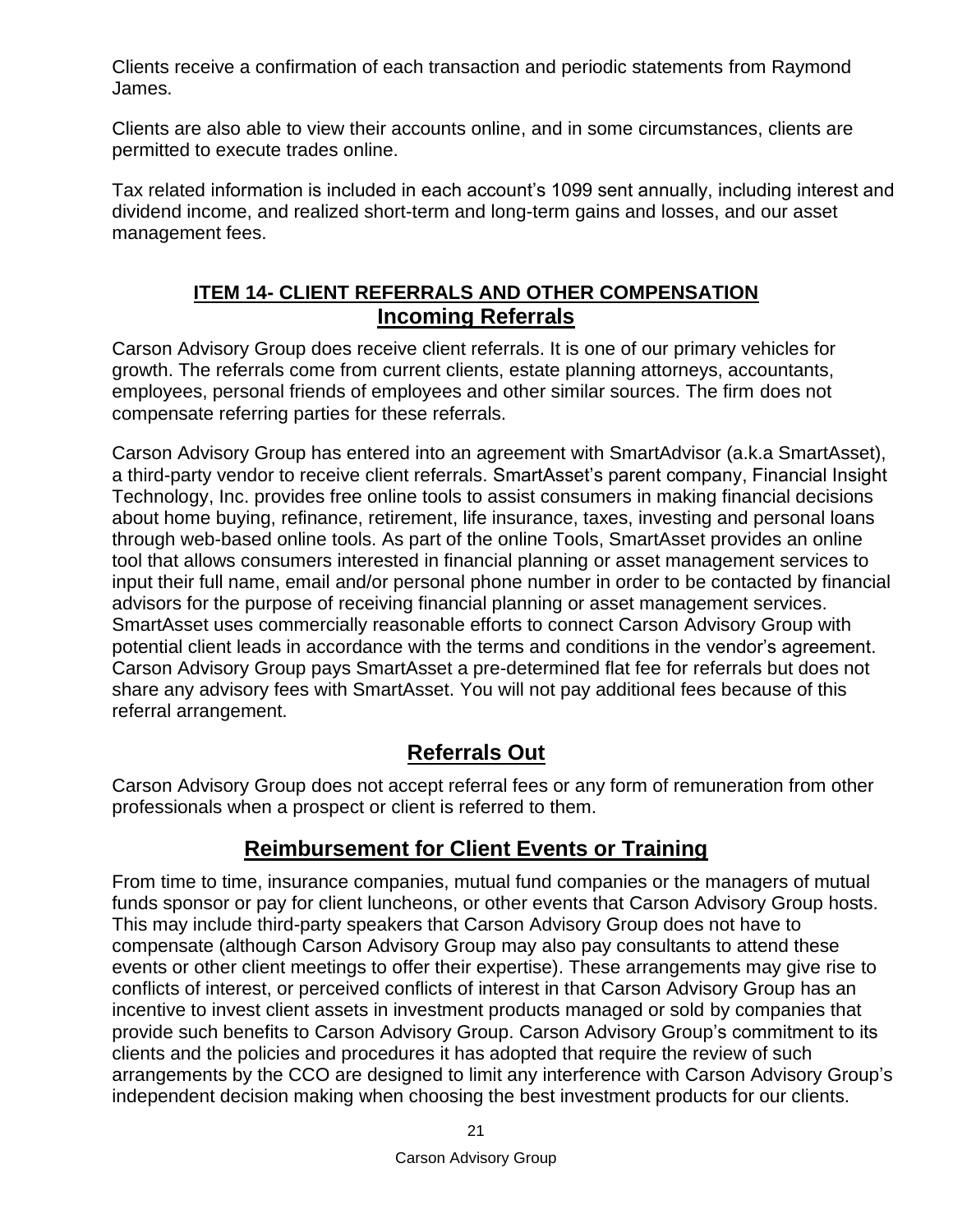# **Margin Interest and Securities Based Lending Programs**

<span id="page-26-0"></span>Carson Advisory Group is part of a margin debit participation program with Raymond James. We receive a portion of the margin interest charged to a client's margin debit balance, currently 15bps (or \$.15 for every \$100). In addition, the Firm is part of a similar program for securitybased lending through Raymond James Bank. Carson Advisory Group receives a portion of the loan interest charged to a client that qualifies for this program, currently 25bps (or \$.25 for every \$100). These arrangements give rise to conflicts of interest, or perceived conflicts of interest, as Carson Advisory Group has an incentive to steer client assets to Raymond James that generate such revenue, rather than to products or custodians that do not generate such revenue.

Notwithstanding these conflicts, Carson Advisory Group believes that these arrangements do not interfere with its provision of advice to clients because of its practices and controls. Carson Advisory Group periodically reviews the fees it has negotiated with Raymond James against the services it receives. Also, Carson Advisory Group's IARs and supervisors review client accounts to ensure they are consistent with their stated needs, objectives, and financial situation.

# **ITEM 15- CUSTODY Account Statements**

<span id="page-26-2"></span><span id="page-26-1"></span>All assets are held at qualified custodians, which means the custodians provide account statements directly to clients on a monthly basis. Most written communications can be accessed via clients' online logins through the custodian's website. We may also send you performance statements. Carson Advisory Group urges you to carefully review such statements and compare official custodial records to the account statements or documents that we may provide to you. Our statements may vary from custodial statements based on accounting procedures, reporting dates, or valuation methodologies of certain securities.

# **ITEM 16- INVESTMENT DISCRETION Discretionary Authority for Trading**

<span id="page-26-4"></span><span id="page-26-3"></span>Carson Advisory Group has discretionary authority for most clients' accounts to trade securities without the clients' prior notification or consent. We will only have discretion in an account with written permission from the client. If a client wants to grant discretion in his/her account, the client will give discretion in writing via an investment advisory contract. Carson Advisory Group usually receives discretionary authority from the client at the outset of an advisory relationship to select the identity and amount of securities to be bought or sold. In all cases, however, such discretion is to be exercised in a manner consistent with the stated investment objectives for the particular client account. When selecting securities and determining amounts, Carson Advisory Group observes the investment policies, limitations, and restrictions of the clients for which it advises. Investment guidelines and restrictions must be provided to us in writing.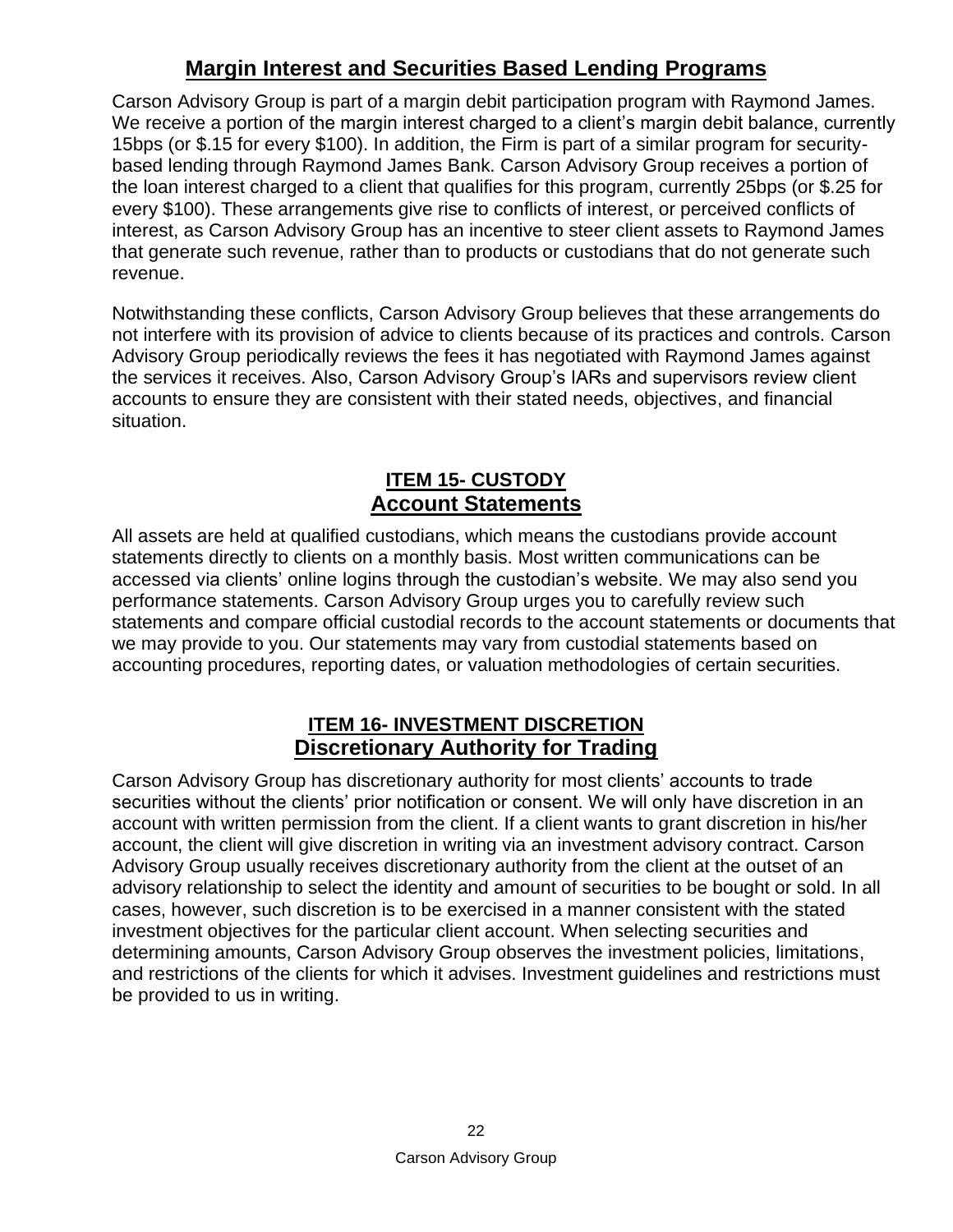# **ITEM 17- VOTING CLIENT SECURITIES Proxy Votes**

<span id="page-27-1"></span><span id="page-27-0"></span>Carson Advisory Group does not vote proxies on securities. Clients are expected to vote their own proxies.

When assistance on voting proxies is requested, Carson Advisory Group will provide recommendations to the Client. If a conflict of interest exists, it will be disclosed to the Client.

<span id="page-27-2"></span>On occasion, Carson Advisory Group will assist in the completion of paperwork to accept legal settlements related to past stock, bond, or mutual fund ownership.

# **ITEM 18- FINANCIAL INFORMATION Financial Condition**

<span id="page-27-3"></span>Carson Advisory Group has no financial commitment that impairs its ability to meet contractual and fiduciary commitments to clients and has not been the subject of a bankruptcy proceeding.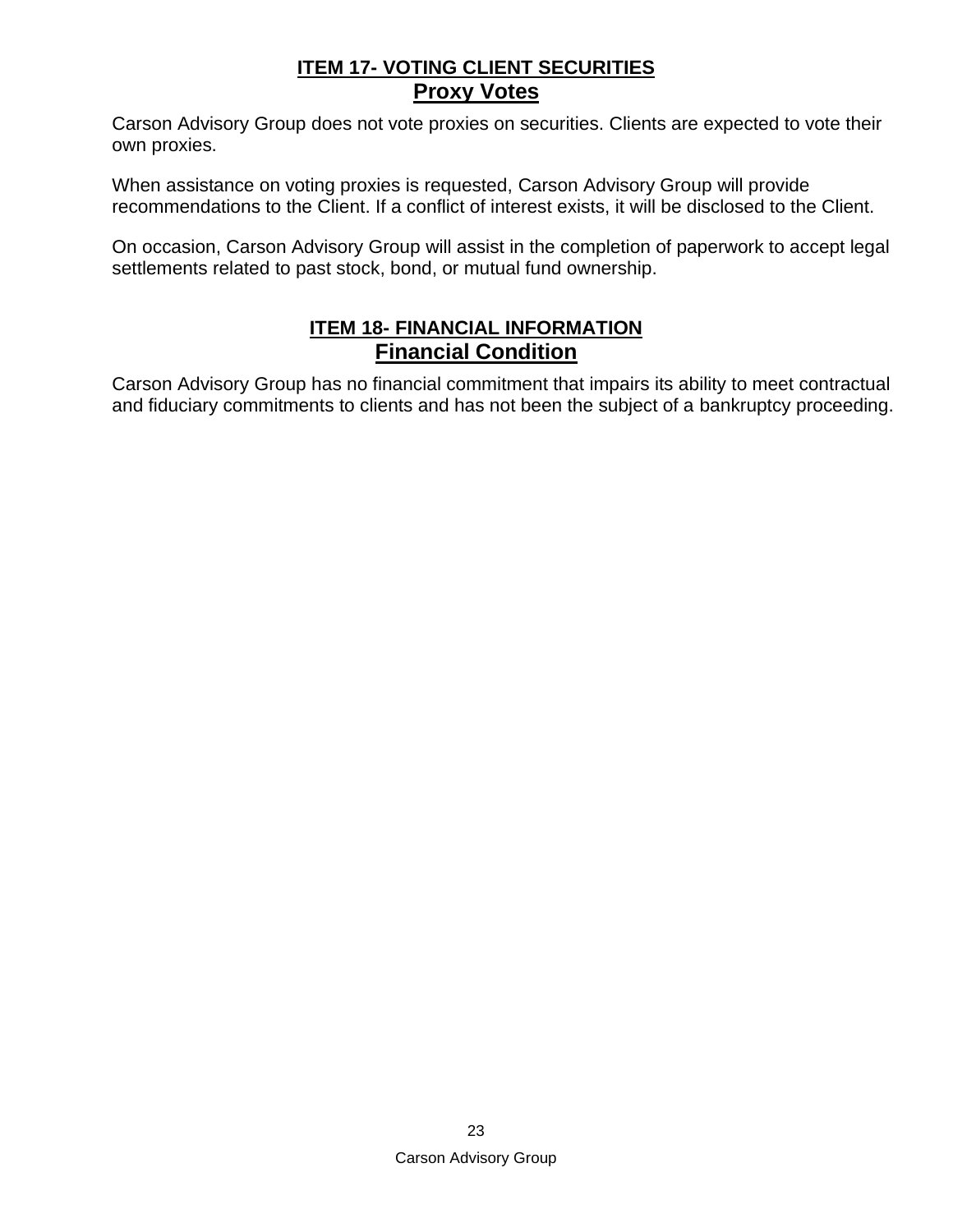# **CARSON ADVISORY GROUP'S BUSINESS CONTINUITY PLAN DISCLOSURE**

<span id="page-28-0"></span>Carson Advisory Group has developed a Business Continuity Plan on how we will respond to events that significantly disrupt our business. Since the timing and impact of disasters and disruptions is unpredictable, we will have to be flexible in responding to actual events as they occur. With that in mind, we are providing you with this information on our business continuity plan.

**Contacting Us** – If after a significant business disruption, you cannot contact us as you usually do at (706) 543-6578 */* [lindsey.seagraves@raymondjames.com,](mailto:lindsey.seagraves@raymondjames.com) you should go to our website at www.carsonady.com. If you cannot access us through either of those means, you should contact our custodian, Raymond James, by calling their Client Services line at 800-647-7378, their main line at 800-248-8863, or visiting their website [www.raymondjames.com](http://www.raymondjames.com/) for instructions on how it may provide prompt access to your funds and securities, enter orders and process other trade-related, cash and security transfer transactions.

**Our Business Continuity Plan** – We plan to quickly recover and resume business operations after a significant business disruption and respond by safeguarding our employees and property, making a financial and operational assessment, protecting the firm's books and records, and allowing our clients to transact business. In short, our business continuity plan is designed to permit our firm to resume operations as quickly as possible, given the scope and severity of the significant business disruption.

Our business continuity plan addresses: data backup and recovery; all mission critical systems; financial and operational assessments; alternative communications with clients, employees, and regulators; alternate physical location of employees; critical supplier, contractor, bank and counterparty impact; regulatory reporting; and assuring our clients' prompt access to their funds and securities if we are unable to continue our business.

Our custodian backs up our important records in a geographically separate area. While every emergency situation poses unique problems based on external factors, such as time of day and the severity of the disruption, we have been advised by our custodian that its objective is to restore its own operations and be able to complete existing transactions and accept new transactions and payments within a timely manner. Your orders and requests for funds and securities could be delayed during this period.

**Varying Disruptions** – Significant business disruptions can vary in their scope and impact. Such disruptions could affect only our firm, the business district where our firm is located, the city where we are located, or the whole region. Within each of these areas, the severity of the disruption can also vary from minimal to severe. In a disruption to only our firm or a building housing our firm, we will transfer our operations to a local site when needed and recover and resume business as soon as possible. In a disruption affecting our business district, city, or region, we will transfer our operations to a site outside of the affected area, and recover and resume business as soon as possible. In either situation, we plan to continue in business, transfer operations to our custodian if necessary, and notify you through our website. If the significant business disruption is so severe that it prevents us from remaining in business, we will assure our customer's prompt access to their funds and securities.

**For more information** – If you have questions about our business continuity planning, you can contact us at (706) 543-6578.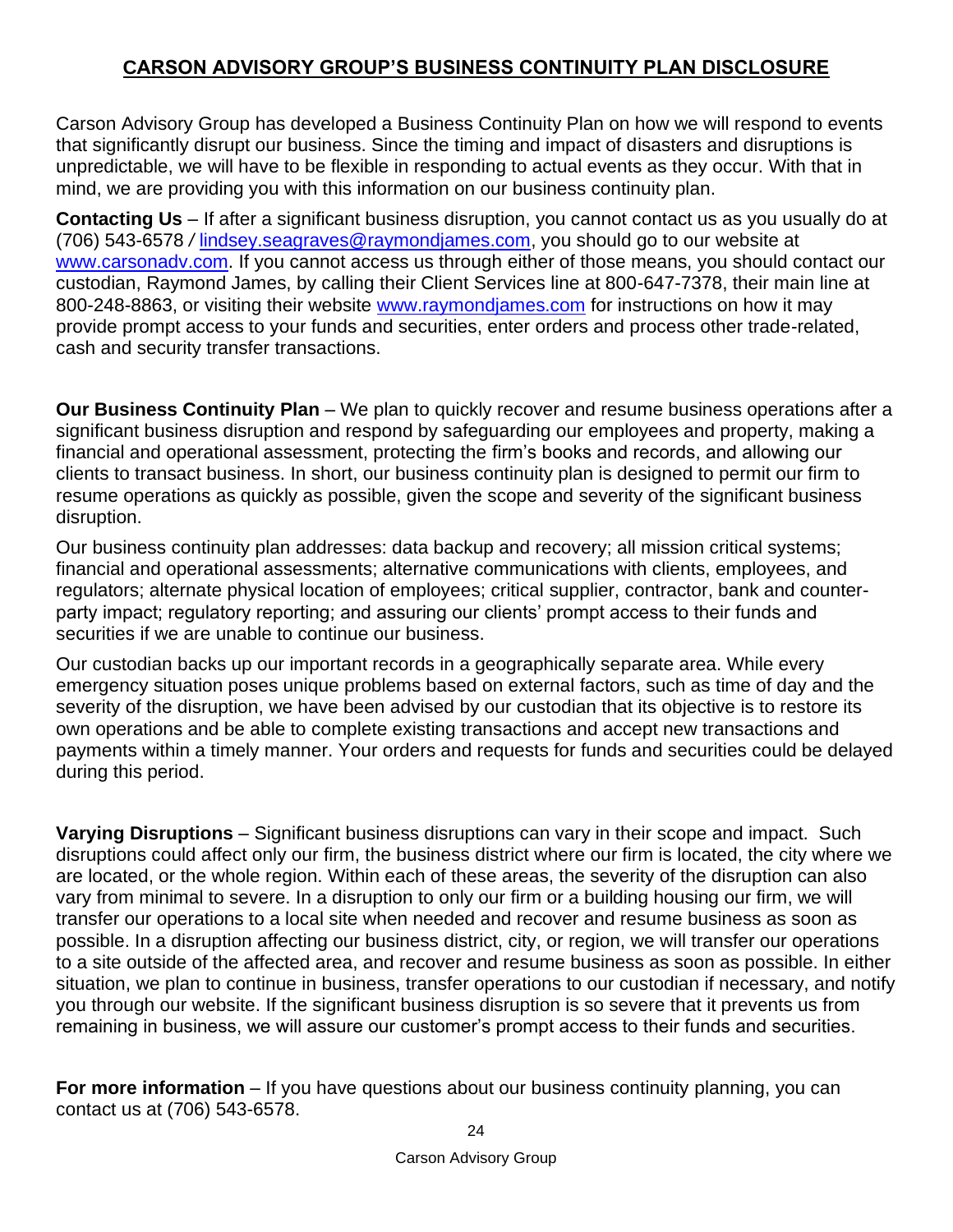# **PRIVACY NOTICE**

Rev. **April 2020**

# <span id="page-29-0"></span>**FACTS WHAT DOES CARSON ADVISORY GROUP DO WITH YOUR PERSONAL INFORMATION?**

| Why?  | Financial companies choose how they share your personal information. Federal law gives<br>consumers the right to limit some but not all sharing. Federal law also requires us to tell you how<br>we collect, share, and protect your personal information. Please read this notice carefully to<br>understand what we do. |
|-------|---------------------------------------------------------------------------------------------------------------------------------------------------------------------------------------------------------------------------------------------------------------------------------------------------------------------------|
| What? | The types of personal information we collect, and share depend on the product or service you<br>have with us. This information can include:                                                                                                                                                                               |
|       | Social Security Number and Income<br><b>Investment Experience</b> and Assets<br>$\bullet$<br><b>Employment Information</b> and Risk Tolerance<br>$\bullet$                                                                                                                                                                |
|       | When you are no longer our customer, we continue to share your information as described in this<br>notice.                                                                                                                                                                                                                |
| How?  | All financial companies need to share customers' personal information to run their everyday<br>business. In the section below, we list the reasons financial companies can share their customers'<br>personal information; the reasons Carson Advisory Group chooses to share; and whether<br>you can limit this sharing. |

| Reasons we can share your personal<br><b>information</b>                                                                                                                                 | <b>Does Carson Advisory</b><br><b>Group share?</b> | Can you limit this sharing? |
|------------------------------------------------------------------------------------------------------------------------------------------------------------------------------------------|----------------------------------------------------|-----------------------------|
| For our everyday business purposes -<br>such as to process your transactions, maintain<br>your account(s), respond to court orders and legal<br>investigations, report to credit bureaus | <b>YES</b>                                         | <b>NO</b>                   |
| For our marketing purposes -<br>to offer our products and services to you                                                                                                                | <b>NO</b>                                          | We don't share              |
| For joint marketing with other financial<br>companies                                                                                                                                    | <b>NO</b>                                          | We don't share              |
| For our affiliates' everyday business purposes<br>information about your transactions and<br>experiences                                                                                 | <b>NO</b>                                          | We don't share              |
| For our affiliates' everyday business purposes<br>information about your creditworthiness                                                                                                | <b>NO</b>                                          | We don't share              |
| For non-affiliates to market to you                                                                                                                                                      | <b>NO</b>                                          | We don't share              |

**Questions?**

Call 706-543-6578 or go to <http://www.carsonadv.com/>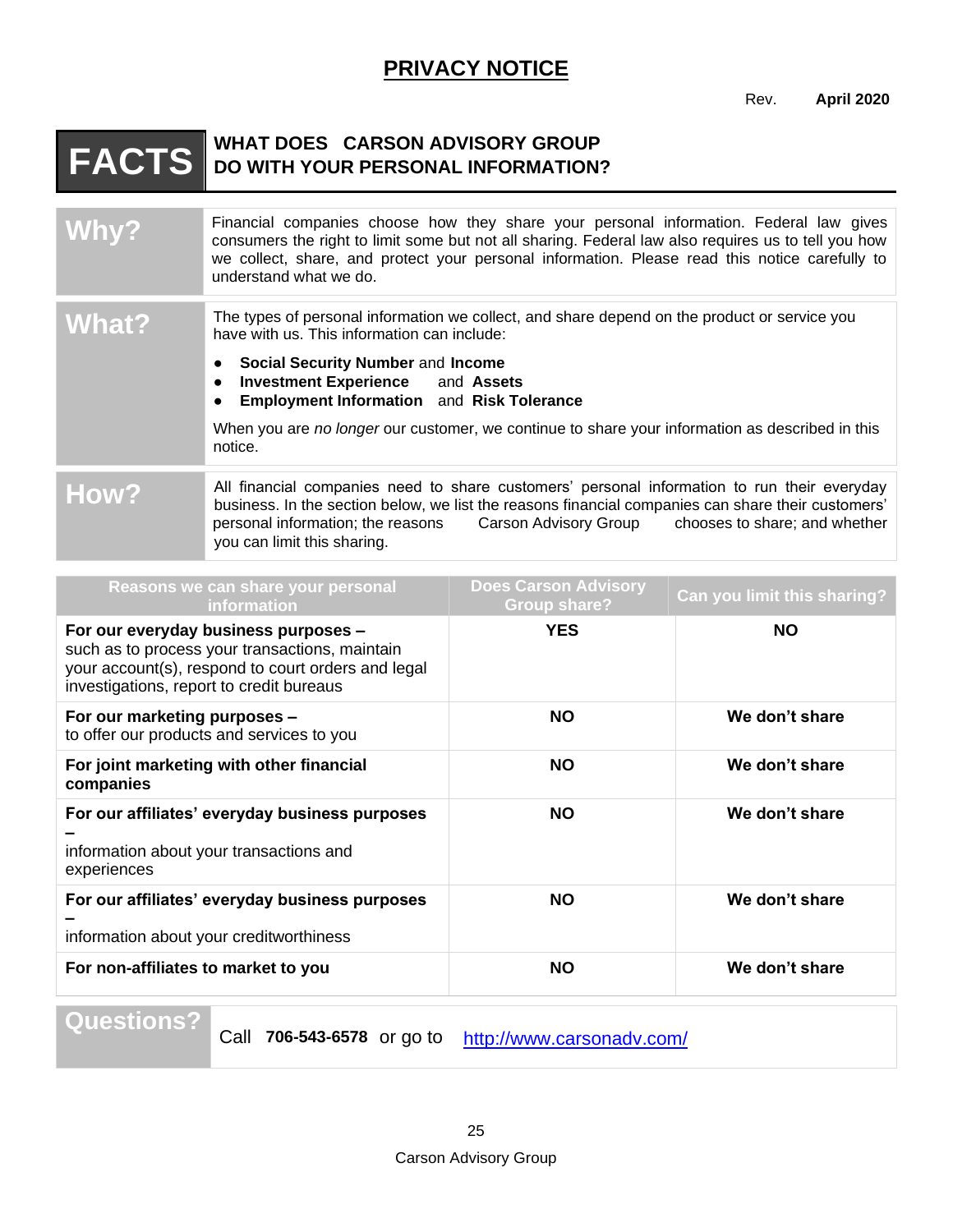| Who we are                                                                |                                                                                                                                                                                                                                                                                                                                                                                                                                                         |  |
|---------------------------------------------------------------------------|---------------------------------------------------------------------------------------------------------------------------------------------------------------------------------------------------------------------------------------------------------------------------------------------------------------------------------------------------------------------------------------------------------------------------------------------------------|--|
| Who is providing this notice?                                             | <b>Carson Advisory Group</b>                                                                                                                                                                                                                                                                                                                                                                                                                            |  |
| What we do                                                                |                                                                                                                                                                                                                                                                                                                                                                                                                                                         |  |
| <b>How does Carson Advisory Group</b><br>protect my personal information? | To protect your personal information from unauthorized access and<br>use, we use security measures that comply with federal law. These<br>measures include computer safeguards and secured files and<br>buildings.<br>We maintain safeguards that comply with federal standards to protect<br>nonpublic personal information of our customers, including<br>procedures to assure appropriate access to, and use of, information<br>about our customers. |  |
| <b>How does Carson Advisory Group</b><br>collect my personal information? | We collect your personal information, for example, when you                                                                                                                                                                                                                                                                                                                                                                                             |  |
|                                                                           | Seek advice about<br>or Enter into an investment<br>$\bullet$<br><b>your investments<br/>Show your driver's</b> or<br>advisory contract<br>or Give us your contact<br>information<br>license<br>Tell us about your investment or retirement portfolio<br>We also collect your personal information from others, such as credit                                                                                                                          |  |
|                                                                           | bureaus, affiliates, or other companies.                                                                                                                                                                                                                                                                                                                                                                                                                |  |
| Why can't I limit all sharing?                                            | Federal law gives you the right to limit only<br>sharing for affiliates' everyday business purposes-information<br>about your creditworthiness<br>affiliates from using your information to market to you<br>sharing for nonaffiliates to market to you                                                                                                                                                                                                 |  |
|                                                                           | State laws and individual companies may give you additional rights<br>to limit sharing.                                                                                                                                                                                                                                                                                                                                                                 |  |
| <b>Definitions</b>                                                        |                                                                                                                                                                                                                                                                                                                                                                                                                                                         |  |
| <b>Affiliates</b>                                                         | Companies related by common ownership or control. They can be<br>financial and nonfinancial companies.<br><b>Carson Advisory Group has no affiliates.</b>                                                                                                                                                                                                                                                                                               |  |
| <b>Non-affiliates</b>                                                     | Companies not related by common ownership or control. They can<br>be financial and nonfinancial companies.<br><b>Carson Advisory Group does not share with non-affiliates</b><br>so they can market to you.                                                                                                                                                                                                                                             |  |
| <b>Joint Marketing</b>                                                    | A formal agreement between nonaffiliated financial companies that<br>together market financial products or services to you.                                                                                                                                                                                                                                                                                                                             |  |
|                                                                           | <b>Carson Advisory Group does not jointly market.</b>                                                                                                                                                                                                                                                                                                                                                                                                   |  |

#### **Other important information**

*Who we share your information with:*

• *With Raymond James Financial Services having regulatory requirements to supervise Carson Advisory Group's broker-dealer activities.*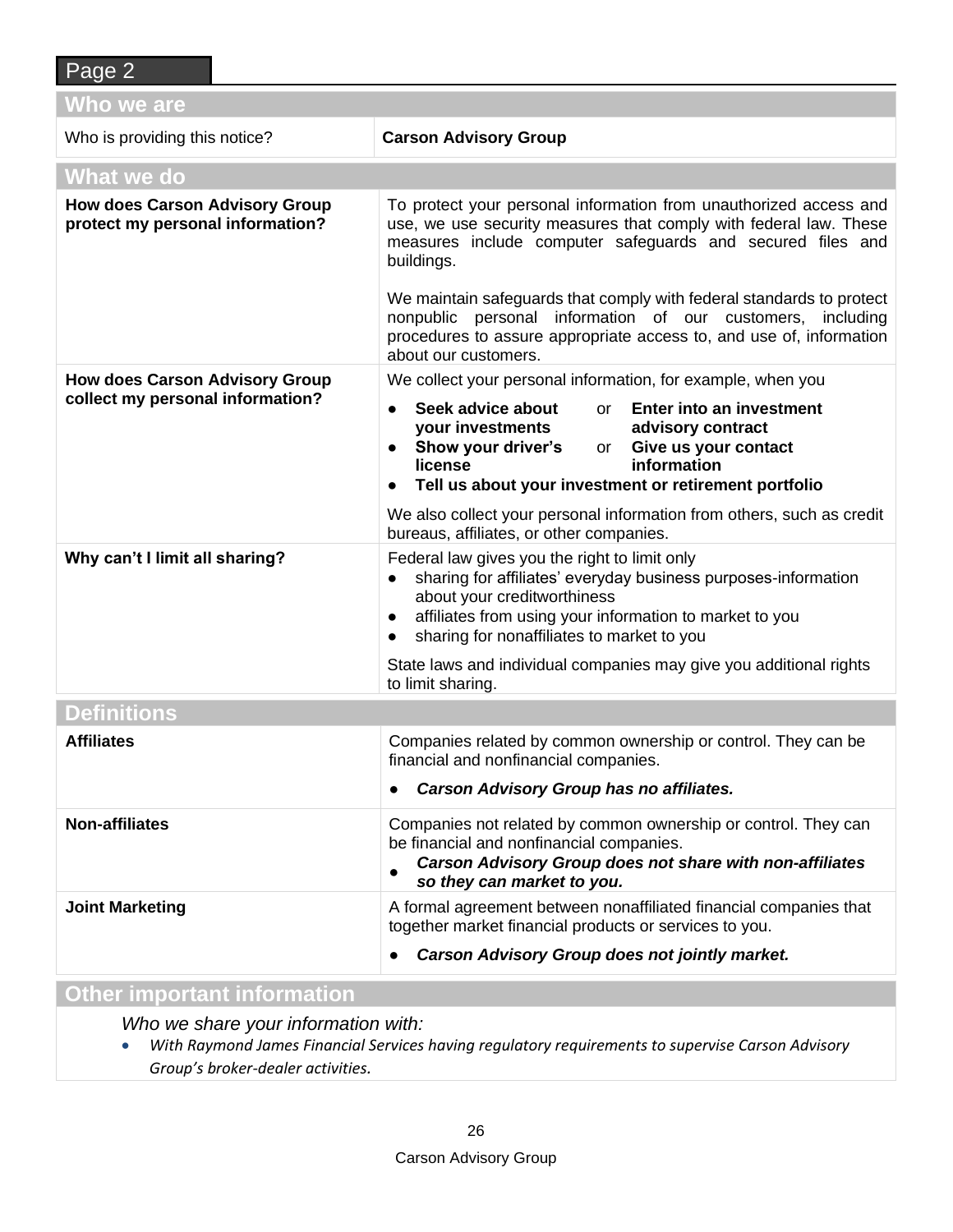# **PART 2B OF FORM ADV: BROCHURE SUPPLEMENT**

<span id="page-31-0"></span>Item 1. Cover Page

# **Carson Advisory Group 470 Hill St. Athens, GA 30601 706-543-6578 [www.carsonadv.com](http://www.carsonadv.com/)**

# **Brochure Supplement for:**

# **Robert H. Carson, Jr., Richard J. Chester, Jr., Kevin Wilson, Edward Ariail, Daniel Mosseri, Fredrick Dawson, Lindsey Seagraves, and Charlotte Ball**

March 24, 2022

This Brochure Supplement provides information about Carson Advisory Group's Investment Adviser Representatives and supplements the Carson Advisory Group Brochure. You should have received a copy of that brochure. Please contact us at 706-543-6578 if you did not receive Carson Advisory Group's Brochure or if you have any questions about the contents of this Brochure Supplement.

Additional information about Carson Advisory Group's Investment Adviser Representatives is available on the SEC's website at [www.adviserinfo.sec.gov.](http://www.adviserinfo.sec.gov/)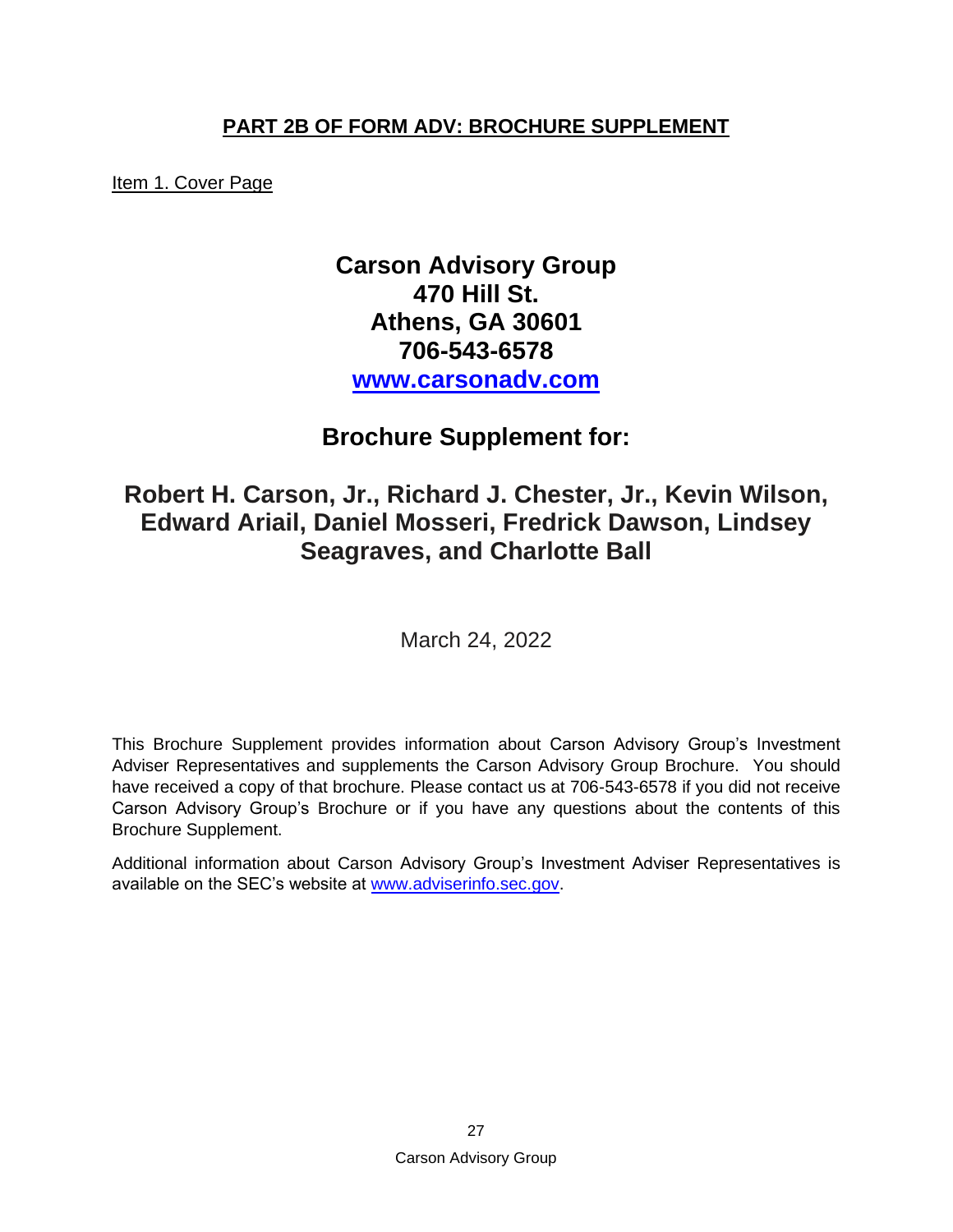#### **Robert Howard Carson, Jr., CRD no. 1013355, FINRA Series 7, 8, and SIE and NASAA Series 63**

Item 2. Educational Background and Business Experience

Year of birth: 1954

Educational Background:

Vanderbilt University: BA in History (1977)

Business Background:

Carson Advisory Group, President & Investment Adviser Representative, 1999-Present

Carson and Associates, Investment Adviser Representative, 1981-1999

Raymond James Financial Services, Inc., Registered Representative, 1981-Present

Ralston Purina, Resort Management, 1977-1981

#### Item 3. Disciplinary Information

Investment Adviser Representatives are required to disclose all material facts regarding any legal or disciplinary events that would be material to a client's evaluation of each supervised person providing investment advice. Robert Carson, Jr. has no reportable disciplinary history.

Item 4. Other Business Activities

Raymond James Financial Services, Inc., Registered Representative

#### Item 5. Additional Compensation

While acting as a Registered Representative of Raymond James Financial Services, he may be paid fees and or commissions on securities transactions. All commissions are disclosed to clients.

We have insurance company affiliations through Raymond James Insurance Group, Inc., an affiliate of Raymond James from which he may receive commissions. Clients are under no obligation to execute recommendations relating to insurance and/or annuity products through Raymond James Insurance Group, Inc. If you choose to use us in our individual capacity as an insurance agent, we will receive a commission.

#### Item 6. Supervision

Robert H. Carson, Jr. is supervised by Lindsey Seagraves, CCO. She reviews Robert's work through frequent office interactions as well as remote interactions. She also reviews Robert's activities through our client relationship management system.

Lindsey Seagraves' contact information: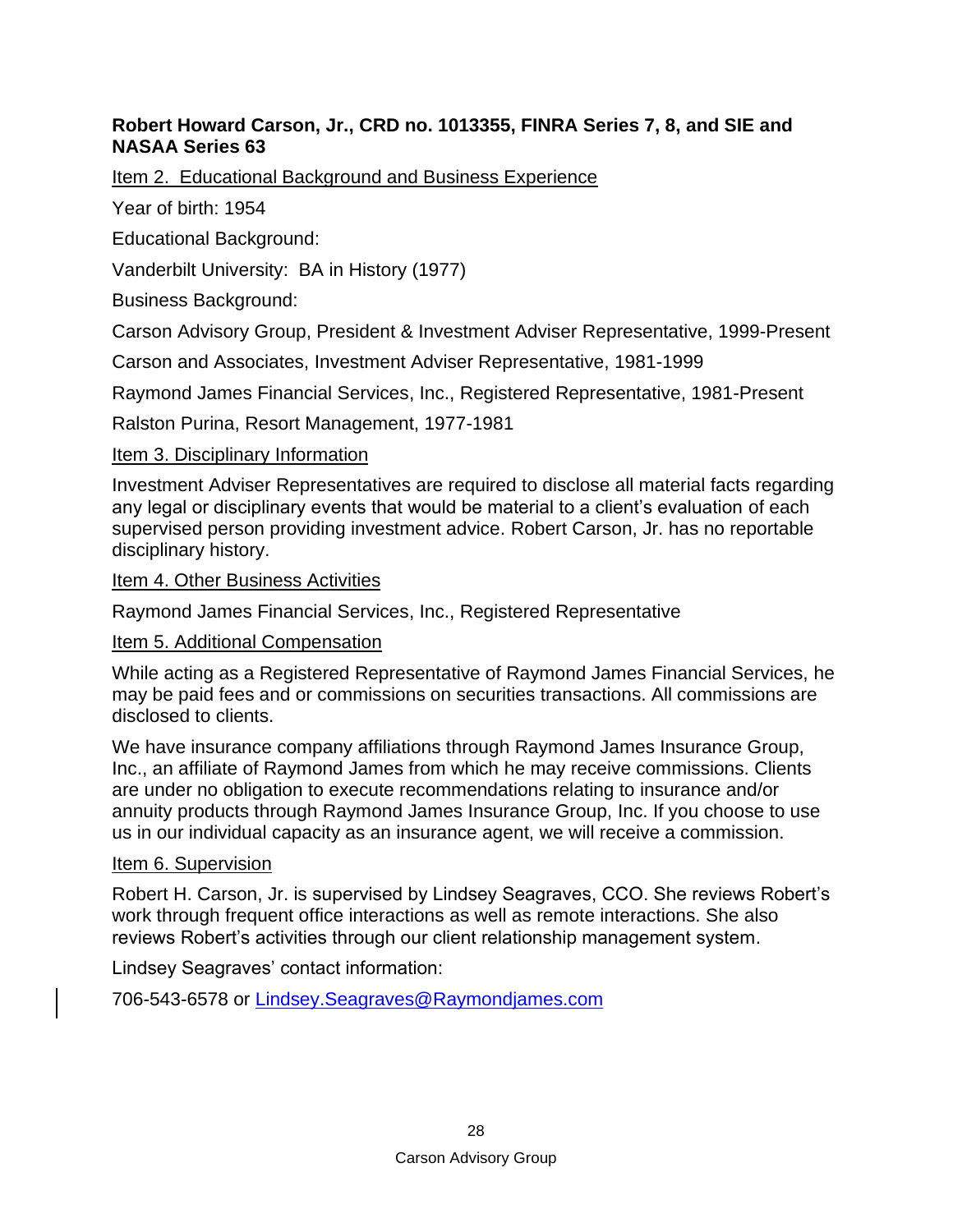#### **Richard John Chester, Jr., Accredited Investment Fiduciary**®, **Chartered Retirement Plans Specialist (CRPS®), CRD no. 2664105, FINRA Series 7, 9, and SIE and NASAA Series 63 and 65**

Item 2. Educational Background and Business Experience

Year of birth: 1970

Educational Background:

University of Georgia: BBA in Economics (1997)

College of Financial Planning: Chartered Retirement Plans Specialist Designation (2001)

Business Experience:

Carson Advisory Group, Investment Adviser Representative, 1999-Present

Carson and Associates, Investment Adviser Representative, 1995-1999

Raymond James Financial Services, Inc., Registered Representative, 1995-Present

Berean Capital, Inc., Trading Support Specialist, 1991-1993

#### Item 3. Disciplinary Information

Investment Adviser Representatives are required to disclose all material facts regarding any legal or disciplinary events that would be material to a client's evaluation of each supervised person providing investment advice. Richard J. Chester, Jr. has no reportable disciplinary history.

Item 4. Other Business Activities

Raymond James Financial Services, Registered Representative

Chester Wealth Management, Inc., President

#### Item 5. Additional Compensation

While acting as a Registered Representative of Raymond James Financial Services, he may be paid fees and or commissions on securities transactions. All commissions are disclosed to clients.

We have insurance company affiliations through Raymond James Insurance Group, Inc., an affiliate of Raymond James from which he may receive commissions. Clients are under no obligation to execute recommendations relating to insurance and/or annuity products through Raymond James Insurance Group, Inc. If you choose to use us in our individual capacity as an insurance agent, we will receive a commission.

### Item 6. Supervision

Richard J. Chester, Jr. is supervised by Lindsey Seagraves, CCO. She reviews Richard's work through frequent office interactions as well as remote interactions. She also reviews Richard's activities through our client relationship management system.

Lindsey Seagraves' contact information: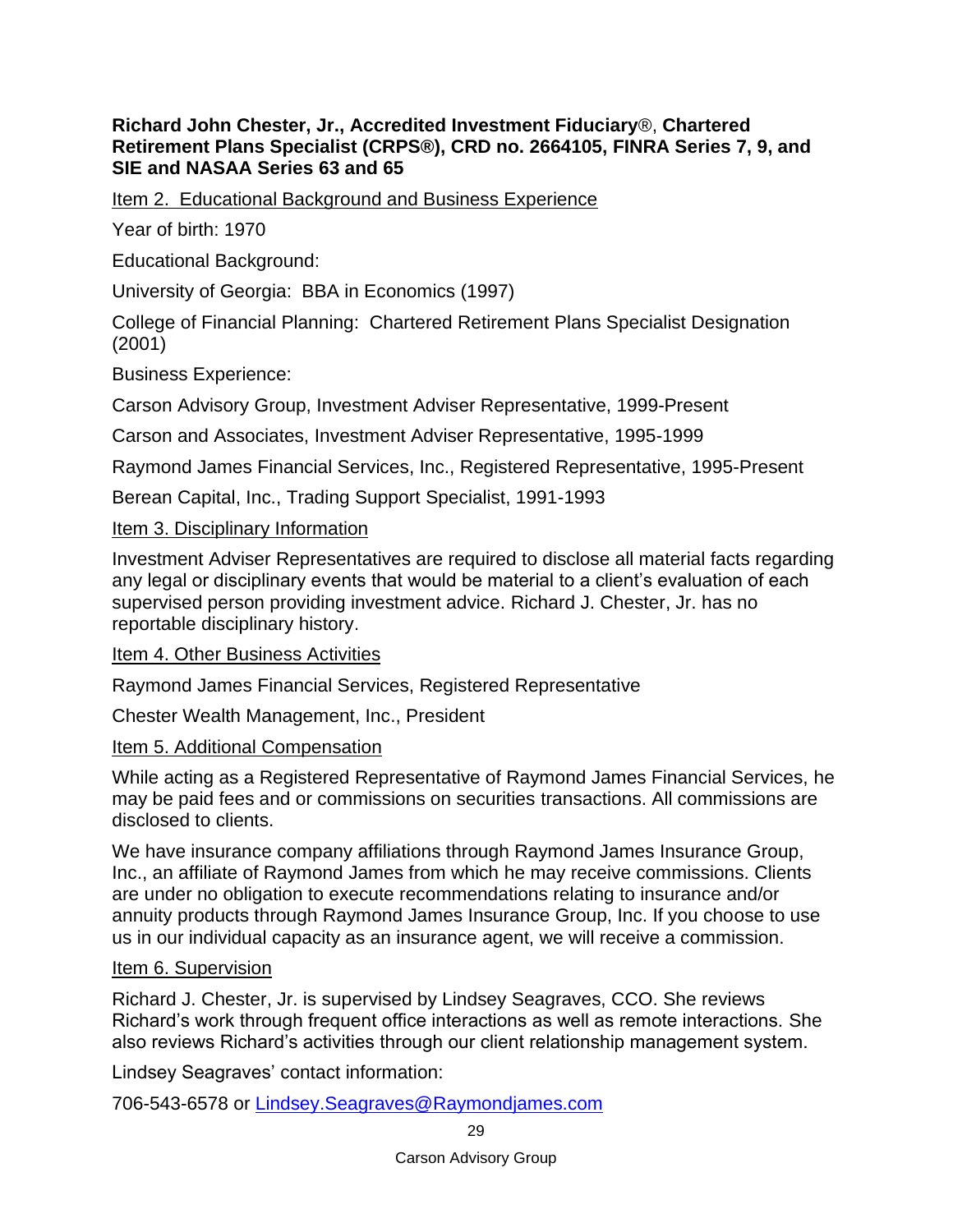#### **Kevin Patrick Wilson, CFP®, CRD no. 5744810, FINRA Series 7, 9, 10, and SIE and NASAA Series 66**

Item 2. Educational Background and Business Experience

Year of birth: 1979

Educational Background:

Piedmont College: BBA in Business (2008)

Business Experience:

Carson Advisory Group, Investment Adviser Representative, 2012-Present

Raymond James Financial Services, Inc., Registered Representative, 2011- Present

Morgan Stanley Smith Barney, Financial Advisor Associate, 2010-2011

#### Item 3. Disciplinary Information

Investment Adviser Representatives are required to disclose all material facts regarding any legal or disciplinary events that would be material to a client's evaluation of each supervised person providing investment advice. Kevin Wilson has no reportable disciplinary history.

Item 4. Other Business Activities

Raymond James Financial Services, Registered Representative

Item 5. Additional Compensation

While acting as a Registered Representative of Raymond James Financial Services, he may be paid fees and or commissions on securities transactions. All commissions are disclosed to clients.

We have insurance company affiliations through Raymond James Insurance Group, Inc., an affiliate of Raymond James from which he may receive commissions. Clients are under no obligation to execute recommendations relating to insurance and/or annuity products through Raymond James Insurance Group, Inc. If you choose to use us in our individual capacity as an insurance agent, we will receive a commission.

#### Item 6. Supervision

Kevin Wilson is supervised by Lindsey Seagraves, CCO. She reviews Kevin's work through frequent office interactions as well as remote interactions. She also reviews Kevin's activities through our client relationship management system.

Lindsey Seagraves' contact information:

706-543-6578 or [Lindsey.Seagraves@Raymondjames.com](mailto:Lindsey.Seagraves@Raymondjames.com)

Certified Financial Planner Board of Standards, Inc. (CFP Board) owns the certification marks CFP®, CERTIFIED FINANCIAL PLANNER™, and CFP® (with plaque design) in the U.S., which it authorizes use of by individuals who successfully complete CFP Board's initial and ongoing certification requirements.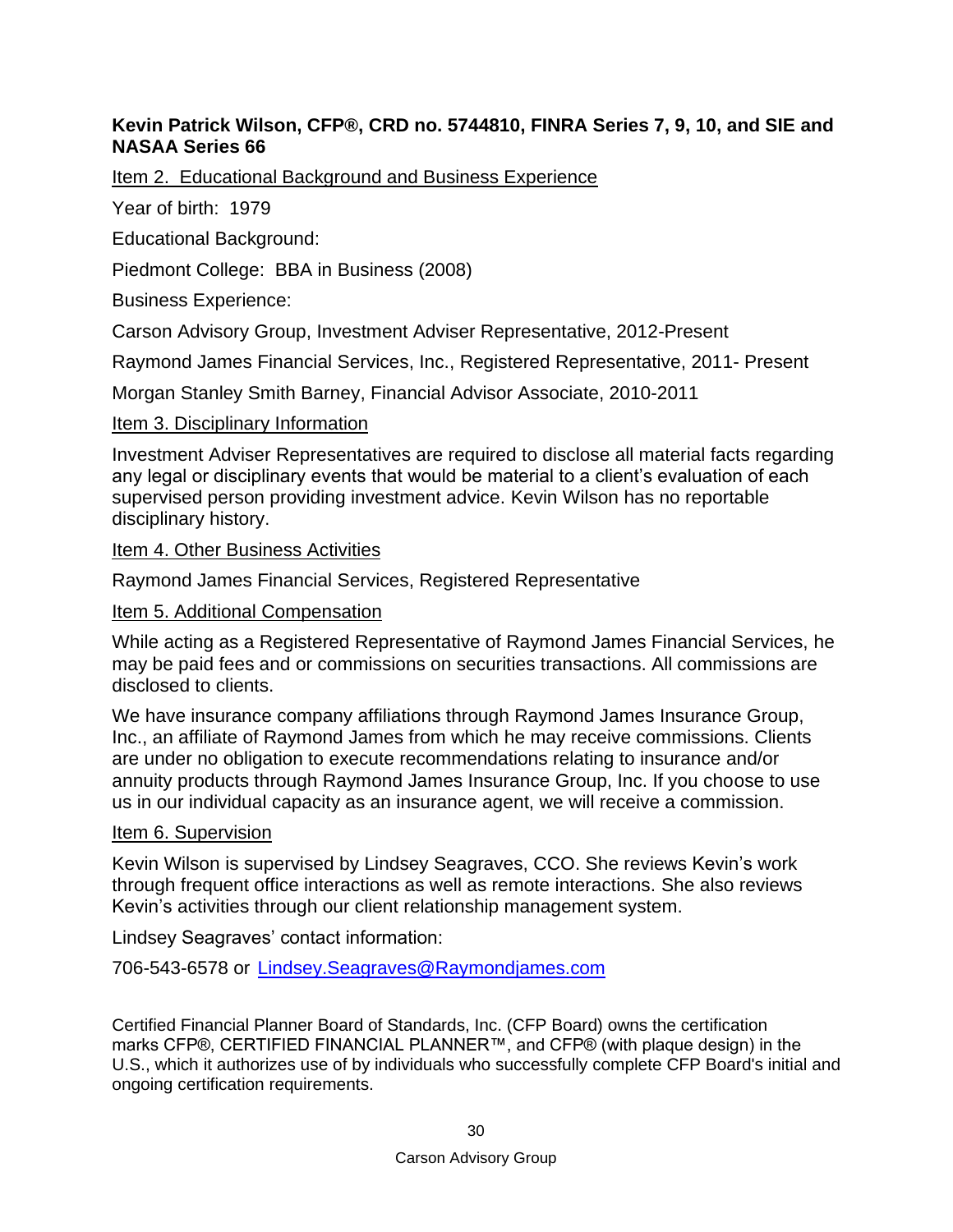## **Edward Denton Ariail, CRD no. 5755612, FINRA Series 7 and SIE and NASAA Series 66**

Item 2. Educational Background and Business Experience

Year of birth: 1958

Educational Background:

University of Georgia: MBA (1982)

Piedmont College: BA in History (1980)

Business Experience:

Carson Advisory Group, Investment Adviser Representative, 2012-Present

Raymond James Financial Services, Inc., Registered Representative, 2012-Present

Morgan Stanley Smith Barney, Financial Advisor Associate, 2010-2012

Habersham Bank, President, 1996-2009

# Item 3. Disciplinary Information

Investment Adviser Representatives are required to disclose all material facts regarding any legal or disciplinary events that would be material to a client's evaluation of each supervised person providing investment advice. Edward Ariail has no reportable disciplinary history.

### Item 4. Other Business Activities

Raymond James Financial Services, Registered Representative

### Item 5. Additional Compensation

While acting as a Registered Representative of Raymond James Financial Services, he may be paid fees and or commissions on securities transactions. All commissions are disclosed to clients.

We have insurance company affiliations through Raymond James Insurance Group, Inc., an affiliate of Raymond James from which he may receive commissions. Clients are under no obligation to execute recommendations relating to insurance and/or annuity products through Raymond James Insurance Group, Inc. If you choose to use us in our individual capacity as an insurance agent, we will receive a commission.

### Item 6. Supervision

Edward Ariail is supervised by Lindsey Seagraves, CCO. She reviews Edward's work through frequent office interactions as well as remote interactions. She also reviews Eddy's activities through our client relationship management system.

Lindsey Seagraves' contact information: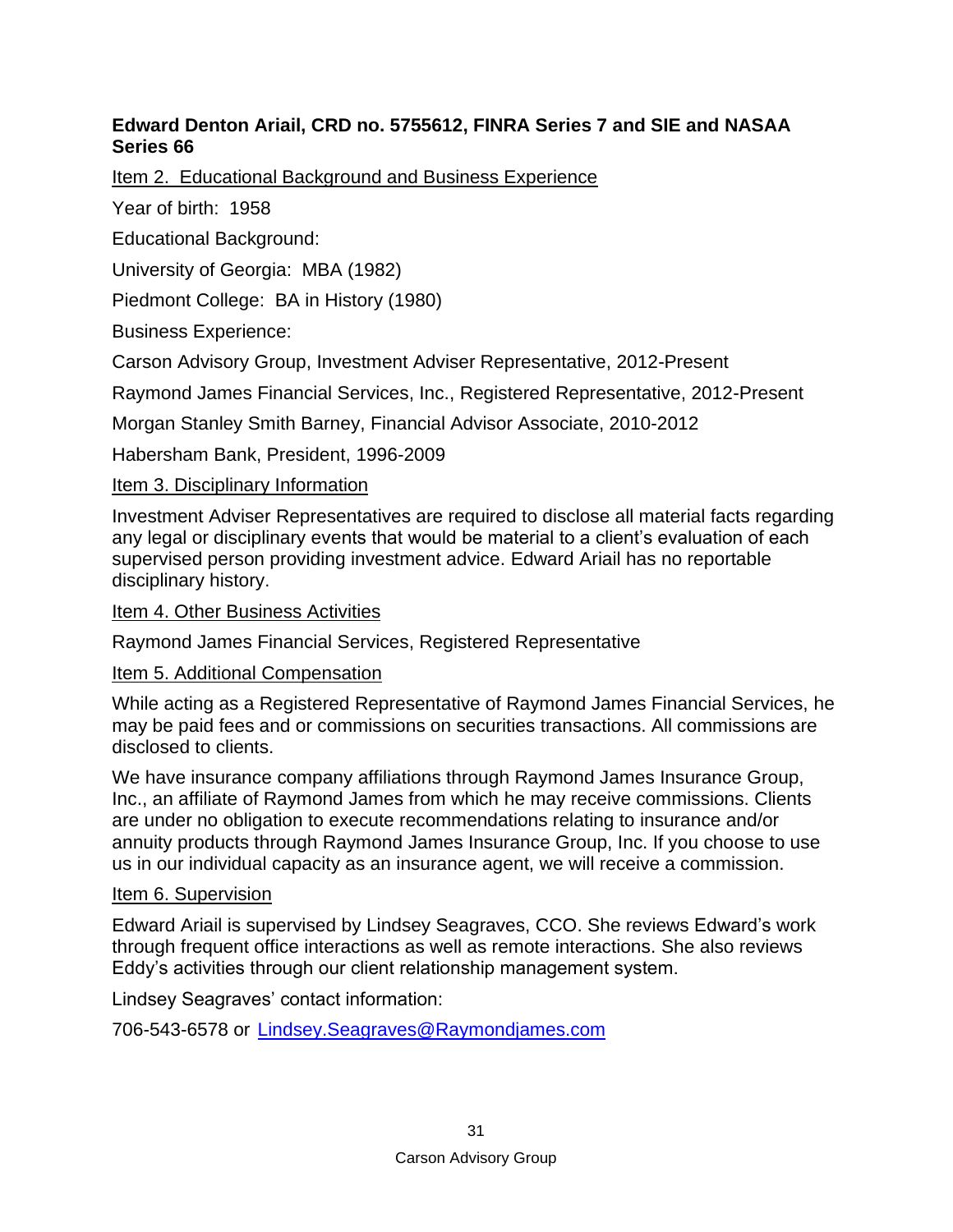## **Daniel Francis Mosseri, CRD no. 5997001, FINRA Series 7 and SIE and NASAA Series 66**

Item 2. Educational Background and Business Experience

Year of birth: 1988

Educational Background:

University of Georgia: BS (2010)

Business Experience:

Carson Advisory Group, Investment Adviser Representative, 2020-Present

Raymond James Financial Services, Inc., Registered Representative, 2020-Present

Wells Fargo Advisors, LLC, Financial Advisor, 2017- 2020

Wells Fargo Advisors, LLC Registered Client Associate, 2014-2017

Wells Fargo Advisors, LLC, Client Associate, 2012-2014

# Item 3. Disciplinary Information

Investment Adviser Representatives are required to disclose all material facts regarding any legal or disciplinary events that would be material to a client's evaluation of each supervised person providing investment advice. Daniel Mosseri has no reportable disciplinary history.

### Item 4. Other Business Activities

Raymond James Financial Services, Registered Representative

### Item 5. Additional Compensation

Additional Compensation: While acting as a Registered Representative of Raymond James Financial Services, he may be paid fees and or commissions on securities transactions. All commissions are disclosed to clients.

We have insurance company affiliations through Raymond James Insurance Group, Inc., an affiliate of Raymond James from which he may receive commissions. Clients are under no obligation to execute recommendations relating to insurance and/or annuity products through Raymond James Insurance Group, Inc. If you choose to use us in our individual capacity as an insurance agent, we will receive a commission.

### Item 6. Supervision

Daniel is supervised by Lindsey Seagraves, CCO. She reviews Daniel's work through frequent office interactions as well as remote interactions. She also reviews Daniel's activities through our client relationship management system.

Lindsey Seagraves' contact information: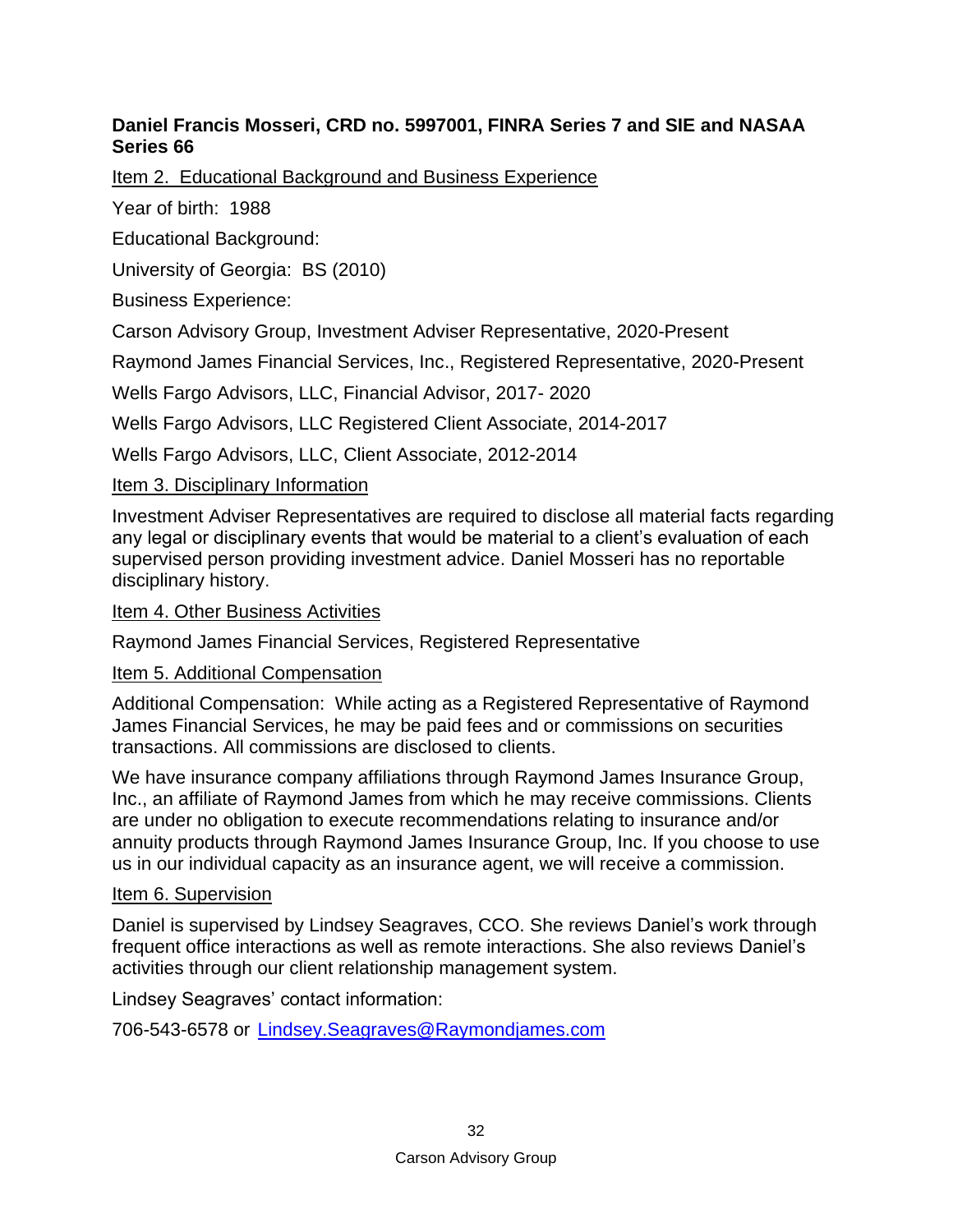## **Fredrick Alan Dawson, CRD no.1264710, FINRA Series 7 and SIE and NASAA Series 63 and 65**

Item 2. Educational Background and Business Experience

Year of birth: 1952

Educational Background:

University of Georgia: BBA in Management (1976)

Business Experience:

Carson Advisory Group, Investment Adviser Representative, 2021-Present

Raymond James Financial Services, Inc., Registered Representative, 2021-Present

Raymond James & Associates, Inc., Financial Advisor, 2012-2021

Morgan Keegan, Financial Advisor, 1995-2012

Merrill Lynch, Financial Advisor, 1984-1995

# Item 3. Disciplinary Information

Investment Adviser Representatives are required to disclose all material facts regarding any legal or disciplinary events that would be material to a client's evaluation of each supervised person providing investment advice. Fredrick Dawson has no reportable disciplinary history.

### Item 4. Other Business Activities

Raymond James Financial Services, Registered Representative

# Item 5. Additional Compensation

Additional Compensation: While acting as a Registered Representative of Raymond James Financial Services, he may be paid fees and/ or commissions on securities transactions. All commissions are disclosed to clients.

We have insurance company affiliations through Raymond James Insurance Group, Inc., an affiliate of Raymond James from which he will receive commissions. Clients are under no obligation to execute recommendations relating to insurance and/or annuity products through Raymond James Insurance Group, Inc. If you choose to use us in our individual capacity as an insurance agent, we will receive a commission.

### Item 6. Supervision

Fredrick is supervised by Lindsey Seagraves, CCO. She reviews Fredrick's work through frequent office interactions as well as remote interactions. She also reviews Fredrick's activities through our client relationship management system.

Lindsey Seagraves' contact information: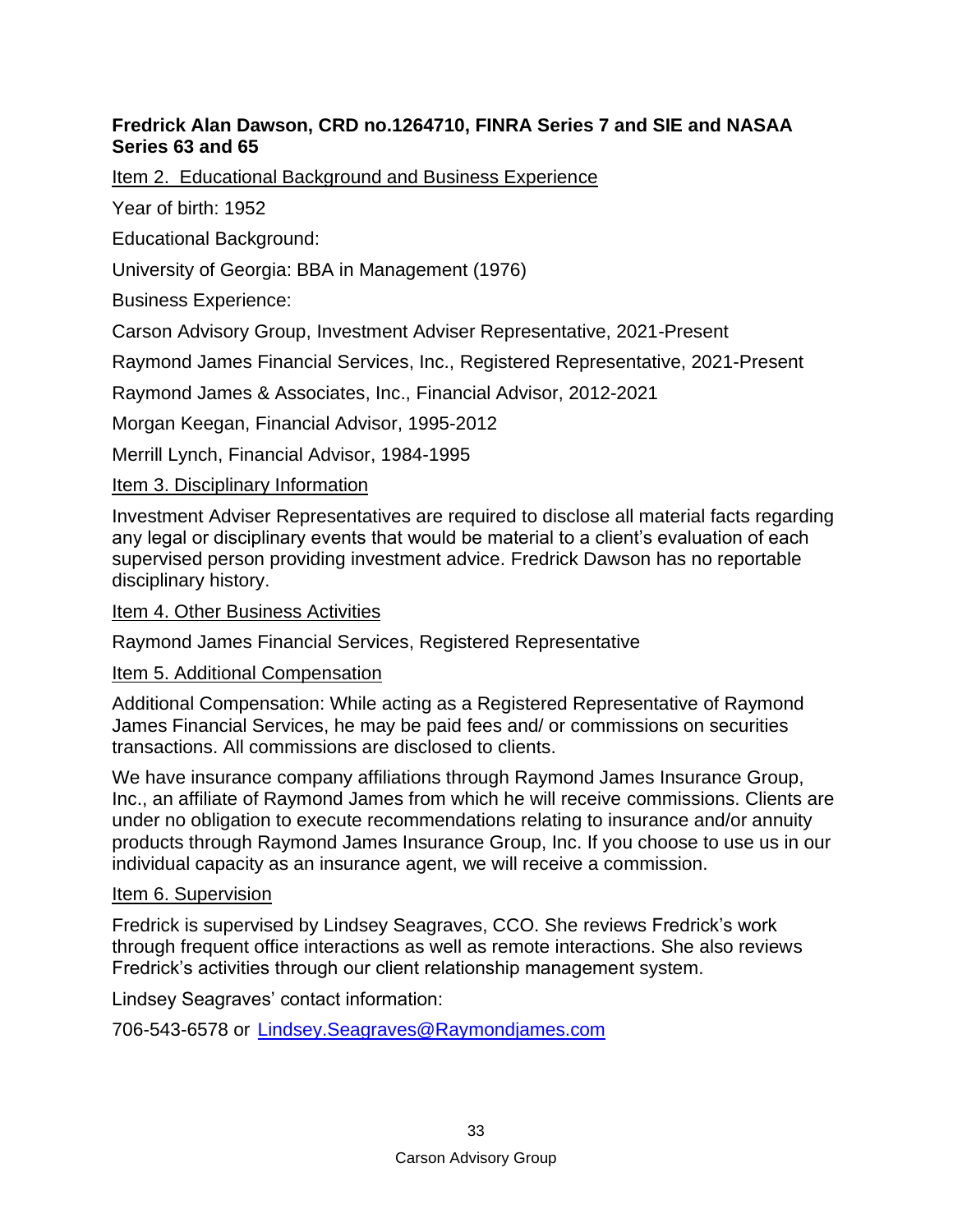#### **Lindsey Adams Seagraves, CRD no. 5666863, FINRA Series 7 and SIE and NASAA Series 66**

Item 2. Educational Background and Business Experience

Year of birth: 1982

Educational Background:

University of Georgia: BA in Political Science (2008)

Business Experience:

Carson Advisory Group, CCO, 2020-Present

Carson Advisory Group, Investment Adviser Representative, 2015-Present

Carson Advisory Group, Client Services Associate, 2009-Present

Raymond James Financial Services, Inc., Registered Representative, 2014-Present

#### Item 3. Disciplinary Information

Investment Adviser Representatives are required to disclose all material facts regarding any legal or disciplinary events that would be material to a client's evaluation of each supervised person providing investment advice. Lindsey Seagraves has no reportable disciplinary history.

Item 4. Other Business Activities

Raymond James Financial Services, Registered Representative

Item 5. Additional Compensation

Additional Compensation: While acting as a Registered Representative of Raymond James Financial Services, she may be paid fees and/ or commissions on securities transactions. All commissions are disclosed to clients.

#### Item 6. Supervision

Lindsey is supervised by Robert Carson, Jr. He reviews Lindsey's work through frequent office interactions as well as remote interactions. He also reviews Lindsey's activities through our client relationship management system.

Robert Carson, Jr.'s contact information:

706-543-6578 or [Bob.Carson@Raymondjames.com](mailto:Bob.Carson@Raymondjames.com)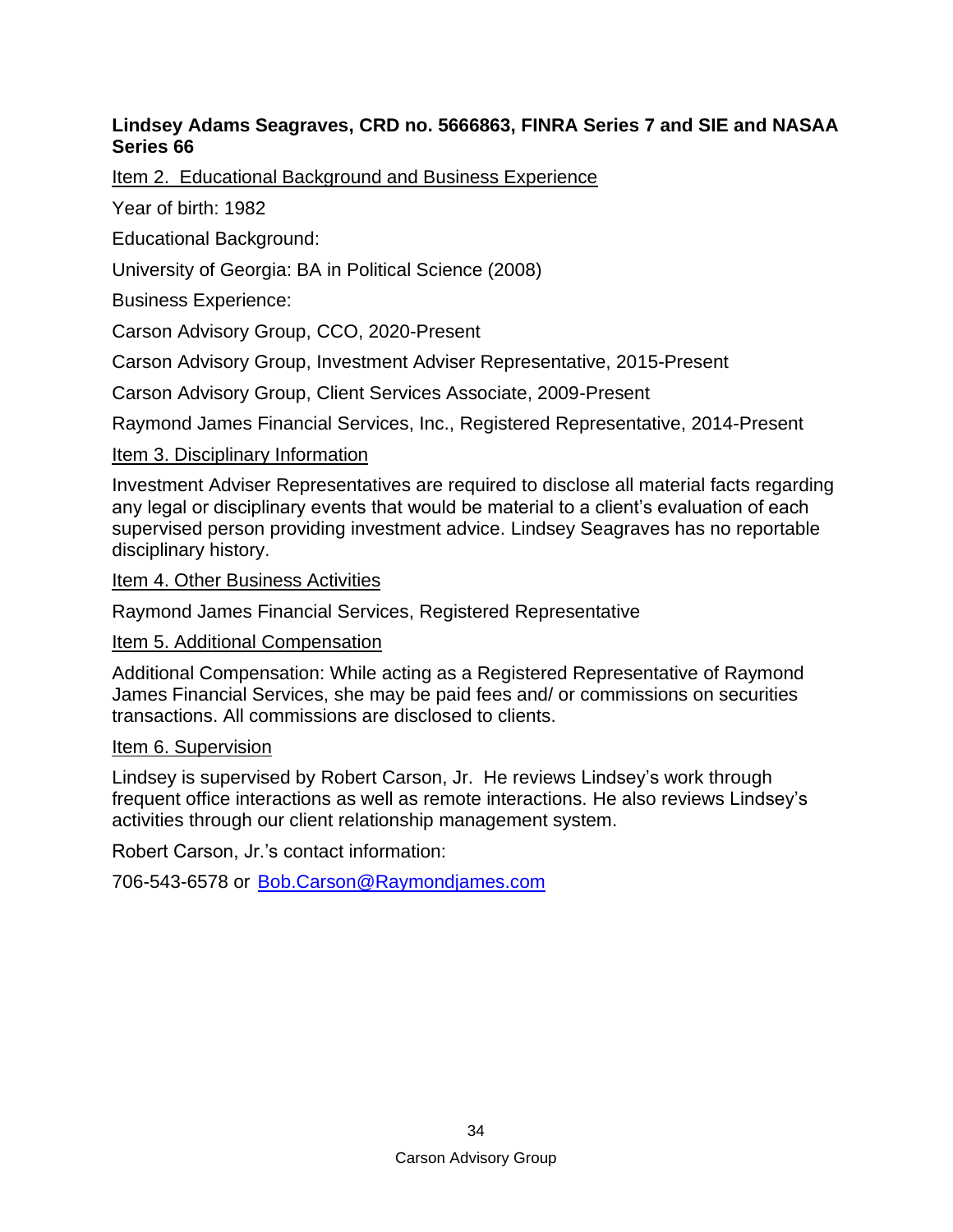## **Charlotte Wilson Ball, CRD no. 7328849, FINRA Series 7 and SIE and NASAA Series 66**

Item 2. Educational Background and Business Experience

Year of birth: 1994

Educational Background:

University of Virginia: MS in Commerce (2018)

College of Charleston: BS in Art History/Studio Art (2016)

Business Experience:

Carson Advisory Group, Investment Adviser Representative, 2022-Present

Carson Advisory Group, Client Services Associate, 2021-Present

Raymond James Financial Services, Inc., Registered Representative, 2021-Present

Vendue Hotel, Assistant Art Curator, 2019-2020

Hagan Fine Art Studios, Sales Associate, 2019

Mary Martin Gallery, Sales Associate, 2018-2019

Carpe Donut, LLC, Server, 2017-2018

ACAC Fitness & Wellness Center, Member Services, Day Care Staff, Swim Inst., 2016- 2017

#### Item 3. Disciplinary Information

Investment Adviser Representatives are required to disclose all material facts regarding any legal or disciplinary events that would be material to a client's evaluation of each supervised person providing investment advice. Charlotte Ball has no reportable disciplinary history.

Item 4. Other Business Activities

Raymond James Financial Services, Registered Representative

#### Item 5. Additional Compensation

Additional Compensation: While acting as a Registered Representative of Raymond James Financial Services, she may be paid fees and/ or commissions on securities transactions. All commissions are disclosed to clients.

#### Item 6. Supervision

Charlotte is supervised by Lindsey Seagraves. She reviews Charlotte's work through frequent office interactions as well as remote interactions. She also reviews Charlotte's activities through our client relationship management system.

Lindsey's contact information: